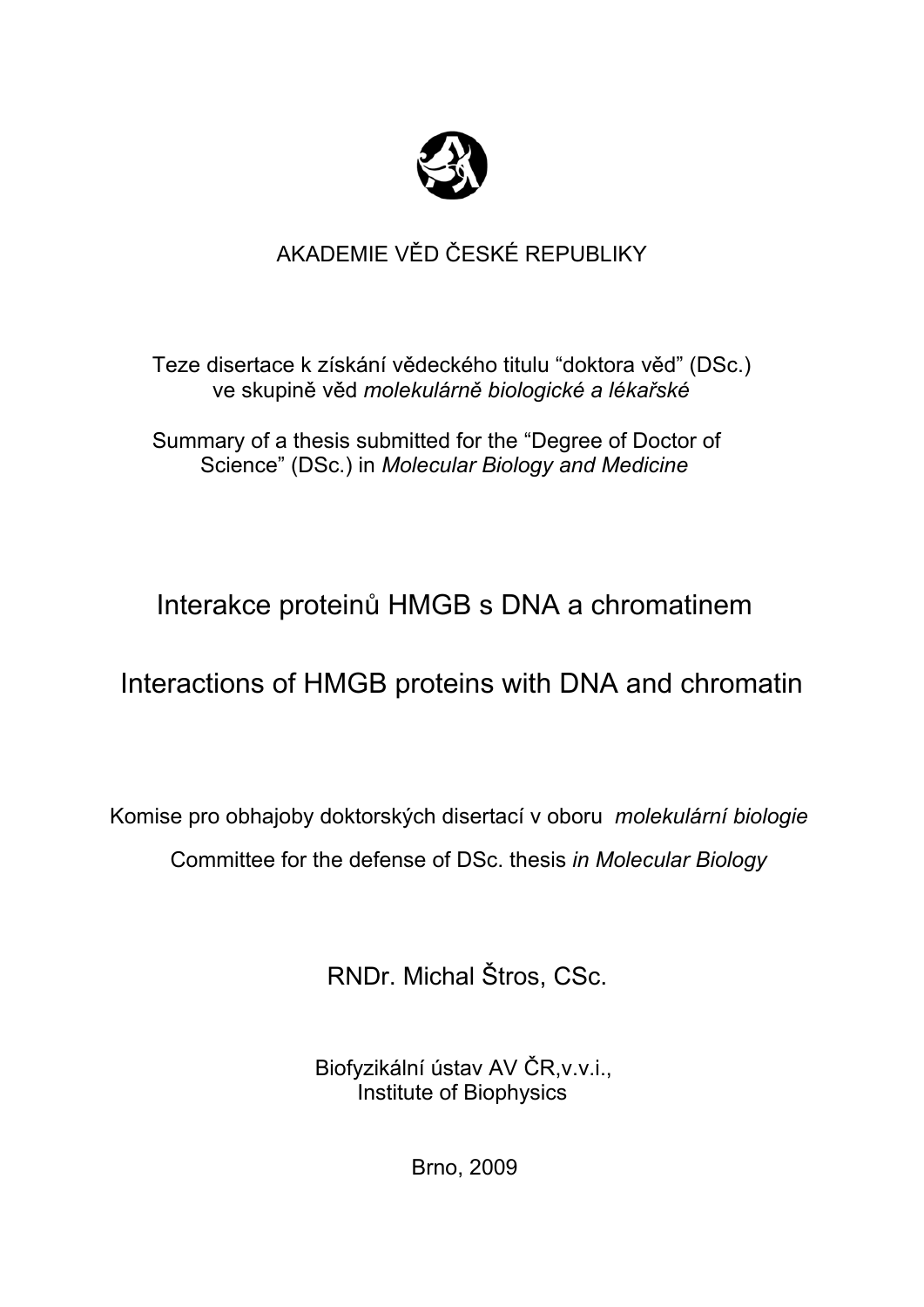## **Content**

| 5. Importance of results for basic and medical research24 |  |
|-----------------------------------------------------------|--|
|                                                           |  |
|                                                           |  |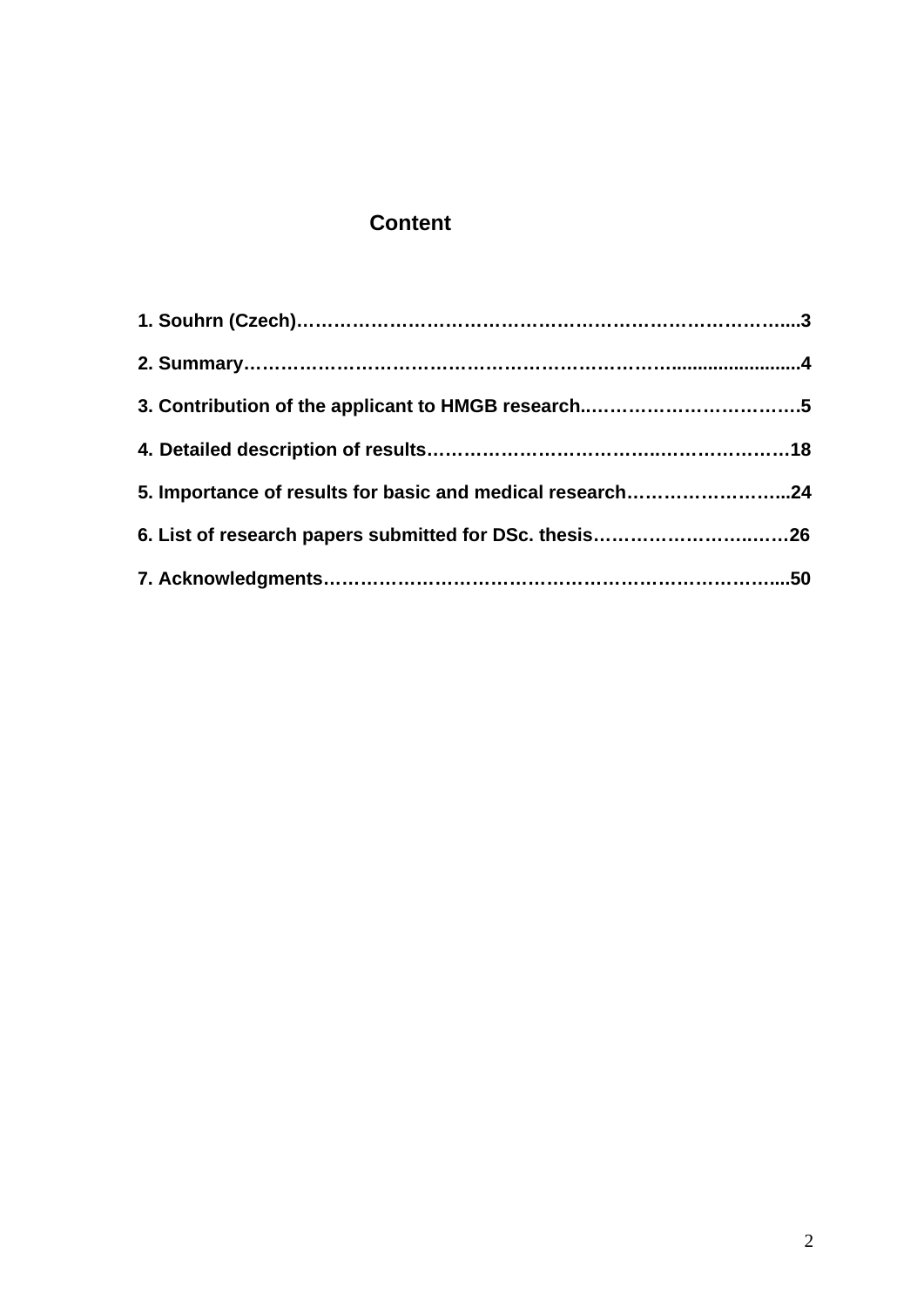#### **1. Souhrn**

HMGB patří do velké rodiny chromozomálních proteinů High Mobility Group (HMG), které se vyznačují přítomností DNA vazebné domény "HMG-box", schopné rozpoznávat a vázat se na DNA odlišnou od Watson-Crickového B-typu. HMG-box se váže s vysokou afinitou nejen na ohnutou nebo odvinutou DNA, ale je schopen i ovlivňovat flexibilitu DNA mechanismem ohybu nebo smyčkováním. Proteiny HMGB (HMGB1-4) se vyskytují v buněčném jádře v relativně velkém množství (přibližně 1 molekula HMGB na 10-15 nukleozómů) a mají funkci "architektonických proteinů", které ovlivňují v chromatinu celou řadu biologicky významných dějů jako např. transkripci, replikaci, rekombinaci, opravu DNA a genomovou stabilitu.

Nové poznatky v oblasti studia HMGB získané předkladatelem doktorské práce (DSc.): první izolace lidské genomové sekvence *HMGB1*; první izolace funkčních genů kódujících HMGB1 (ryby a paraziti); HMGB1 se váže v nukleozómech nejen na spojovací DNA (angl. linker DNA), ale i s korovými históny (angl. core histones); HMGB1 se váže s histonem H5 a je schopen tento histon vytěsnit z vazby s DNA; HMGB1 podporuje (nekovalentní) asociaci duplexů DNA prostřednictví jejich konců; HMGB1 ovlivňuje flexibilitu DNA smyčkováním (angl. DNA looping); schopnost HMGB1 ohýbat DNA je závislá na N- a C-koncových sekvencích HMG-box domény; kyselá doména HMGB1 (polyaniontová sekvence o délce 30 aminokyselin typu Asp/Glu) ovlivňuje schopnost HMGB1 se vázat s DNA a ohývat DNA nebo superspiralizovat DNA (za přítomnosti topoizomerázi I); HMGB1 a nádorově supresorový protein p53 se váží s vysokou afinitou a specifitou na hemikatenanové smyčky DNA (hcDNA); HMGB1 je schopen vytěsnit p53 navázaný na hcDNA; proteiny HMGB1/2 ovlivňují transkripční aktivitu (regulovanou p53/p73) proapoptického genu *Bax* v závislosti na funkčním stavu retinoblastoma proteinu pRb; HMGB1 stimuluje enzymatické spojování duplexů DNA; HMGB1 se váže s lidskou topoisomerázou II $\alpha$  a stimuluje její katalytické vlastnosti mechanismem zvýšeného štěpení DNA; proteiny HMGB1/2 zvyšují buněčnou expresi lidské topoisomerázy II $\alpha$ (pouze) v buňkách s nefunkčním retinoblastoma proteinem pRb mechanismem stimulace vazby transkripčního faktoru NF-Y na promotor genu topoisomerázy II $\alpha$ .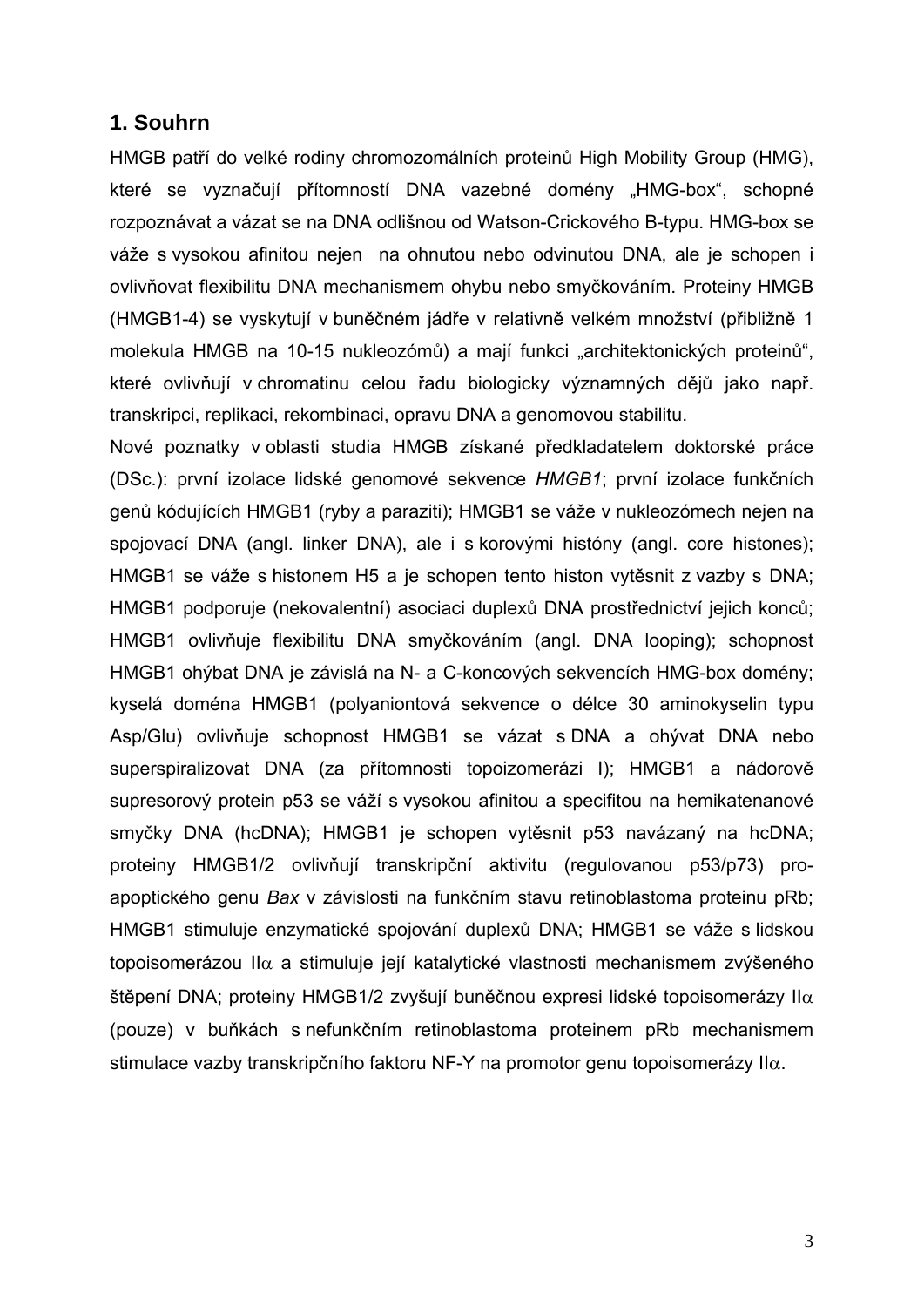#### **2. Summary**

HMGB proteins are members of the High Mobility Group (HMG) superfamily, possessing a unique DNA-binding domain, the HMG-box, which can bind non-B-type DNA structures (bent, kinked and unwound) with high affinity, and also distort DNA by bending/looping and unwinding. HMGBs (there are four HMGBs in mammals, HMGB1-4) are highly abundant and ubiquitously expressed non-histone proteins, acting as DNA chaperones influencing multiple processes in chromatin such as transcription, replication, recombination, DNA repair and genomic stability.

Novel findings by the applicant in the HMGB field of research (DSc. thesis): isolation a characterization of genes encoding HMGB1 (trout and parasites); HMGB1 interacts in nucleosomes not only with linker DNA but also with core histones (histone H3); HMGB1 interacts with histone H5 and displaces the linker histone from its binding to DNA; HMGB1 protein facilitates (non-covalent) association of DNA duplexes via their termini; HMGB1 promotes DNA flexibility by looping; the ability of HMGB1 to bend DNA depends on the N- and C-terminal flaking sequences of the HMG-box domains; the acidic C-tail of HMGB1 (a continuous run of 30 Asp/Glu residues) modulates the ability of the protein to bind, bend and supercoil DNA (by topoisomerase I); tumor suppressor protein p53 and HMGB1 bind hemicatenated DNA loops (hcDNA) with high affinity and specificity; HMGB1 can displace p53 from its binding to hcDNA; HMGB1/2 proteins interact with a novel member of p53 family, p73; HMGB1/2 proteins modulate p53/p73-dependent activity of the pro-apoptotic *Bax* promoter depending on the functional status of retinoblastoma tumor suppressor protein pRb; HMGB1 stimulates enzymatic ligation of DNA duplexes; HMGB1 interacts with human topoisomerase II $\alpha$  and stimulates catalytic activities of human topoisomerase  $II\alpha$  via enhancement of DNA cleavage; HMGB1/2 proteins up-regulate cellular expression of human topoisomerase II $\alpha$  in cells lacking functional pRb via stimulation of binding of transcription factor NF-Y to the *topoisomerase II*α promoter.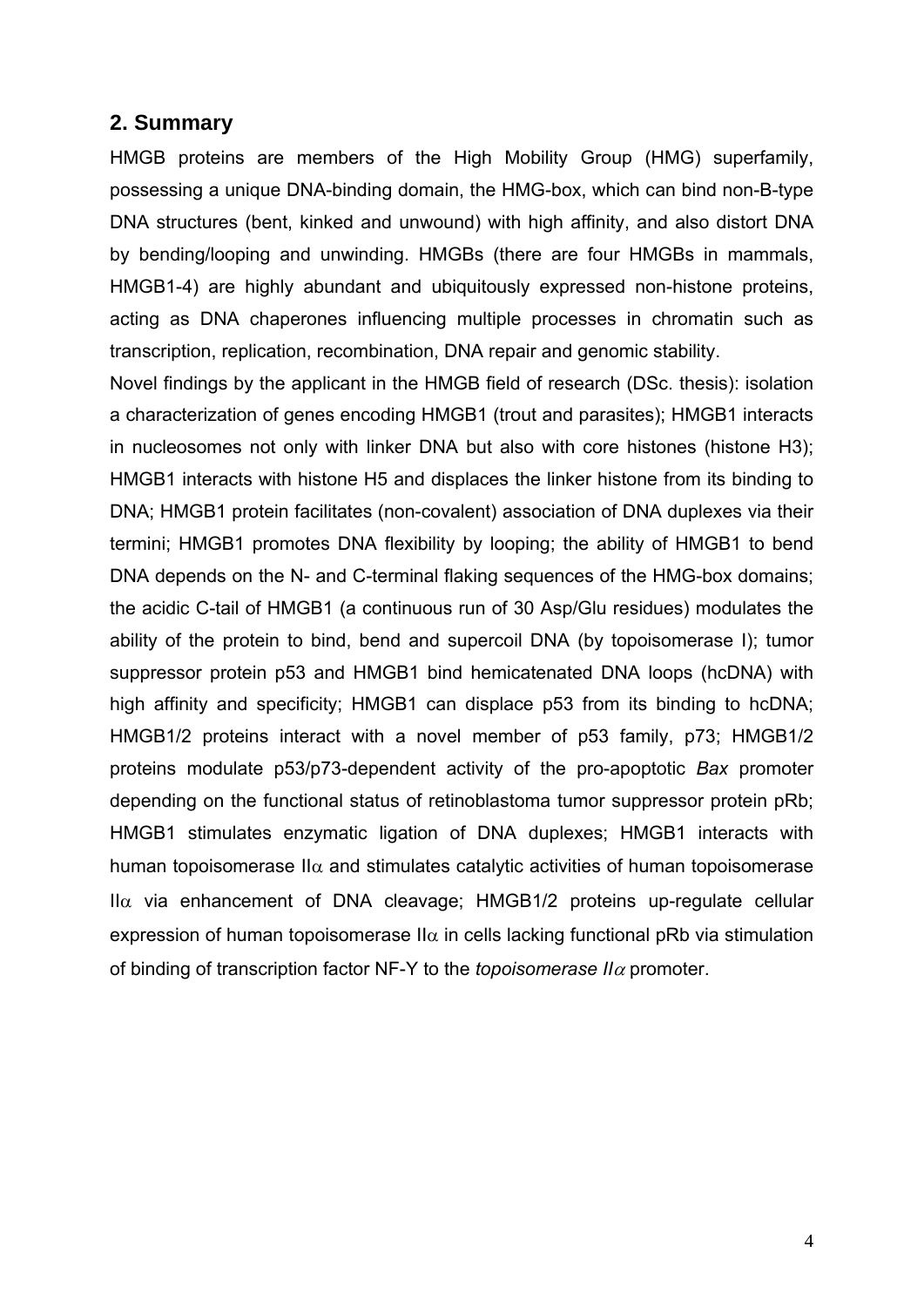#### **3. Contribution of the applicant to HMGB research**

The eukaryotic genomic DNA must be highly condensed in a dynamic supramolecular nucleoprotein structure –chromatin- to fit into the cell nucleus and perform its function. The fundamental repeat unit of chromatin, the nucleosome, represents a structure formed by coiling of the DNA around histone octamers [consisting of the central  $(H3/H4)_2$  tetramer and two peripheral H2A/H2B dimers] (1). Chromatin is characterized by repeating units of nucleosomes arranged in a beadson-a-string nucleosomal chain, stabilized by histone H1 into the 30-nm chromatin fiber forming the higher-order chromatin structure (2). Modulation of chromatin folding and remodeling of the chromatin structure affects access of regulatory factors to their cognate DNA binding sites which is required for regulation of fidelity of gene expression and establishing a gene phenotype.

Histone H1 family (or linker histones) represents the major architectural proteins that can bind most of the nucleosomes in metazoan cells restricting access to transcription machinery and other DNA-dependent processes, such as suppressing chromatin remodeling (3). Many of the structural changes in chromatin are also mediated by a large and diverse superfamily of **HMG (High Mobility Group) proteins** that can bind to nucleosomes in a non-sequence specific manner (4). The HMG proteins have been subdivided into three distinct structural families: **HMGA** (the HMG-AT-hook family), **HMGN** (the HMG-nucleosome binding family), and **HMGB** (**the HMG-box family**) (5). Members of each family are abundantly and ubiquitously expressed in most eukaryotic cells, exhibit different structures and unique DNA or chromatin-binding motifs but they all affect the chromatin fiber as architectural factors. Association of HMG proteins is not confined to specific sites but it is rather highly dynamic, and the proteins can scan the potential chromatin binding sites and move from one chromatin site to another in a " hit and run" fashion (5).

This Introduction on HMGB proteins is based on recently published review articles by the applicant ((6) and Štros, 2009, in press)(**Refs. 1,4**), and outlines the current knowledge of structure and functioning of HMGB proteins with the emphasis on the contribution of the applicant to the HMGB field of research (all references are numbered consecutively. Applicant's original papers are indicated in the list of references in bold and highlighted in the text. However, numbering of references in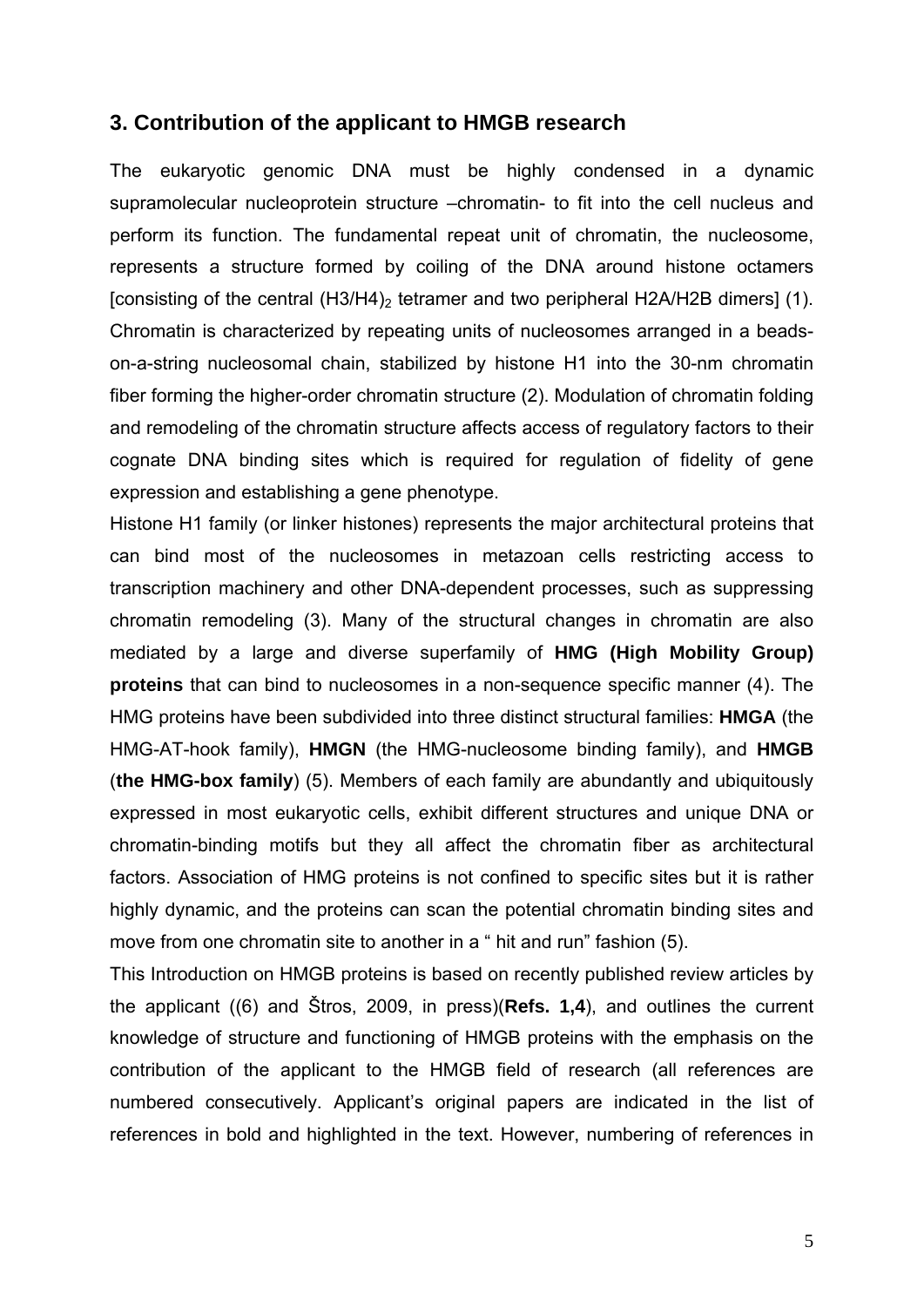bold corresponds to the list of papers submitted for the DSc. thesis).

#### **The HMG-box family**

All members of the HMG-box family possess a DNA-binding domain (the HMG-box) related to a motif originally identified in vertebrate (canonical) HMGB proteins. Mammalian HMGbox-containing proteins are usually classified into two major groups distinguished by their abundance, function and DNA specificity (6)(**Ref. 4**). In general, two or more HMG-boxes are mostly found in abundant HMG-box proteins with little or no DNA sequence specificity (such as vertebrate HMGB1-4), albeit some *non*sequence specific proteins contain a single HMG-box (reviewed in (6)). The second group of mammalian HMG-box proteins is highly diverse and consists of much less abundant proteins having mostly a single HMG-box (such as TCF/LEF-1, sexdetermining factor SRY and SOX proteins, reviewed in (6)). The single HMG-box proteins recognize specific DNA sequences but the specificity is restricted due to the limited number of base-specific hydrogen bonds that can be formed within the minor groove. There are ~50 HMGbox-containing proteins of 15-193 kDa, with HMGB proteins representing only a small and specific subset of HMG-box proteins (6) (**Refs. 1,4**).

HMGB1 and HMGB2 were discovered ~35 years ago as abundant nonhistone DNAbinding proteins in calf thymus and their name originate from their (anomalous) high electrophoretic mobility in triton-urea gels (**High Mobility Group, HMG**) due to a high content of positively and negatively charged amino acid residues explaining their extractability in diluted solutions of acids (7). There are three canonical HMGB proteins in human and mice: HMGB1, HMGB2 and HMGB3 ((8), reviewed in (6) and refs. therein), and recently discovered HMGB4 (9). HMGB1-3 proteins have a molecular mass of ~25 KDa, contain two DNA-binding domains (the HMG-boxes A and B) and a long acidic C-terminal tail (**Fig. 1**). HMGB1-3 share more than 80% identity and mainly differ in the length of their acidic C-tails. HMGB4 protein has a molecular mass of ~21 kDa and also contains two HMG-boxes but lacks the acidic tail (9).

HMGB1 is the most abundant non-histone protein in the nucleus (approximately 1 molecule per 10–15 nucleosomes). HMGB1 is an evolutionarily highly conserved protein in mammals and amino acid sequences of all mammalian HMGB1 proteins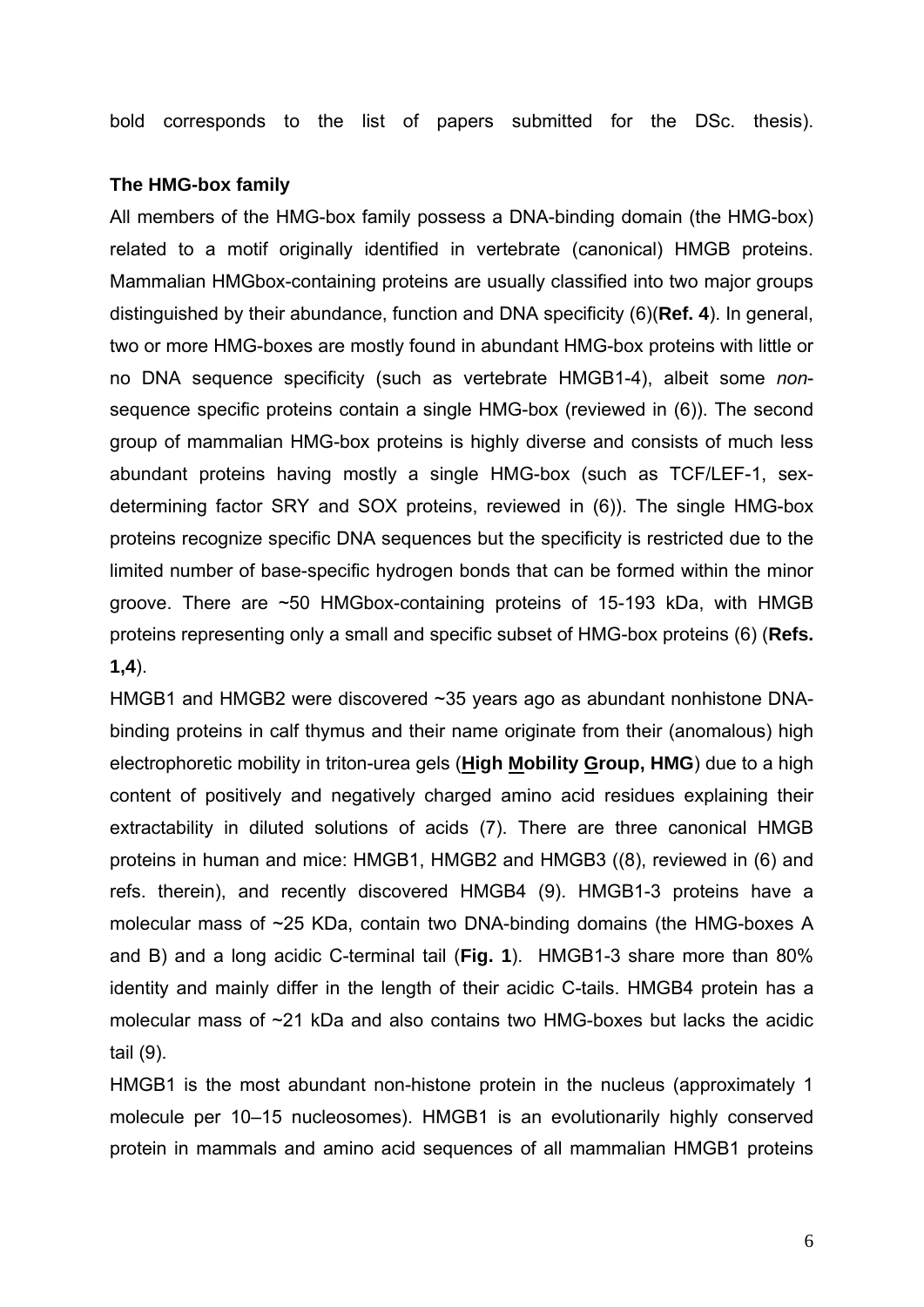are virtually identical (>99%), implying similar biological functions in distinct organisms.



**Fig. 1.** Domain structure of HMGB1 and post-translational modifications. (A) Amino acid sequence and positions of the  $\alpha$ -helices within HMGB1-boxes (box A in red and box B in blue) as determined by NMR spectroscopy (10,11). Acidic C-tail is indicated as oval with negative charges. NLS (1/2), putative nuclear localization signals (12).. Intercalating aa within HMGB1-box A (Phe37) and HMGB1-box B (Phe102/Ile121) are bold and framed. (B) Structure of the HMGB1-box A (11). (C) Structure of the HMGB1-box B bound to DNA (the depicted structure represents a part of the published tandem structure SRY.box-B with DNA, (13)). DNA is depicted in dark blue. Published in **Ref. 1**.

#### **Structure of the HMG-box**

The solution structures of individual HMG-boxes, A and B, of HMGB1 have been determined by NMR spectroscopy (10,11,14). An HMG-box contains  $\sim$ 75 amino acids and has a characteristic L-shaped fold consisting of three  $\alpha$ -helices with an angle of  $~80^{\circ}$  between the arms. The long arm includes the extended N-terminal strand and helix III (the minor wing), while the short arm is composed of helices I and II (the major wing) (**Fig. 1B**). The overall structure of the HMG-box is far more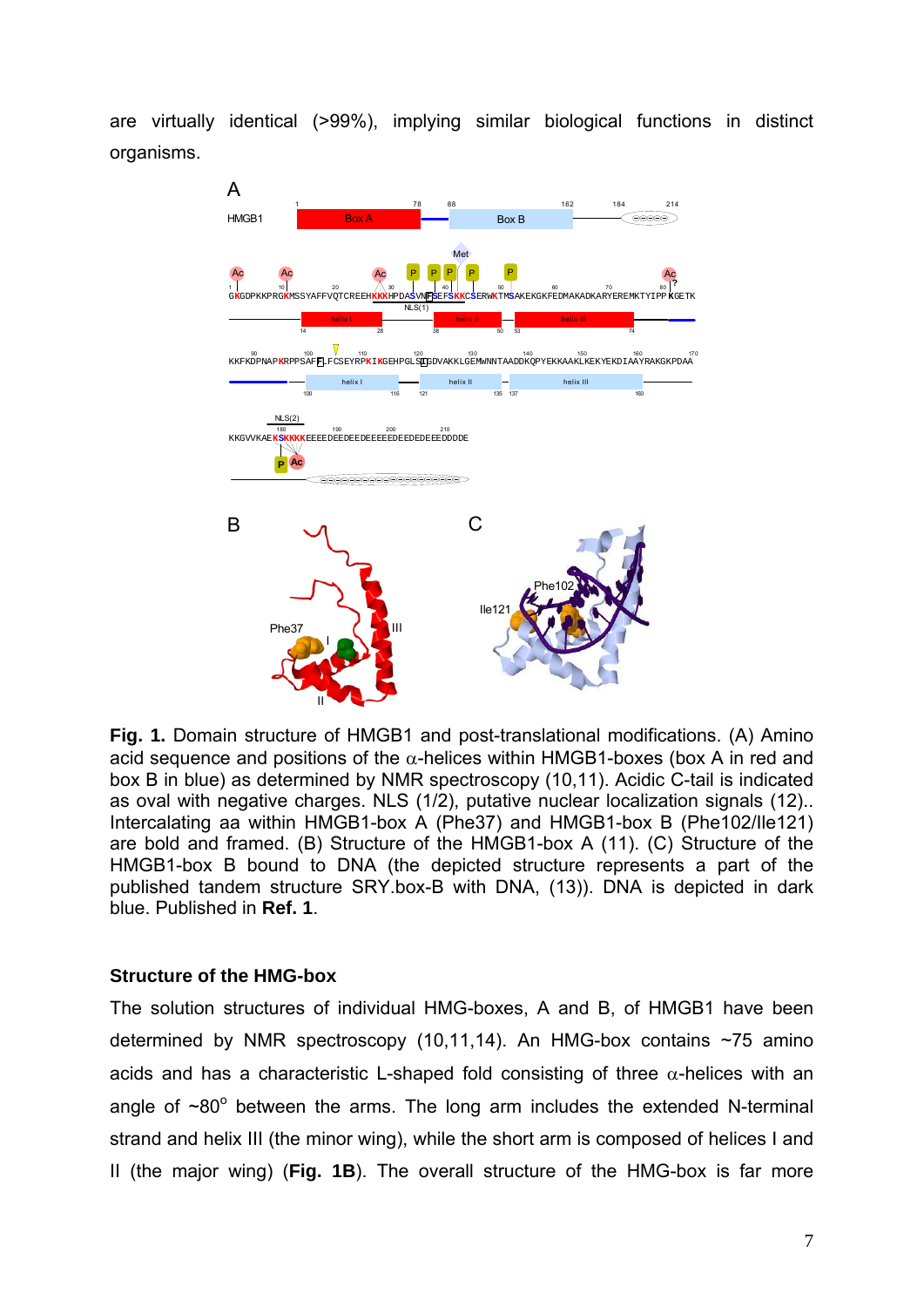conserved than the corresponding amino acid sequences of the different HMG-boxes The structures of free HMG-boxes or bound to DNA are similar (structures of other HMG-boxes are to be found at [http://www.ncbi.nlm.nih.gov\)](http://www.ncbi.nlm.nih.gov/).

#### **Interaction of HMGB proteins with DNA**

Relatively soon after isolation of HMGB1 and HMGB2 (7) it was found that the proteins could bind DNA with a clear preference to noncanonical DNA structures such as single-stranded DNA (15), DNA containing cruciforms or bent structures (16), supercoiled DNA and Z-DNA (17). The highest affinity of HMGB1 to date was reported for hemicatenated DNA loops  $(K_D < 0.2 \times 10^{-12} \text{ M})$  (18-20) (Refs. 6,7), followed by DNA minicircles (1  $\times$  10<sup>-10</sup> M) (21), four-way junctions (1  $\times$  10<sup>-9</sup> M) (16) and DNA damaged by chromium(VI) adducts  $(\sim 10^{-9}$  M) (22) as compared to the affinity of the protein to linear (B-type) DNA  $(5 \times 10^{-5}$  M). HMGB1/2 proteins interact with DNA via their HMG-boxes, A and B. HMG-boxes A and B exhibit differences in their DNA binding and bending activities, partially due to the modulatory effect of their flanking sequences (23-30) (**Refs. 8,10,13**). Although individual HMGB-boxes can bind to DNA, the binding is enhanced when the two domains are covalently linked in the A+B di-domain (26,27,31,32) (**Ref. 10**).

A characteristic feature of HMGB1/2 proteins and all known HMG-boxes is binding to distorted (bent and unwound) DNA substrates ((6,33,34) and refs. therein) (**Ref. 4**). It seems likely that the DNA structures for which HMGBs exhibit in vitro high affinity (e.g., hemicatenanes, four-way junctions, minicircles or damaged DNA such as UVirradiated DNA) may mimic their in vivo DNA binding sites (if they exist) due to high complementarities of their binding surfaces with the DNA-binding regions of the HMG-boxes.

#### **Recognition of damaged DNA by HMGB1**

Damaged DNA represents a high-affinity binding substrate for HMGB proteins. HMGB1/2 or individual HMG-boxes can preferentially bind to damaged DNA, such as that modified by various chemotherapeutic drugs including cisplatin-based drugs or triplex-directed psoralen ICLs and by a number of carcinogens [e.g., benzo[*a*]pyrene diol epoxide (BPDE), acetyl aminofluorene (AAF), ultraviolet radiation (UV)] with affinity constants  $3 \times 10^{-6}$  -  $4 \times 10^{-7}$ M (reviewed in (34)).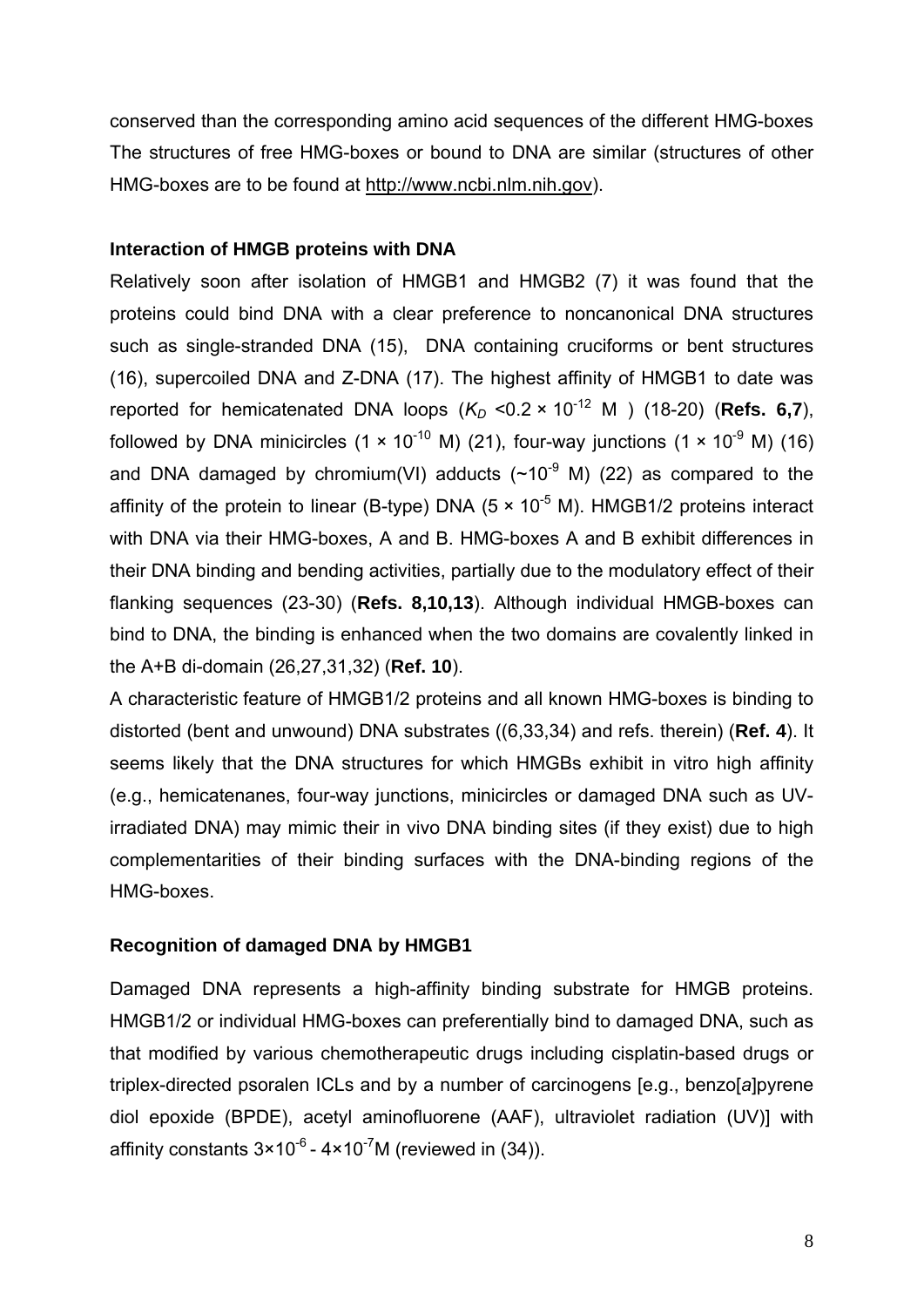Evidence for a possible role of HMGB1 in the repair of damaged DNA emerged relatively recently. HMGB1 can interact functionally with several protein components involved in NER, base excision repair (BER), mismatch repair (MMR) in vitro, and V(D)J recombination ((35), reviewed in (34)(**Ref. 15**). Data are available indicating a possible involvement of HMGB1 in nonhomologous end-joining pathway (NHEJ) in vitro: HMGB1 can target catalytic subunit of DNA-dependent protein kinase (DNA- $PK_{cs}$ ) to DNA ends and stimulate DNA end-joining by enhancing ligation and association of DNA molecules via their ends (26,36-39)(**Refs. 11,13,14**). The stimulatory effect of HMGB1 on association of DNA molecules via their ends (39) (**Ref. 11**) is further promoted by HMGB1 acetylation (40), likely due to an increased affinity of the acetylated protein for DNA ends.

#### **DNA bending/looping by HMGB proteins**

DNA bending by HMGB1 and HMGB2 was initially demonstrated using ligasemediated ring closure assays and by experiments in which the proteins could substitute for prokaryotic protein HU in promoting the assembly of the Hin invertasome (reviewed in (41)). The basis of DNA bending by the HMG-box is evident from the published HMGbox-DNA structures, demonstrating intercalation of bulky hydrophobic amino acid residues of the HMG-boxes between successive base-pairs within the DNA minor groove, accompanied with partial unwinding, widening of the minor groove and bending towards the major grove (reviewed in (33)). Intercalating residues of the HMG-box are flanked by conserved basic residues that bind to the phosphodiester bond of DNA to stabilize the complex (41), and the DNA bending/binding is further modulated by the N- and C-terminal flanking sequences of the HMG-box ((26,33,41)(**Ref. 13**) and refs. therein). HMGB1 has three intercalating residues: Phe102 and Ile121 in the box B, and Phe37 in the box A (**Fig. 1**). HMG-box B, and much less HMG-box A, of HMGB1/2 proteins is responsible for DNA bending (25,26,42-44)(**Ref. 13**), a likely consequence of the lack of the "primary" intercalating residue within the HMG-box A (33) (**Fig. 1**).

The importance of intercalation residues of HMGB1 or other HMG-box proteins for DNA bending, supercoiling and binding to bent DNA has been established in numerous *in vitro* assays (45-50)(**Refs. 2, 3, 12**)**.** Mutation of three intercalating residues of HMGB1 resulted in decreased mobility of HMGB1 in living cells and prevented HMGB1 binding to chromatin (51). Intercalating residues of HMGB1 are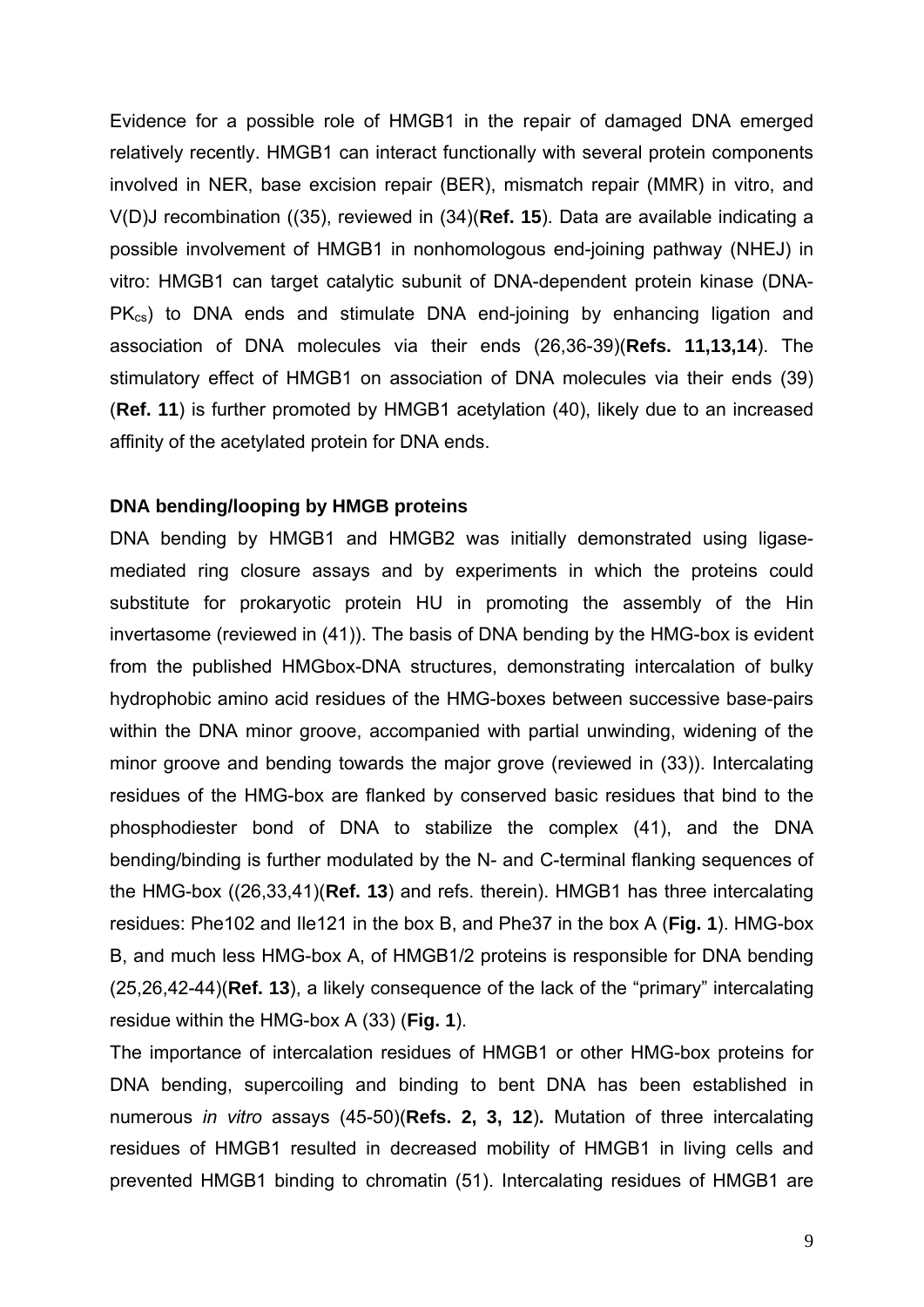also required for stimulation of progesterone receptor (PR) transcriptional activity in cells but not for complex formation of HMGB1-PR or enhancement of PR-DNA binding (52). Similarly, mutation of intercalating residues of HMGB1 significantly reduced the ability of HMGB1 to transactivate the human *topoisomerase II* $\alpha$  gene promoter *in vivo*, possibly due to impaired ability of HMGB1 to bend DNA (53)(**Ref. 2**).

We have discovered that HMGB1 protein and its individual HMG-boxes could also enhance DNA flexibility by looping (electron microscopy) (24,44)(**Refs. 17, 18**). It appears now that all HMG-boxes (either individual or arranged in tandems or multidomain proteins) are capable of DNA bending/looping (54). DNA bending/looping by HMGBs provides a mechanism by which the proteins promote activity of various gene promoters by enhancement of binding of transcription factors and/or bringing distant regulatory sequences into close proximity.

#### **Modulation of HMGB binding by the acidic C-tail**

The acidic C-tails of vertebrate HMGB1-3 consist of consecutive runs of only Glu/Asp residues: 30, 22 and 20 residues for HMGB1, HMGB2 and HMGB3, respectively. The amino sequences of acidic tails are highly conserved among different species and appear to be unstructured (reviewed in (6) (**Refs. 1, 4**). Apart from the canonical HMGB1-3, the only human HMG-box proteins containing the acidic tails are HMG4L, HMG1L10, SP100-HMG, UBF and SSRP-1 (reviewed in (6) (**Ref. 4**)).

We have for the first time demonstrated that the acidic tail of vertebrate HMGB1 down-regulates binding of the two tandem HMGB1-boxes to linear and supercoiled DNA, as well as the ability of the protein to introduce negative supercoils into the closed circular DNA in the presence of topoisomerase I (24)(**Ref. 18**). HMGB1 binding to DNA can also be fine-tuned by acetylation which is dependent on the acidic tail (55).

The fact that the affinity of HMGB1 for highly distorted DNA substrates such as minicircles (21,28,56) and hemicatenated loops (19,20)(**Refs. 6,7**) is very little affected by the acidic tail can be related to high complementarities between the DNAbinding surface of the HMGB-box and the bent DNA substrates. Interestingly, the acidic tail affects structure and binding properties of the HMG-box B when linked to the acidic tail, as revealed by the loss of the secondary and tertiary structures and inhibition of DNA binding properties of the HMGB1 peptide (57). The latter also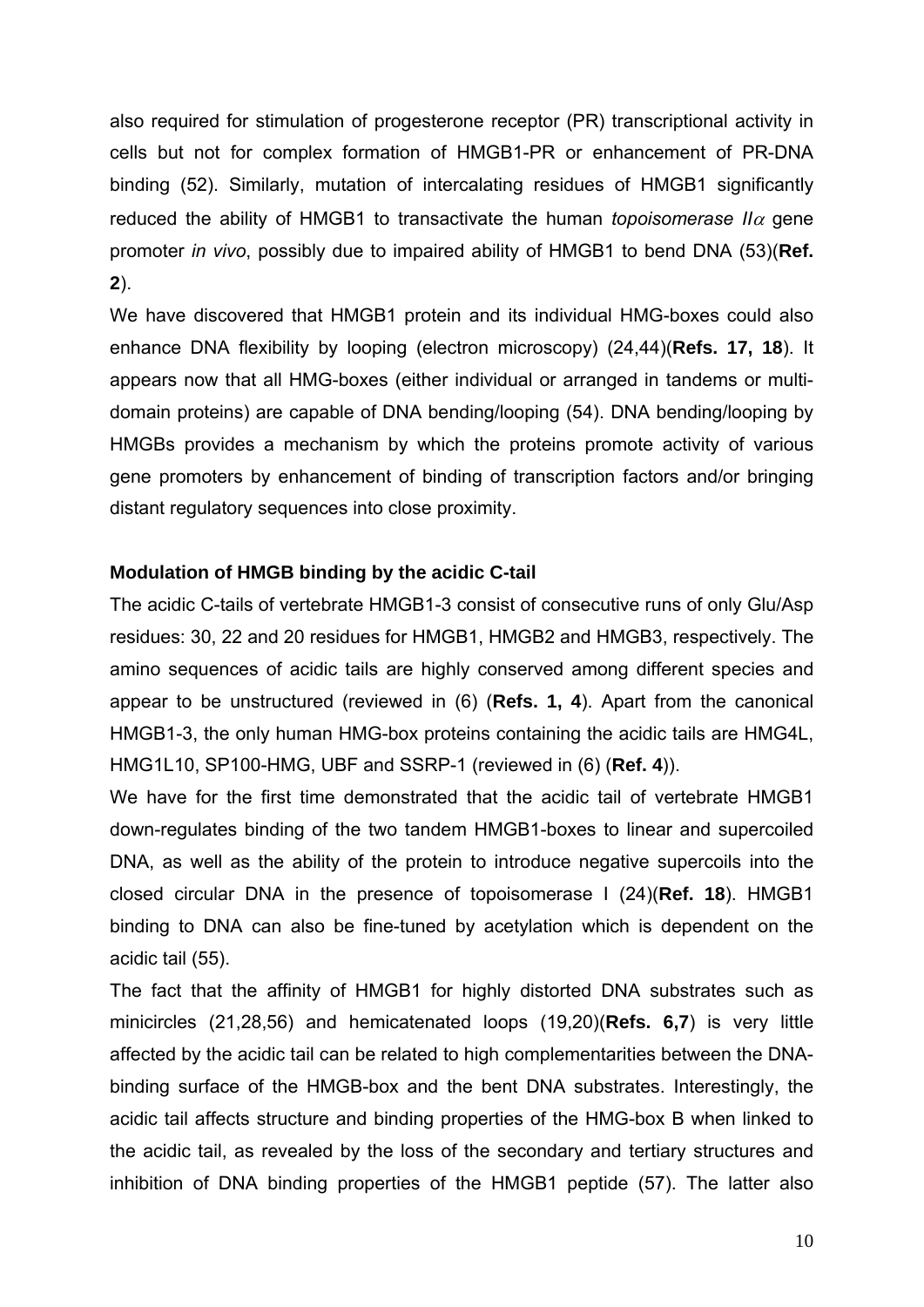explains the reported inability of the latter peptide to enhance DNA binding of p53 (58,59) or to interact with p53 (58,59), as compared to the HMG-box B *not* linked to the acidic C-tail (19)(**Ref. 7**).

Apart from intra-molecular interactions of the acidic tail with the HMG-boxes, the acidic C-tail of HMGB1 is also engaged in intermolecular interactions with proteins, mainly histones (60-63). The acidic tail of HMGB1/2 is then available for interactions with basic domains of histones (60-63)(**Ref. 20**), resulting in the weakening of their binding (or in the case of histone H1 in its displacement) in the nucleosomes (**Fig. 2**).



**Fig. 2.** Interactions of HMGB1 with DNA and proteins. The acidic tail of HMGB1 (in green) folds back and makes extensive intra-molecular contacts with the HMGboxes, shielding their DNA binding surfaces from interactions with DNA. In the presence of bent DNA (**Ref. 4**), the intra-molecular interactions are disrupted leaving the HMG-boxes in open conformation available for DNA binding. Displacement of the acidic tail from interactions with the HMG-boxes of HMGB1 also occurs via binding of the acidic tail to basic domains of histones [interaction with the basic C-terminal domain (in black) of histone H1 is depicted]. Published in **Ref. 1**.

 While the (intra-molecular) interactions of the acidic C-tail involve specific residues within the HMGB1-boxes (56,64), electrostatic (inter-molecular) interactions of the acidic C-tail with basic regions of proteins are likely less specific.

#### **HMGB interactions with proteins**

The function of HMGB-type proteins as architectural factors is determined not only by their DNA-binding properties (establishing proper DNA conformation), but also by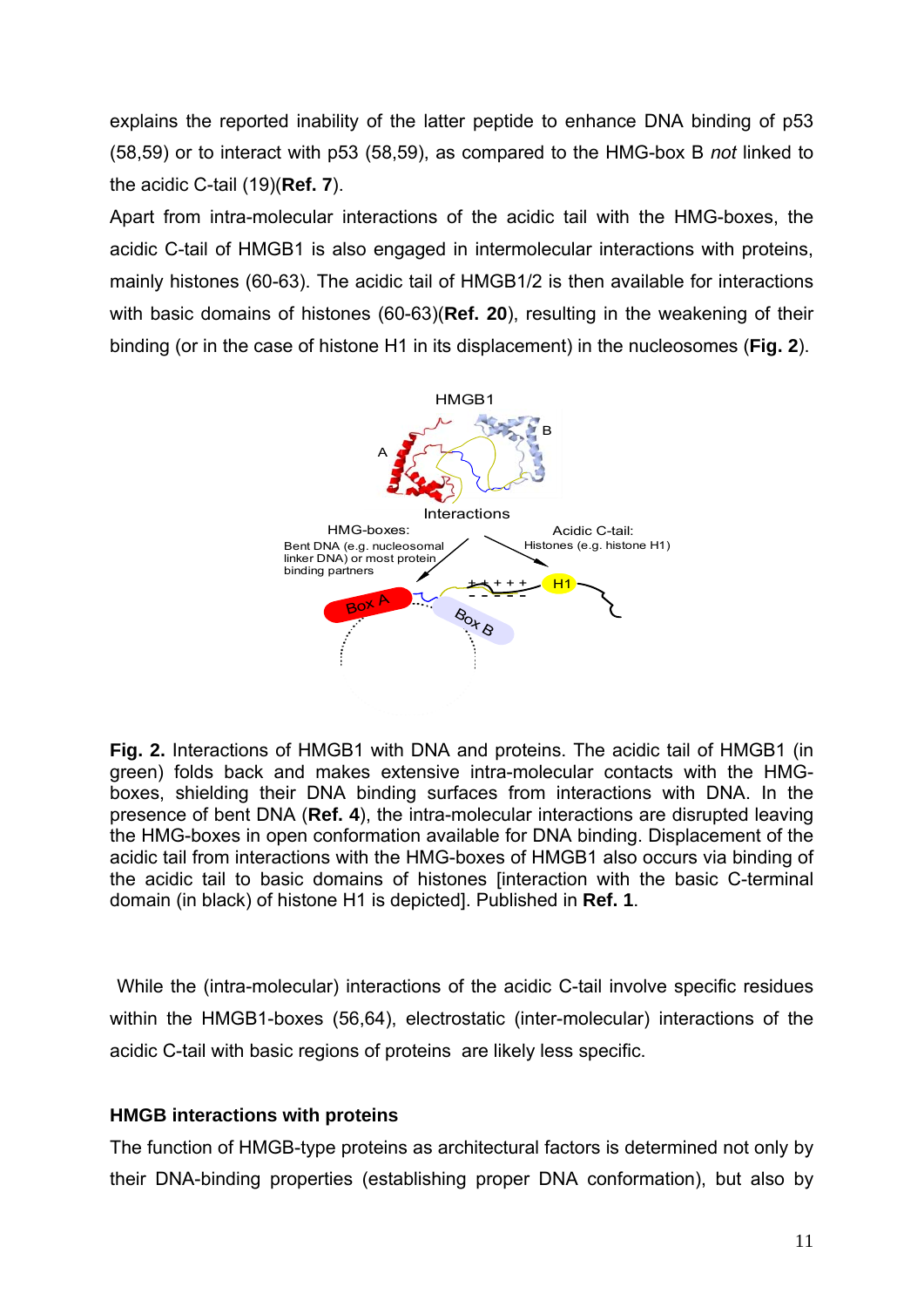their ability to interact with a plethora of proteins to promote formation of complex nucleoprotein structures. HMGBs are involved in many biological transactions in the nucleus (6)(**Refs. 1,3**). Thus, the binding partners of HMGB1/2 *in vitro* include numerous proteins such as transcription factors, DNA repair proteins, site-specific recombination proteins, silencing complexes (transcriptional activators/repressors, co-repressors), viral proteins, nuclear importing proteins and histones (**Ref. 1**).

Depending on the type of the interacting protein, the protein binding domain of HMGBs may involve either the acidic C-tail and/or the HMG-box (**Ref. 1**). The acidic C-tail represents a typical binding region of HMGB1/2 proteins with linker histones.

HMGB proteins can promote transcription of numerous genes via different mechanisms. These include (i) direct binding of HMGB to nucleosomes (*see* Section 9), (ii) interaction with the TBP (TATA-binding protein)/TATA-box complex affecting recruitment of other general transctiption factors ((65-67), reviewed in (33,54)), and (iii) augmentation of binding affinity of a number of sequence-specific proteins to DNA *in vitro*. This can happen in many instances by direct binding of HMGB to the sequence-specific binding proteins such as p53/p73 (68)(**Refs. 7,9**), telomerase (**Ref. 4** and *unpublished*), NF-Y (53)(Ref. 2), topoisomerase  $\Pi\alpha$  (50)(Ref. 3), octamer binding factors (Oct ½), NF-κB/Rel family, Hox domain proteins (HoxD9), SREBPs (Sterole-Regulatory Element-Binding Proteins), class I nuclear receptors



**Fig.3.** Putative role of HMGBs as architectural factors in transcription. (A) HMGB interacts with a transcription factor (TF1) and directs it to its specific-binding DNA site which is pre-bent by HMGB. (B) Ternary complex TF1-HMGB-DNA, most likely a fleeting intermediate (it is not clear whether the protein-protein contacts are retained upon binding to DNA). (C) Another transcription factor (TF2) is attracted to the complex TF1-DNA-HMGB, followed by the release of HMGB from the complex. (D)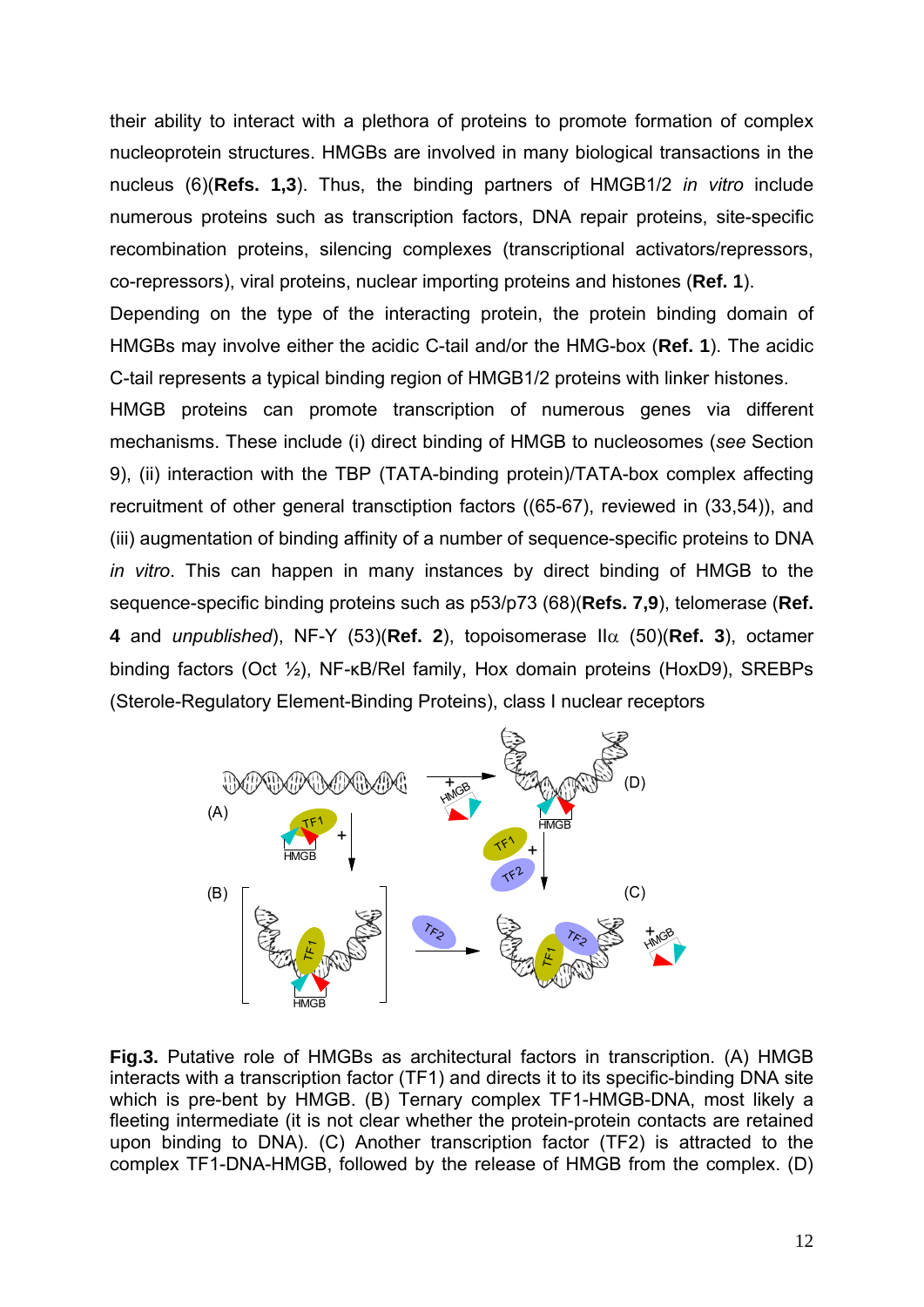Alternatively, the specific DNA sequence is bent by HMGB resulting in an enhanced binding of TF without direct interactions with HMGB. Published in **Ref. 1**.

(but *not* class II, (69) and refs. therein), Ets and other proteins (**Ref. 1**). One mechanism of HMGBs functioning as architectural factors in transcription assumes that HMGBs can facilitate binding of the sequence-specific proteins through direct interactions with transcription factors and pre-bending of the DNA target sequences (**Fig. 3A**). In only few cases, ternary complexes HMGB-protein-DNA have been detected. The absence of the ternary complexes may indicate the transient nature of these complexes, and this has led to a concept of a "hit-and-run" mechanism making the HMGB proteins "architects on hire" (**Fig. 3**, reviewed in (6,33,54,70,71)). It is likely that the ability of HMGBs to bind and bend DNA is a primary determinant of the stimulatory effect. The bent DNA can also recruit binding of additional transcription factor(s) (**Fig. 3C**) in close vicinity and facilitate their mutual contacts. HMGBs can also promote mutual interactions of transcription factors bound on distant regulatory sequences by enhancing DNA flexibility by looping and bringing the sequences into close proximity ((24,72,73) and refs. therein).

HMGB-mediated enhancement of transcription factor binding to DNA shown in **Fig. 3** depicts only nucleosome-free DNA for simplicity. In the cell, access of transcription factors to specific DNA sites on nucleosomes is facilitated by ATP-driven chromatin remodeling (resulting in loosening of the wrapped DNA and enhanced accessibility of transcription factors) which is enhanced by HMGBs (74).

#### **HMGB1 gene and regulation**

The organization of *HMGB* genes is very conserved during metazoan evolution (as revealed by comparison of DNA sequences encoding the HMGB proteins), the two HMGbox- containing HMGB proteins are only present in multicellular animals (from sponges onwards), and the *HMGB* gene appears to have arisen through the fusion of two different genes, each coding for one of the boxes (75). First functional HMGB1 genes were isolated and characterized from trout (76)(**Ref. 16**) and mouse (77). Apart from the functional, intron-containing, human *HMGB1* gene (78), human genome also contains a number of intron-less sequences of HMGB1 pseudogenes ((79) (**Ref. 19**), reviewed in (80)).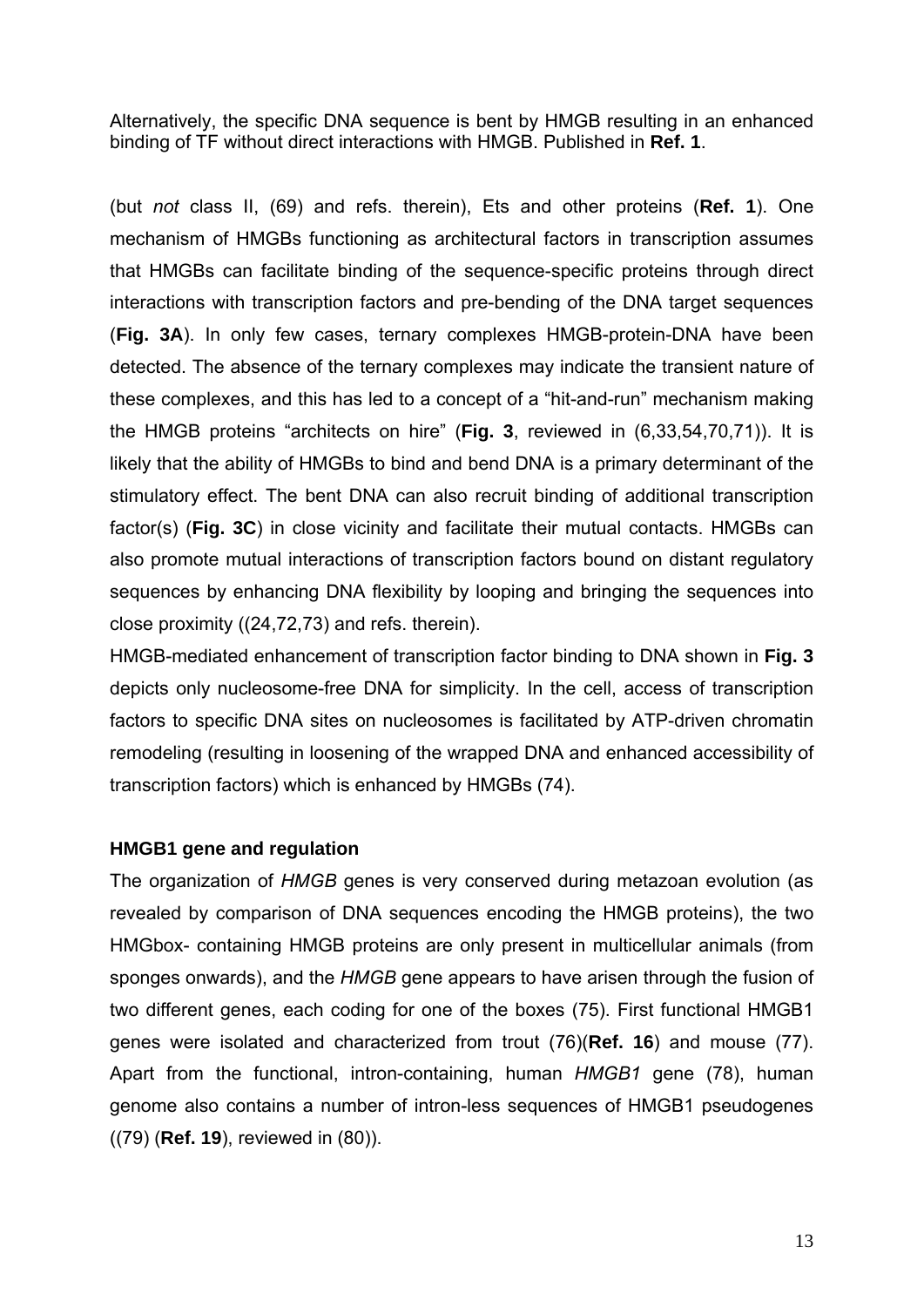Human *HMGB1* gene has a strong TATA-less promoter and is down-regulated by a silencer and up-regulated by an enhancer in intron 1 (81). *HMGB1* transcription is also modulated by two members of p53 family, p53 and p73α (a splicing variant of p73). It is unclear whether there is a feed-back of HMGB1 protein on the synthesis of its own gene in the view of findings indicating that HMGB1 could interact with transcription factors affecting regulation of transcription of the *HMGB1* gene, p53 (19,82) and p73α (68)(**Ref. 9**).

#### **Binding of histone H1 and HMGBs to nucleosomes**

Histone H1 binds at the entry points into the nucleosome (~0.7 H1 molecule per nucleosome on average) and stabilizes it by "sealing" two turns of DNA around core histone octamer HMGB1 (which is  $\sim$ 10-15-fold less abundant than H1, (83)), like HMGB2, preferentially binds to the linker DNA, rather than the nucleosome core particles (84-86)(**Refs. 23,24**). HMGB1 protects nucleosomal linker DNA in reconstituted nucleosomes from micrococcal nuclease digestion on one side of the core particle and histone H1 on the opposite side of the core particle reconstituted on the same sequence (87,88). Although the two protected regions of linker DNA are on "opposite ends" of the nucleosomal DNA, those ends are probably closely juxtaposed in the nucleosome (88), explaining the competition of HMGB with histone H1 for nucleosomal-binding sites in vitro (86,89). While stable interactions of HMGBs with nucleosomes occur via binding to the linker DNA (74,84-86)(**Ref. 24**), binding of HMGB1 to the nucleosomal core particles can be detected upon protein-protein chemical cross-linking (90,91)(**Refs. 21,23**) or acetylation of the protein in vitro (92).

Histone H1 and HMGB proteins (like other members of the HMG superfamily), are required for the maintenance and dynamic changes of the chromatin structure by imposing steric hindrance on DNA and affecting DNA-octamer contacts (reviewed in (4,5,54) and refs. therein). Whereas histone H1 decreases nucleosome accessibility, HMG proteins (as well as other members of the HMG superfamily) decrease the compactness of the chromatin fiber and enhance the accessibility of chromatin targets to regulatory factors ((93) and refs. therein).

Early experiments revealed that vertebrate HMGB1 interacts (likely via the acidic Ctail) in vitro with histones H1 or H5 (60,63,94-96)(**Ref. 20**). Evidence for competition of HMGB1 with histone H1 for chromatin-binding sites (leading to weakening of H1 binding to chromatin or even its displacement) has recently been published from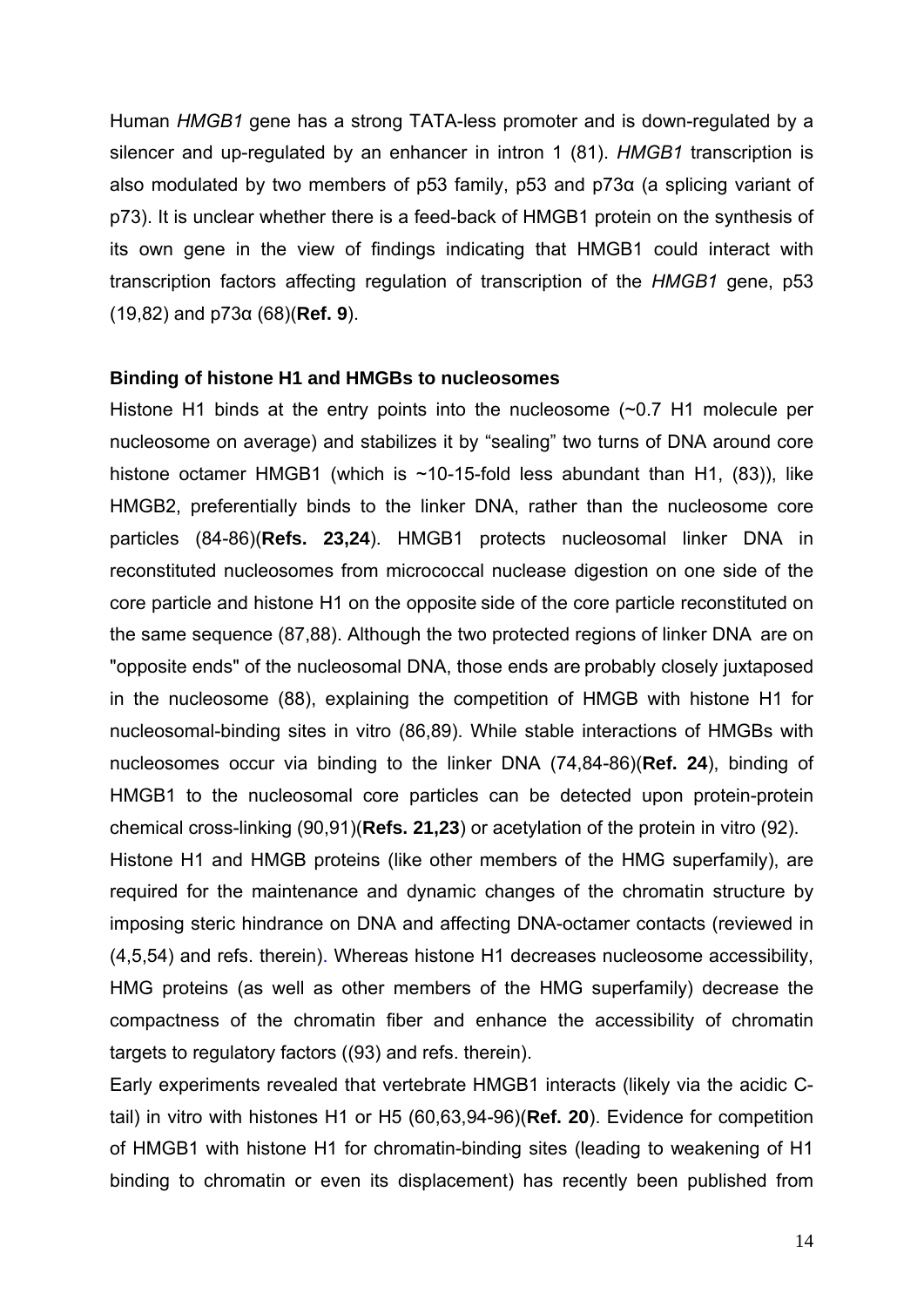microinjection of HMGB1 (or other members of the HMG superfamily) into living cells expressing histone H1 fused with green fluorescent protein (GFP) (93).

HMGB1 is the most mobile chromatin-associated protein and only 1-2 seconds is required to cross the nucleus (97), suggesting that binding of HMGB1 is rather dynamic. On the other hand, histone H1 is much less mobile protein in the nucleus, with an average binding time of each H1 molecule on chromatin being ~4 min (98). Interaction of HMGB1 with histone H1 or other nuclear proteins including transcriptional factors (such as glucocorticoid receptor) decreases each other´s mobility in chromatin (51,93,99).

#### **References**

(numbering *in bold* correspond to the list original papers of the applicant submitted in the DSc. thesis)

- 1. Kornberg, R.D. and Lorch, Y. (1999) *Cell*, 98, 285-294.
- 2. Langst, G. and Becker, P.B. (2004) *Biochim Biophys Acta*, 1677, 58-63.
- 3. Happel, N. and Doenecke, D. (2009) *Gene*, 431, 1-12.
- 4. Hock, R., Furusawa, T., Ueda, T. and Bustin, M. (2007) *Trends Cell Biol*, 17, 72-79.
- 5. Gerlitz, G., Hock, R., Ueda, T. and Bustin, M. (2009) *Biochem Cell Biol*, 87, 127-137.
- 6.**(4) Štros, M., Launholt, D. and Grasser, K.D. (2007)** *Cell Mol Life Sci***, 64, 2590-2606.**
- 7. Goodwin, G.H. and Johns, E.W. (1973) *Eur J Biochem*, 40, 215-219.
- 8. Vaccari, T., Beltrame, M., Ferrari, S. and Bianchi, M.E. (1998) *Genomics*, 49, 247-252.
- 9. Catena, R., Escoffier, E., Caron, C., Khochbin, S., Martianov, I. and Davidson, I. (2009) *Biol Reprod*, 80, 358-366.
- 10. Weir, H.M., Kraulis, P.J., Hill, C.S., Raine, A.R., Laue, E.D. and Thomas, J.O. (1993) *Embo J*, 12, 1311-1319.
- 11. Hardman, C.H., Broadhurst, R.W., Raine, A.R., Grasser, K.D., Thomas, J.O. and Laue, E.D. (1995) *Biochemistry*, 34, 16596-16607.
- 12. Bonaldi, T., Talamo, F., Scaffidi, P., Ferrera, D., Porto, A., Bachi, A., Rubartelli, A., Agresti, A. and Bianchi, M.E. (2003) *Embo J*, 22, 5551-5560.
- 13. Stott, K., Tang, G.S., Lee, K.B. and Thomas, J.O. (2006) *J Mol Biol*, 360, 90- 104.
- 14. Read, C.M., Cary, P.D., Crane-Robinson, C., Driscoll, P.C. and Norman, D.G. (1993) *Nucleic Acids Res*, 21, 3427-3436.
- 15. Isackson, P.J., Fishback, J.L., Bidney, D.L. and Reeck, G.R. (1979) *J Biol Chem*, 254, 5569-5572.
- 16. Bianchi, M.E., Beltrame, M. and Paonessa, G. (1989) *Science*, 243, 1056- 1059.
- 17. Hamada, H. and Bustin, M. (1985) *Biochemistry*, 24, 1428-1433.
- 18. Gaillard, C. and Strauss, F. (2000) *BMC Mol Biol*, 1, 1.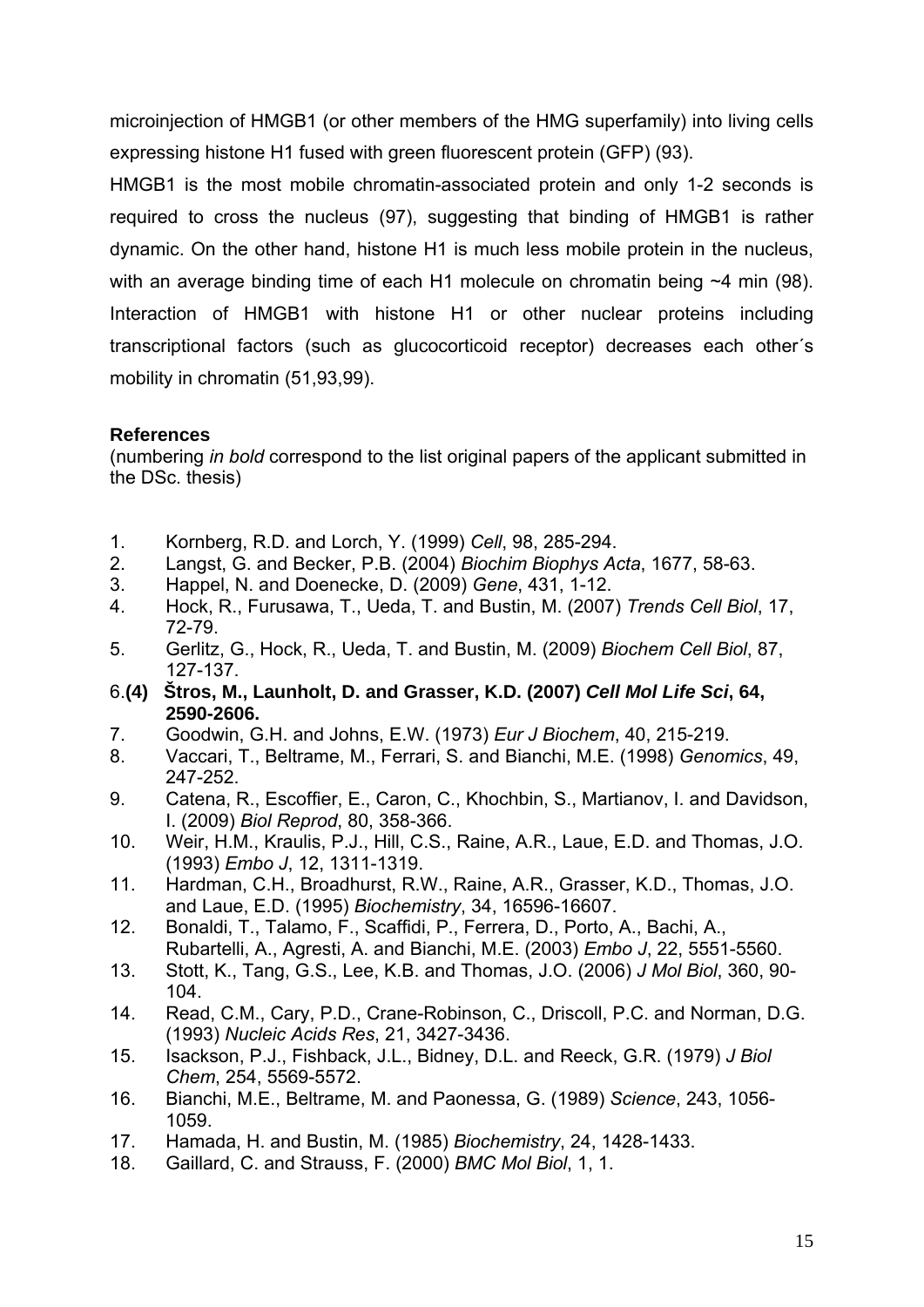- 19.**(7) Štros, M., Muselikova-Polanska, E., Pospisilova, S. and Strauss, F. (2004)**  *Biochemistry***, 43, 7215-7225.**
- 20.**(6) Jaouen, S., de Koning, L., Gaillard, C., Muselikova-Polanska, E., Štros, M. and Strauss, F. (2005)** *J Mol Biol***, 353, 822-837.**
- 21. Webb, M., Payet, D., Lee, K.B., Travers, A.A. and Thomas, J.O. (2001) *J Mol Biol*, 309, 79-88.
- 22. Wang, J.F., Bashir, M., Engelsberg, B.N., Witmer, C., Rozmiarek, H. and Billings, P.C. (1997) *Carcinogenesis*, 18, 371-375.
- 23. Sheflin, L.G., Fucile, N.W. and Spaulding, S.W. (1993) *Biochemistry*, 32, 3238-3248.
- 24.**(18)Štros, M., Stokrova, J. and Thomas, J.O. (1994)** *Nucleic Acids Res***, 22, 1044-1051.**
- 25. Teo, S.H., Grasser, K.D. and Thomas, J.O. (1995) *Eur J Biochem*, 230, 943- 950.
- 26.**(13)Štros, M. (1998)** *J Biol Chem***, 273, 10355-10361.**
- 27.**(10)Štros, M. (2001)** *Biochemistry***, 40, 4769-4779.**
- 28. Payet, D. and Travers, A. (1997) *J Mol Biol*, 266, 66-75.
- 29. Ritt, C., Grimm, R., Fernandez, S., Alonso, J.C. and Grasser, K.D. (1998) *Biochemistry*, 37, 2673-2681.
- 30**.(8) Kasparkova, J., Delalande, O., Štros, M., Elizondo-Riojas, M.A., Vojtiskova, M., Kozelka, J. and Brabec, V. (2003)** *Biochemistry***, 42, 1234- 1244**.
- 31. Yoshioka, K., Saito, K., Tanabe, T., Yamamoto, A., Ando, Y., Nakamura, Y., Shirakawa, H. and Yoshida, M. (1999) *Biochemistry*, 38, 589-595.
- 32. Grasser, K.D., Teo, S.H., Lee, K.B., Broadhurst, R.W., Rees, C., Hardman, C.H. and Thomas, J.O. (1998) *Eur J Biochem*, 253, 787-795.
- 33. Thomas, J.O. and Travers, A.A. (2001) *Trends Biochem Sci*, 26, 167-174.
- 34. Lange, S.S. and Vasquez, K.M. (2009) *Mol Carcinog*, 48, 571-580.
- 35.**(15)Li, L., Liu, X., Glassman, A.B., Keating, M.J., Štros, M., Plunkett, W. and Yang, L.Y. (1997)** *Cancer Res***, 57, 1487-1494.**
- 36.(**14)Štros, M. and Reich, J. (1998)** *Eur J Biochem***, 251, 427-434.**
- 37. Nagaki, S., Yamamoto, M., Yumoto, Y., Shirakawa, H., Yoshida, M. and Teraoka, H. (1998) *Biochem Biophys Res Commun*, 246, 137-141.
- 38. Yumoto, Y., Shirakawa, H., Yoshida, M., Suwa, A., Watanabe, F. and Teraoka, H. (1998) *J Biochem*, 124, 519-527.
- 39.**(11)Štros, M., Cherny, D. and Jovin, T.M. (2000)** *Eur J Biochem***, 267, 4088- 4097.**
- 40. Ugrinova, I., Mitkova, E., Moskalenko, C., Pashev, I. and Pasheva, E. (2007) *Biochemistry*, 46, 2111-2117.
- 41. Travers, A. (2000) *Curr Opin Struct Biol*, 10, 102-109.
- 42. Pil, P.M., Chow, C.S. and Lippard, S.J. (1993) *Proc Natl Acad Sci U S A*, 90, 9465-9469.
- 43. Paull, T.T., Haykinson, M.J. and Johnson, R.C. (1993) *Genes Dev*, 7, 1521- 1534.
- 44.**(17)Štros, M., Reich, J. and Kolibalova, A. (1994)** *FEBS Lett***, 344, 201-206.**
- 45. Yen, Y.M., Wong, B. and Johnson, R.C. (1998) *J Biol Chem*, 273, 4424-4435.

46.**(12)Štros, M. and Muselikova, E. (2000)** *J Biol Chem***, 275, 35699-35707.**

47. He, Q., Ohndorf, U.M. and Lippard, S.J. (2000) *Biochemistry*, 39, 14426- 14435.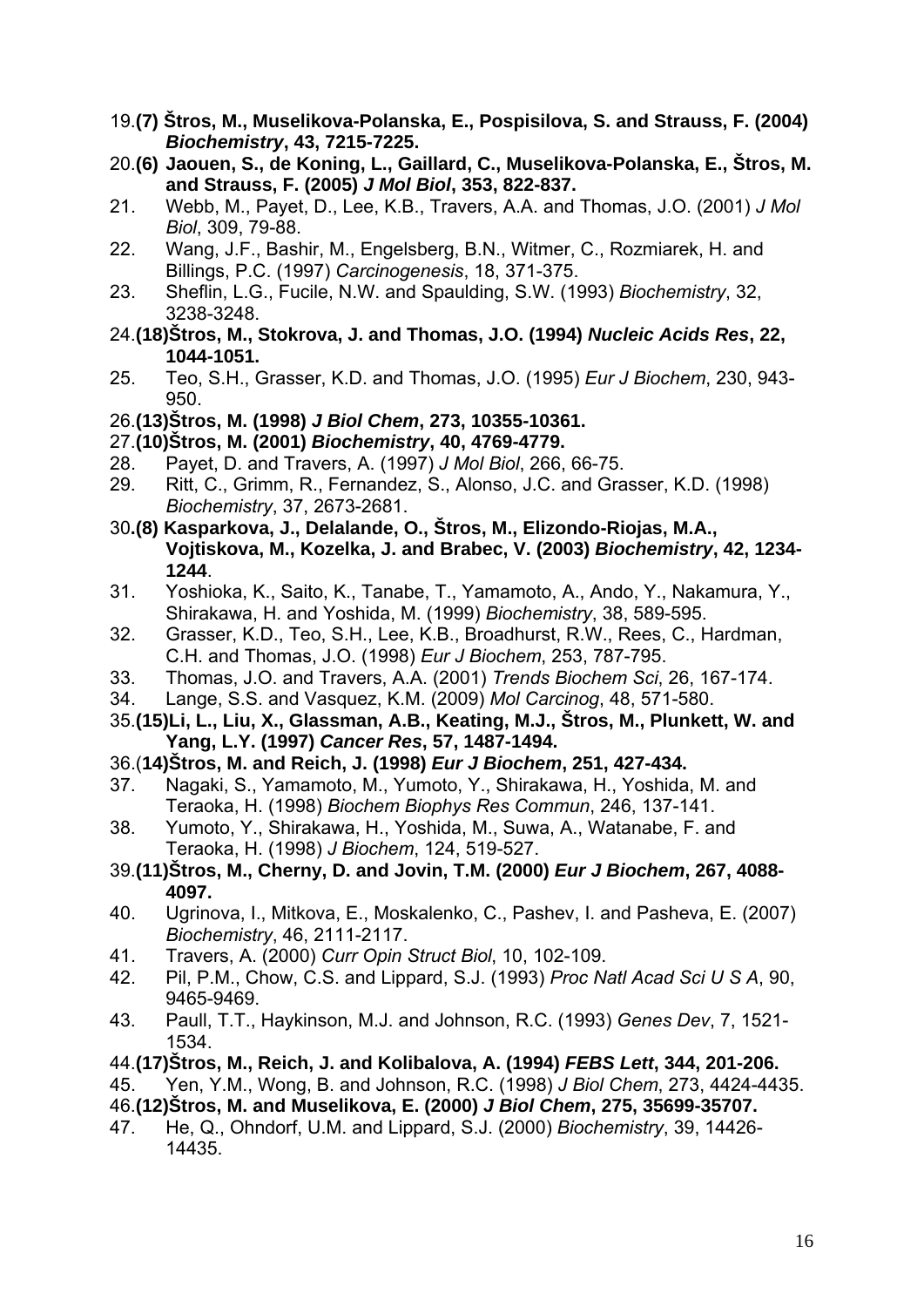- 48. Klass, J., Murphy, F.V.t., Fouts, S., Serenil, M., Changela, A., Siple, J. and Churchill, M.E. (2003) *Nucleic Acids Res*, 31, 2852-2864.
- 49. Yang, W., Xu, Y., Wu, J., Zeng, W. and Shi, Y. (2003) *Biochemistry*, 42, 1930- 1938.
- 50.**(3)Štros, M., Bacikova, A., Polanska, E., Stokrova, J. and Strauss, F. (2007)**  *Nucleic Acids Res***, 35, 5001-5013.**
- 51. Agresti, A., Scaffidi, P., Riva, A., Caiolfa, V.R. and Bianchi, M.E. (2005) *Mol Cell*, 18, 109-121.
- 52. Roemer, S.C., Adelman, J., Churchill, M.E. and Edwards, D.P. (2008) *Nucleic Acids Res*, 36, 3655-3666.
- 53.**(2)Štros, M., Polanska, E., Struncova, S. and Pospisilova, S. (2009)** *Nucleic Acids Res***, 37, 2070-2086.**
- 54. Bianchi, M.E. and Agresti, A. (2005) *Curr Opin Genet Dev*, 15, 496-506.
- 55. Pasheva, E., Sarov, M., Bidjekov, K., Ugrinova, I., Sarg, B., Lindner, H. and Pashev, I.G. (2004) *Biochemistry*, 43, 2935-2940.
- 56. Watson, M., Stott, K. and Thomas, J.O. (2007) *J Mol Biol*, 374, 1286-1297.
- 57. Carballo, M., Puigdomenech, P., Tancredi, T. and Palau, J. (1984) *Embo J*, 3, 1255-1261.
- 58. Banerjee, S. and Kundu, T.K. (2003) *Nucleic Acids Res*, 31, 3236-3247.
- 59. Imamura, T., Izumi, H., Nagatani, G., Ise, T., Nomoto, M., Iwamoto, Y. and Kohno, K. (2001) *J Biol Chem*, 276, 7534-7540.
- 60.**(20)Štros, M. and Vorlickova, M. (1990)** *Int J Biol Macromol***, 12, 282-288.**
- 61. Ueda, T., Chou, H., Kawase, T., Shirakawa, H. and Yoshida, M. (2004) *Biochemistry*, 43, 9901-9908.
- 62. Kawase, T., Sato, K., Ueda, T. and Yoshida, M. (2008) *Biochemistry*, 47, 13991-13996.
- 63. Cato, L., Stott, K., Watson, M. and Thomas, J.O. (2008) *J Mol Biol*, 384, 1262- 1272.
- 64. Knapp, S., Muller, S., Digilio, G., Bonaldi, T., Bianchi, M.E. and Musco, G. (2004) *Biochemistry*, 43, 11992-11997.
- 65. Sutrias-Grau, M., Bianchi, M.E. and Bernues, J. (1999) *J Biol Chem*, 274, 1628-1634.
- 66. Das, D. and Scovell, W.M. (2001) *J Biol Chem*, 276, 32597-32605.
- 67. Ge, H. and Roeder, R.G. (1994) *J Biol Chem*, 269, 17136-17140.
- 68.**(9)Štros, M., Ozaki, T., Bacikova, A., Kageyama, H. and Nakagawara, A. (2002)** *J Biol Chem***, 277, 7157-7164.**
- 69. Melvin, V.S., Harrell, C., Adelman, J.S., Kraus, W.L., Churchill, M. and Edwards, D.P. (2004) *J Biol Chem*, 279, 14763-14771.
- 70. Agresti, A. and Bianchi, M.E. (2003) *Curr Opin Genet Dev*, 13, 170-178.
- 71. Grasser, K.D., Launholt, D. and Grasser, M. (2007) *Biochim Biophys Acta*, 1769, 346-357.
- 72. Paull, T.T. and Johnson, R.C. (1995) *J Biol Chem*, 270, 8744-8754.
- 73. Becker, N.A., Kahn, J.D. and Maher, L.J., 3rd. (2008) *Nucleic Acids Res*, 36, 4009-4021.
- 74. Bonaldi, T., Langst, G., Strohner, R., Becker, P.B. and Bianchi, M.E. (2002) *Embo J*, 21, 6865-6873.
- 75. Sessa, L. and Bianchi, M.E. (2007) *Gene*, 387, 133-140.
- 76.**(16)Štros, M., Nishikawa, S. and Dixon, G.H. (1994)** *Eur J Biochem***, 225, 581- 591.**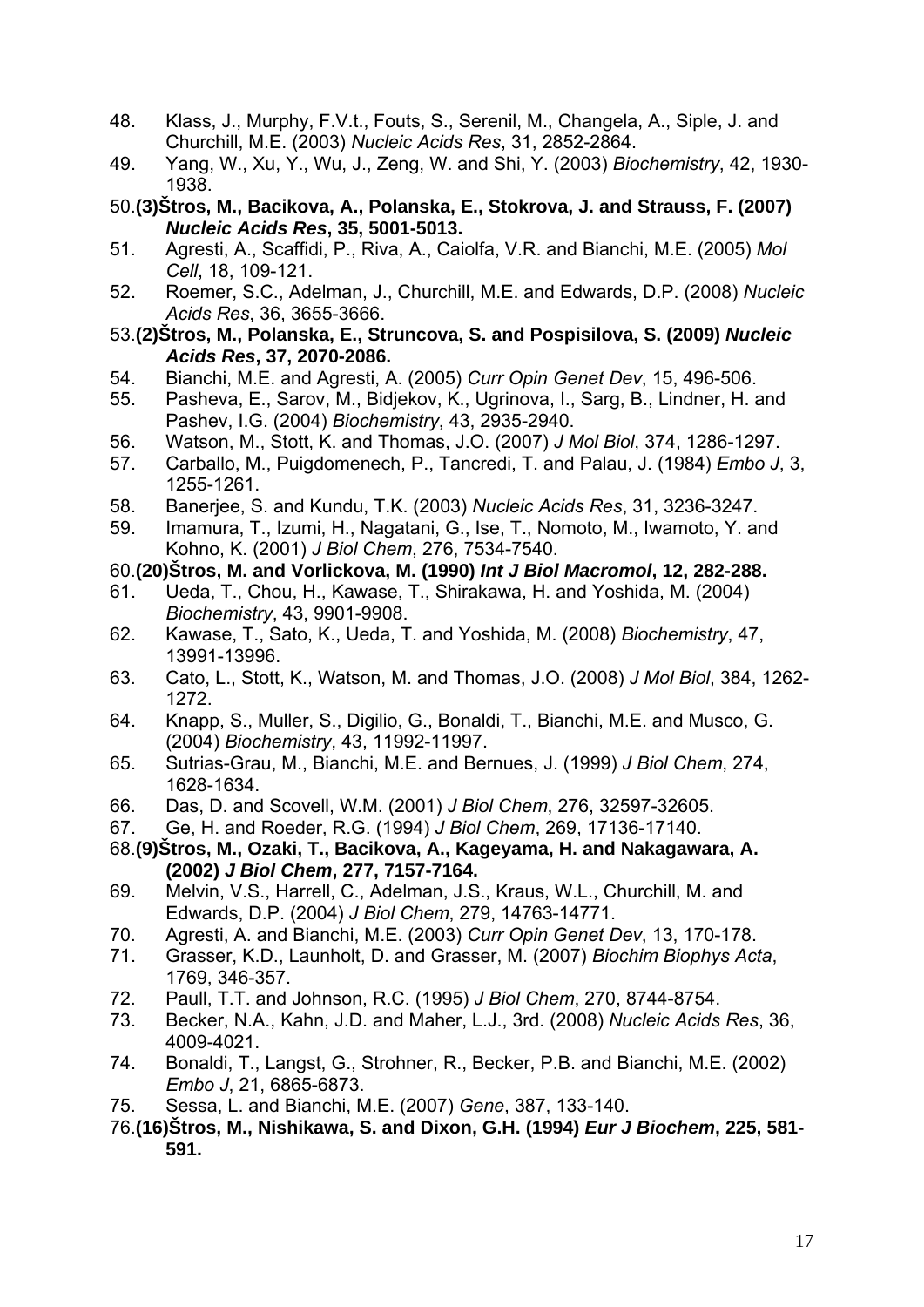- 77. Ferrari, S., Ronfani, L., Calogero, S. and Bianchi, M.E. (1994) *J Biol Chem*, 269, 28803-28808.
- 78. Ferrari, S., Finelli, P., Rocchi, M. and Bianchi, M.E. (1996) *Genomics*, 35, 367- 371.
- 79.**(19)Štros, M. and Dixon, G.H. (1993)** *Biochim Biophys Acta***, 1172, 231-235.**
- 80. Strichman-Almashanu, L.Z., Bustin, M. and Landsman, D. (2003) *Genome Res*, 13, 800-812.
- 81. Lum, H.K. and Lee, K.L. (2001) *Biochim Biophys Acta*, 1520, 79-84.
- 82. Jayaraman, L., Moorthy, N.C., Murthy, K.G., Manley, J.L., Bustin, M. and Prives, C. (1998) *Genes Dev*, 12, 462-472.
- 83. Einck, L. and Bustin, M. (1985) *Exp Cell Res*, 156, 295-310.
- 84. Schroter, H. and Bode, J. (1982) *Eur J Biochem*, 127, 429-436.
- 85.**(24)Štros, M., Shick, V.V., Belyavsky, A.V. and Mirzabekov, A.D. (1985)** *Mol Biol Rep***, 10, 221-226.**
- 86. Nightingale, K., Dimitrov, S., Reeves, R. and Wolffe, A.P. (1996) *Embo J*, 15, 548-561.
- 87. An, W., Leuba, S.H., van Holde, K. and Zlatanova, J. (1998) *Proc Natl Acad Sci U S A*, 95, 3396-3401.
- 88. An, W., van Holde, K. and Zlatanova, J. (1998) *J Biol Chem*, 273, 26289- 26291.
- 89. Ner, S.S., Blank, T., Perez-Paralle, M.L., Grigliatti, T.A., Becker, P.B. and Travers, A.A. (2001) *J Biol Chem*, 276, 37569-37576.
- 90.**(21)Štros, M. (1987)** *Biochem Biophys Res Commun***, 147, 301-308.**
- 91.**(23)Štros, M. and Kolibalova, A. (1987)** *Eur J Biochem***, 162, 111-118.**
- 92. Ugrinova, I., Pashev, I.G. and Pasheva, E.A. (2009) *Biochemistry*.
- 93. Catez, F., Yang, H., Tracey, K.J., Reeves, R., Misteli, T. and Bustin, M. (2004) *Mol Cell Biol*, 24, 4321-4328.
- 94. Kohlstaedt, L.A. and Cole, R.D. (1994) *Biochemistry*, 33, 570-575.
- 95. Smerdon, M.J. and Isenberg, I. (1976) *Biochemistry*, 15, 4242-4247.
- 96. Carballo, M., Puigdomenech, P. and Palau, J. (1983) *Embo J*, 2, 1759-1764.
- 97. Scaffidi, P., Misteli, T. and Bianchi, M.E. (2002) *Nature*, 418, 191-195.
- 98. Misteli, T., Gunjan, A., Hock, R., Bustin, M. and Brown, D.T. (2000) *Nature*, 408, 877-881.
- 99. Phair, R.D., Scaffidi, P., Elbi, C., Vecerova, J., Dey, A., Ozato, K., Brown, D.T., Hager, G., Bustin, M. and Misteli, T. (2004) *Mol Cell Biol*, 24, 6393-6402.
- 100. Dave, S.H., Tilstra, J.S., Matsuoka, K., Li, F., DeMarco, R.A., Beer-Stolz, D., Sepulveda, A.R., Fink, M.P., Lotze, M.T. and Plevy, S.E. (2009) *J Leukoc Biol*, 86, 633-643.

## **4. Detailed description of results**

Applicant has recently extensively summarized in two invited review articles the current knowledge of HMGB and HMG-box proteins.

## **References:**

**(1) Štros, M.,** (2009) HMGB proteins: interactions with DNA and chromatin. *Biochimica Et Biophysica Acta-Genes Regulatory Mechanisms, in press.*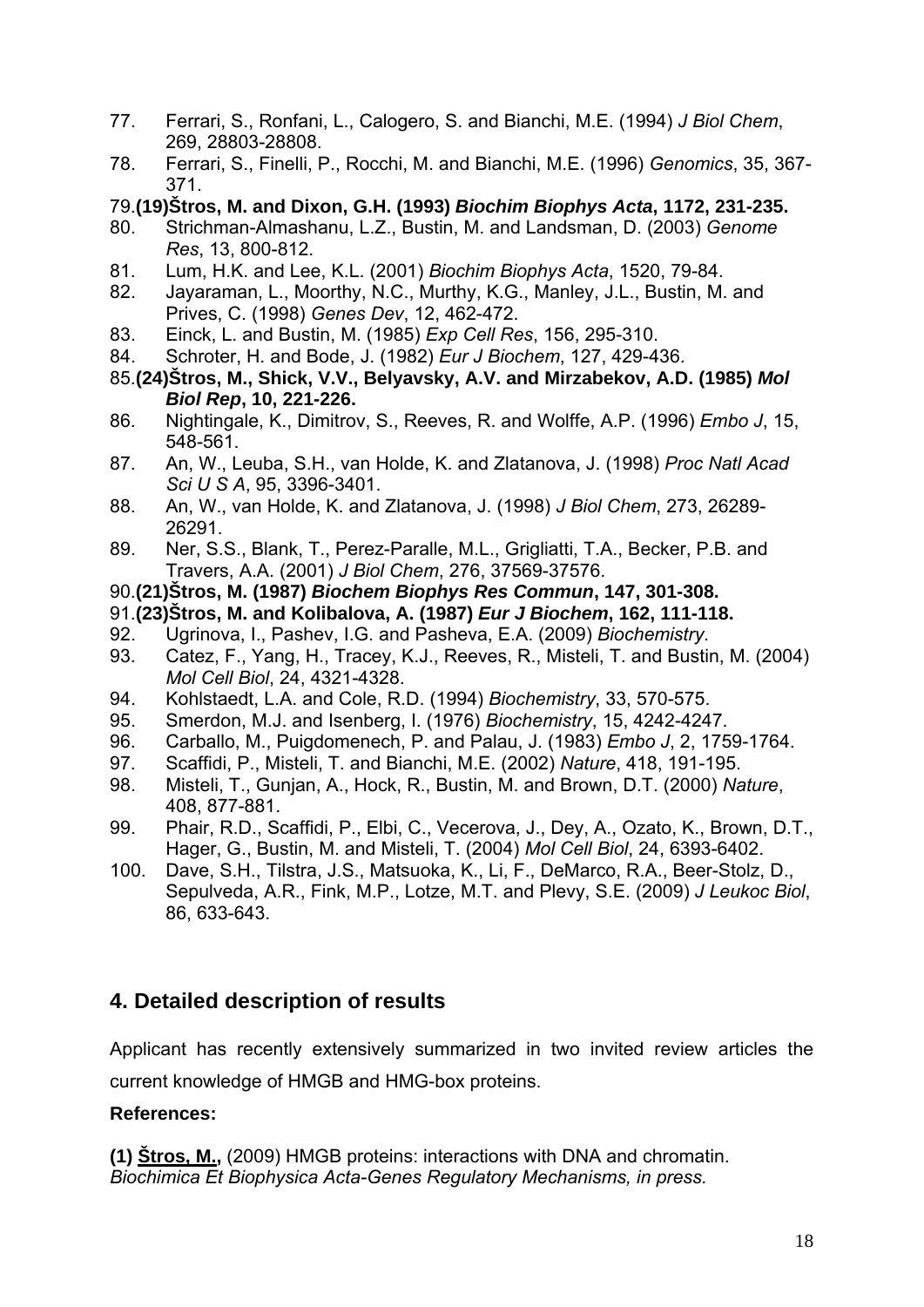**(4) Štros, M**., Launholt, D. and Grasser, K.D. (2007) The HMG-box: a versatile Protein domain occurring in a wide variety of DNA-binding proteins. *Cellular and Molecular Life Sciences*, 64, 2590-2606.

Results obtained by the applicant in the HMGB field of research are dealing with the following topics: isolation and characterization of *HMGB1/2* genes; interactions of HMGB1/2 proteins with DNA, proteins and chromatin; regulatory effect of HMGB1/2 proteins on the activity of various enzymes and gene promoters. The results are outlined in details below, indicating applicant's papers in which the particular research has been published.

#### **4.1.1. Isolation and characterization of genes encoding HMGB1 and HMGB2 proteins**

We have isolated first genomic sequence of human *HMGB1* and detected a number of nonfunctional *HMGB1* retropseudogenes in the human genome. We have isolated and characterized first functional gene encoding HMGB1 protein (trout). We have also isolated first gene encoding HMGB1 in parasites (*Schistosoma mansoni* and *Schistosoma japonicum*).

#### **References:**

**(19) Štros, M.** and Dixon, G.H. (1993) A retropseudogene for nonhistone chromosomal protein HMG-1. *Biochimica Et Biophysica Acta*, **1172**, 231-235. **(16) Štros, M.**, Nishikawa, S. and Dixon, G.H. (1994) cDNA sequence and structure of a gene encoding trout testis High-Mobility-Group-1 protein. *European Journal of Biochemistry*, **225**, 581-591.

**(5)** de Oliveira, F.M.B., da Silva, I.C.D., Rumjanek, F.D., Dias-Neto, E.,Guimaraes, P.E.M., Verjovski-Almeida, S., **Štros, M**. and Fantappie, M.R. (2006) Cloning the genes and DNA binding properties of High Mobility Group B1 (HMGB1) proteins from the human blood flukes Schistosoma mansoni and Schistosoma japonicum. *Gene*, **377**, 33-45.

#### **4.1.2. Binding of HMGB1 with nucleosomes**

We have for the first time shown binding of HMGB1 and HMGB2 proteins to nucleosomes by gel electrophoresis. We have also detected HMGB2 binding to the linker DNA in nucleosomes using thermal denaturation. We have demonstrated the ability of HMGB1 and HMGB2 to interact with nucleosomes not only within the linker DNA but also via the core histones. Using photoaffinity cross-linking we have identified histone H3 as binding target of HMGB1 in nucleosomes.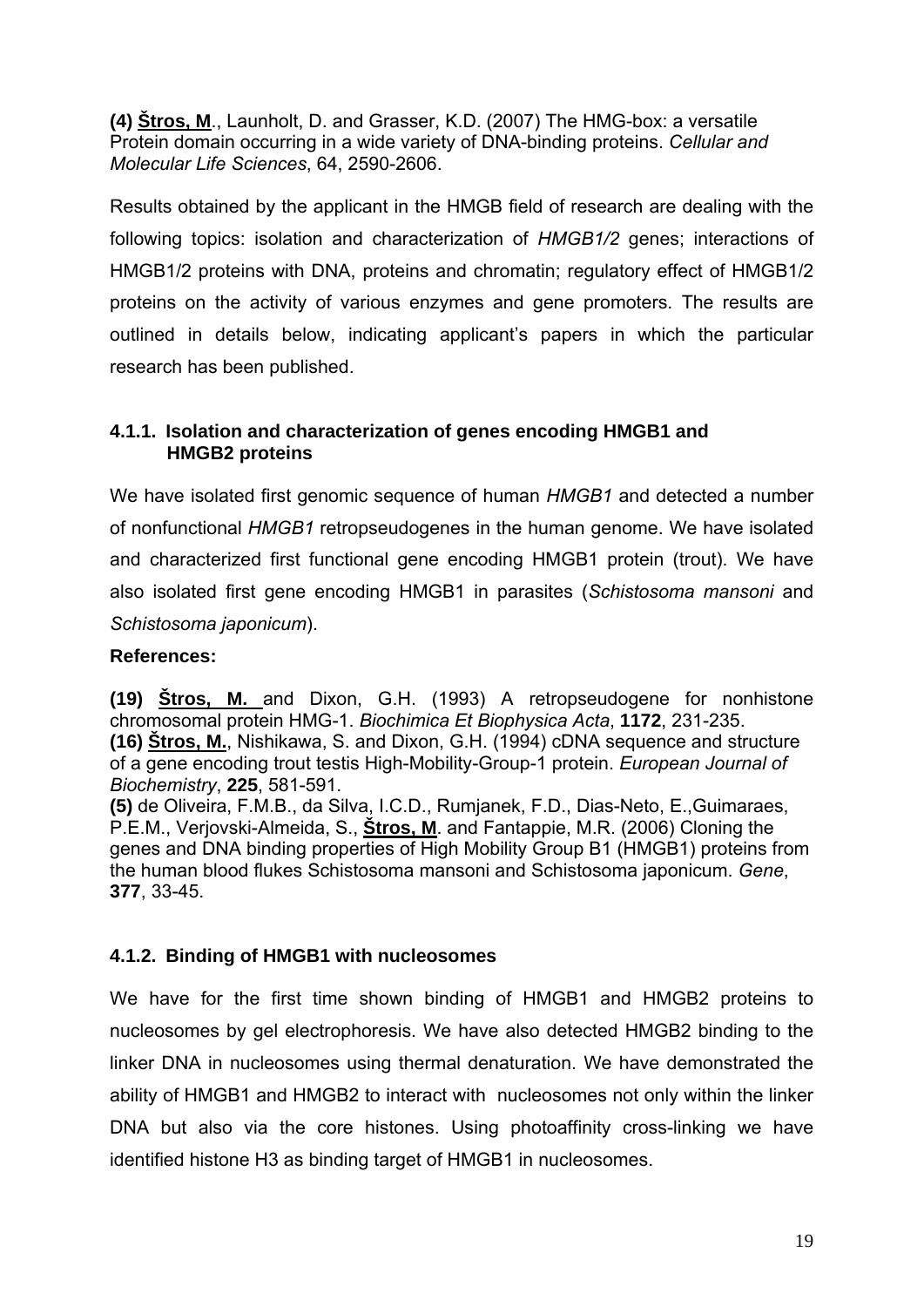#### **References:**

**(21) Štros, M.** (1987) Binding of nonhistone chromosomal protein HMG-1 to histone H3 in nucleosomes detected by photochemical cross-linking. *Biochemical and Biophysical Research Communications,* **147**, 301-308.

**(22) Štros, M.** and Kleinwachter, V. (1987) Thermal-denaturation and fluorescence study of nucleosomes containing nonhistone chromosomal protein HMGB2. *Biochimica Et Biophysica Acta*, **910**, 163-170.

**(23) Štros, M.** and Kolíbalová, A. (1987) Interactions of nonhistone protein-HMGB2 with core histones in nucleosomes and core particles revealed by chemical crosslinking. *European Journal of Biochemistry*, **162**, 111-118.

**(24) Štros, M.**, Shick, V.V., Belyavsky, A.V. and Mirzabekov, A.D. (1985) Interactions of high mobility group proteins HMG-1 and HMG-2 with nucleosomes studied by gelelectrophoresis. *Molecular Biology Reports*, **10**, 221-226.

#### **4.1.3. Modulation of linker histone-DNA interactions by HMGB1**

We have found that HMGB1 could interact via the acidic C-tail (a continuous run of 30 Asp/Glu residues) with linker histone H5 and displace it from its binding to DNA (circular dichroism and chemical cross-linking).

#### **References:**

**(20) Štros, M.** and Vorlíčková, M. (1990) Nonhistone chromosomal protein HMG1 reduces the histone H5-induced changes in CD spectra of DNA - The acidic Cterminus of HMG1 is necessary for binding to H5. *International Journal of Biological Macromolecules*, **12**, 282-288.

#### **4.1.4. Discovery of a modulatory effect of highly Asp/Glu tail of HMGB1 on DNA binding**

We have shown that the acidic C-tail of HMGB1 down-regulated the binding properties of HMGB1 to linear and supercoiled DNA. The acidic C-tail also modulated the ability of HMGB1 to introduce negative supercoils into closed circular DNA in the presence of topoisomerase I.

#### **References:**

**(18) Štros, M.**, Štokrová, J. and Thomas, J.O. (1994) DNA looping by the HMG-box domains of HMG1 and modulation of DNA-binding by the acidic C-terminal domain. *Nucleic Acids Research*, **22**, 1044-1051.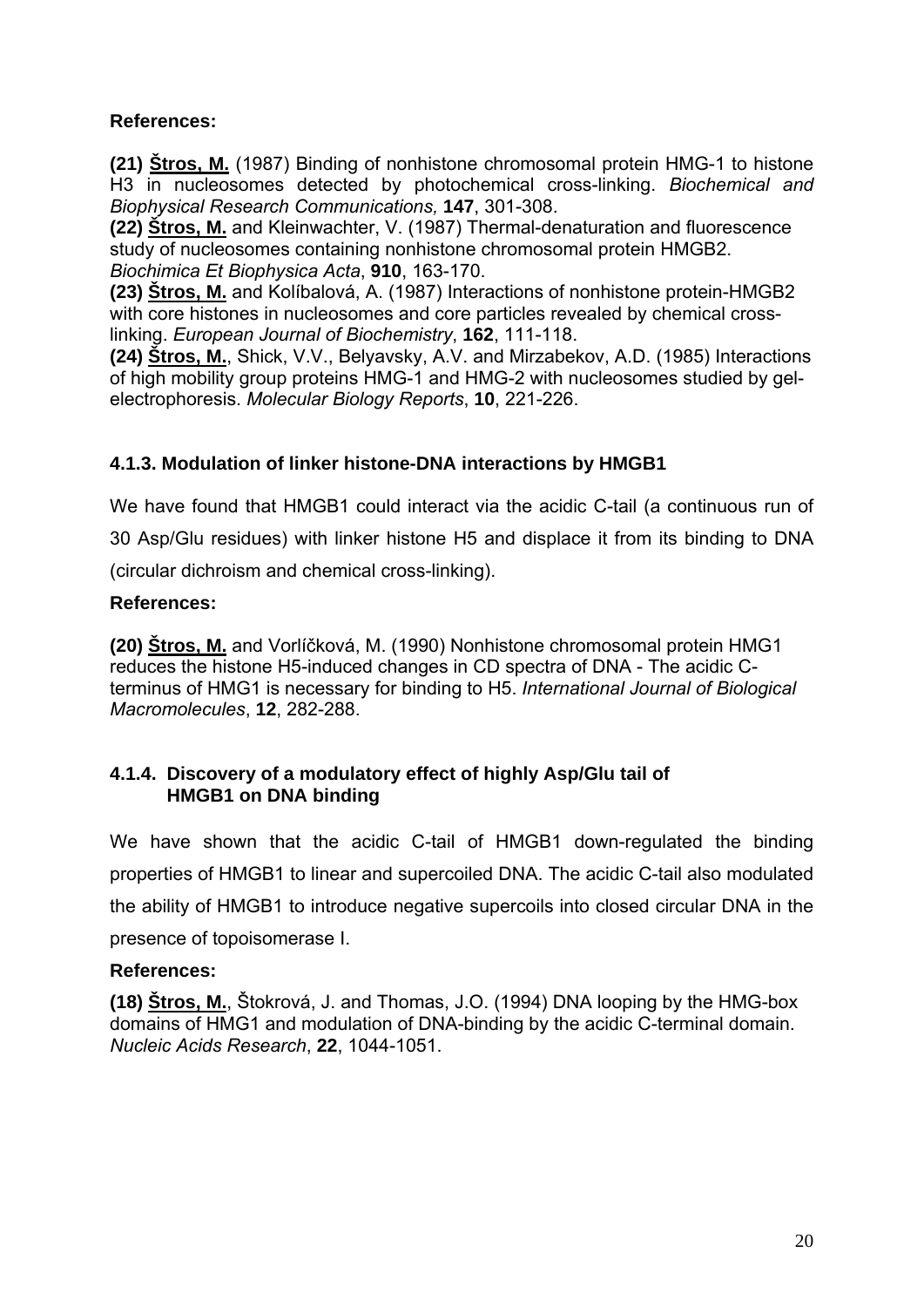#### **4.1.5. Elucidation of a mechanism of DNA bending and recognition of bent DNA by HMGB1**

We have found that binding of HMG-box domain B to bent DNA (such as DNA modified with anticancer drug cisplatin or supercoiled DNA), as well as the ability of the HMG-box to bend DNA, critically depended on a short stretch of basic residues within the N-terminal strand of the HMG-box. Alanine mutagenesis of the HMG-box domain B identified amino acid residues of the extended N-terminal strand and helix I involved in DNA binding and supercoiling. Mutations of most of the amino acid residues severely impaired the topoisomerase I-mediated DNA supercoiling by HMGB1 and changed the sign of supercoiling from negative to positive.

#### **References:**

**(8)** Kašpárková, J., Delalande, O., **Štros, M**., Elizondo-Riojas, M.A., Vojtíšková, M., Kozelka, J. and Brabec, V. (2003) Recognition of DNA interstrand cross-link of antitumor cisplatin by HMGB1 protein. *Biochemistry*, **42**, 1234-1244.

**(10) Štros, M.** (2001) Two mutations of basic residues within the N-terminus of HMG-1 B domain with different effects on DNA supercoiling and binding to bent DNA. *Biochemistry*, **40**, 4769-4779.

**(13) Štros, M.** (1998) DNA bending by the chromosomal protein HMG1 and its high mobility group box domains - Effect of flanking sequences. *Journal of Biological Chemistry*, **273**, 10355-10361.

#### **4.1.6. Discovery of association of DNA duplexes by HMGB1**

We have found that HMGB1 could (non-covalently) associate DNA duplexes. Association of DNA (either intermolecular in diluted solutions or intermolecular under conditions of "molecular crowding") by HMGB1 occurred mainly via the DNA termini, irrespective the nature of the ends. We have also observed stimulatory effect of HMGB1 on enzymatic ligation of DNA duplexes. The above findings finding may suggest an involvement of HMGB1 in NHEJ (non-homologous end-joining) repair pathway.

#### **References:**

**(11) Štros, M.,** Cherny, D. and Jovin, T.M. (2000) HMG1 protein stimulates DNA end joining by promoting association of DNA molecules via their ends. *European Journal of Biochemistry*, **267**, 4088-4097.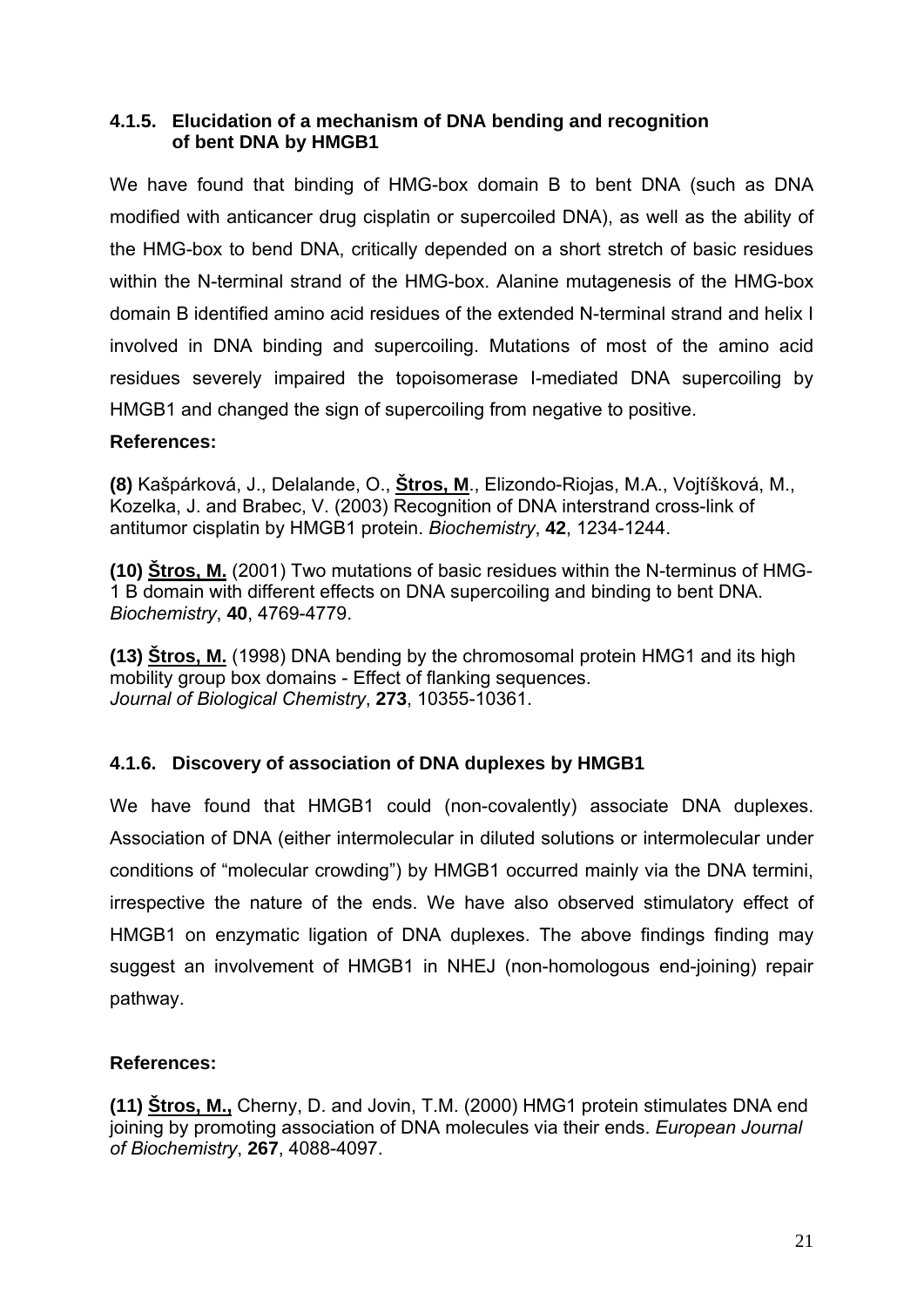**(13) Štros, M.** (1998) DNA bending by the chromosomal protein HMG1 and its high mobility group box domains - Effect of flanking sequences.

*Journal of Biological Chemistry*, **273**, 10355-10361.

 **(14) Štros, M.** and Reich, J. (1998) Formation of large nucleoproteincomplexes upon binding of the high-mobility-group (HMG) box B domain of HMG1 protein to supercoiled DNA. *European Journal of Biochemistry*, **251**, 427-434.

## **4.1.7. Discovery of DNA looping by HMGB1**

We have discovered that HMGB1 could manipulate DNA by looping. DNA looping was mediated via the HMG-boxes of HMGB1 and occurred independently of the looped DNA sequence. It is now accepted that the ability of HMGB1 to loop DNA is a general property of all proteins containing the HMG-box domain. DNA looping by HMGB1 explains several architectural functions of HMGB1 in chromatin, such as "communication" between distant regulatory DNA sequences with bound transcription factors.

#### **References:**

**(17) Štros, M.**, Reich, J. and Kolíbalová, A. (1994) Calcium-binding to HMG1 protein induces DNA looping by the HMG-box domains. *Febs Letters*, **344**, 201-206. **(18) Štros, M.**, Štokrová, J. and Thomas, J.O. (1994) DNA looping by the HMG-box domains of HMG1 and modulation of DNA-binding by the acidic C-terminal domain. *Nucleic Acids Research*, **22**, 1044-1051.

#### **4.1.8. High-affinity binding of tumor-suppressor protein p53 to hemicatenated DNA loops and modulation of the p53-DNA binding by HMGB1**

We have found that tumor suppressor protein p53, like HMGB1, can bind hemicatenated DNA loops (a novel DNA structure that forms a DNA loop maintained at its base by a hemicatenane, hcDNA) with high affinity and specificity. HMGB1 could displace p53 from its binding to hcDNA. We have demonstrated that the hemicatenane, and *not* the DNA loop, was the main determinant of the affinity of HMGB1 or p53 for hcDNA. Our results point to a tight structural fit between HMGB1 and DNA hemicatenanes under physiological conditions, and suggest that one of the nuclear functions of HMGB1 could be linked to the possible presence of hemicatenanes in the cell.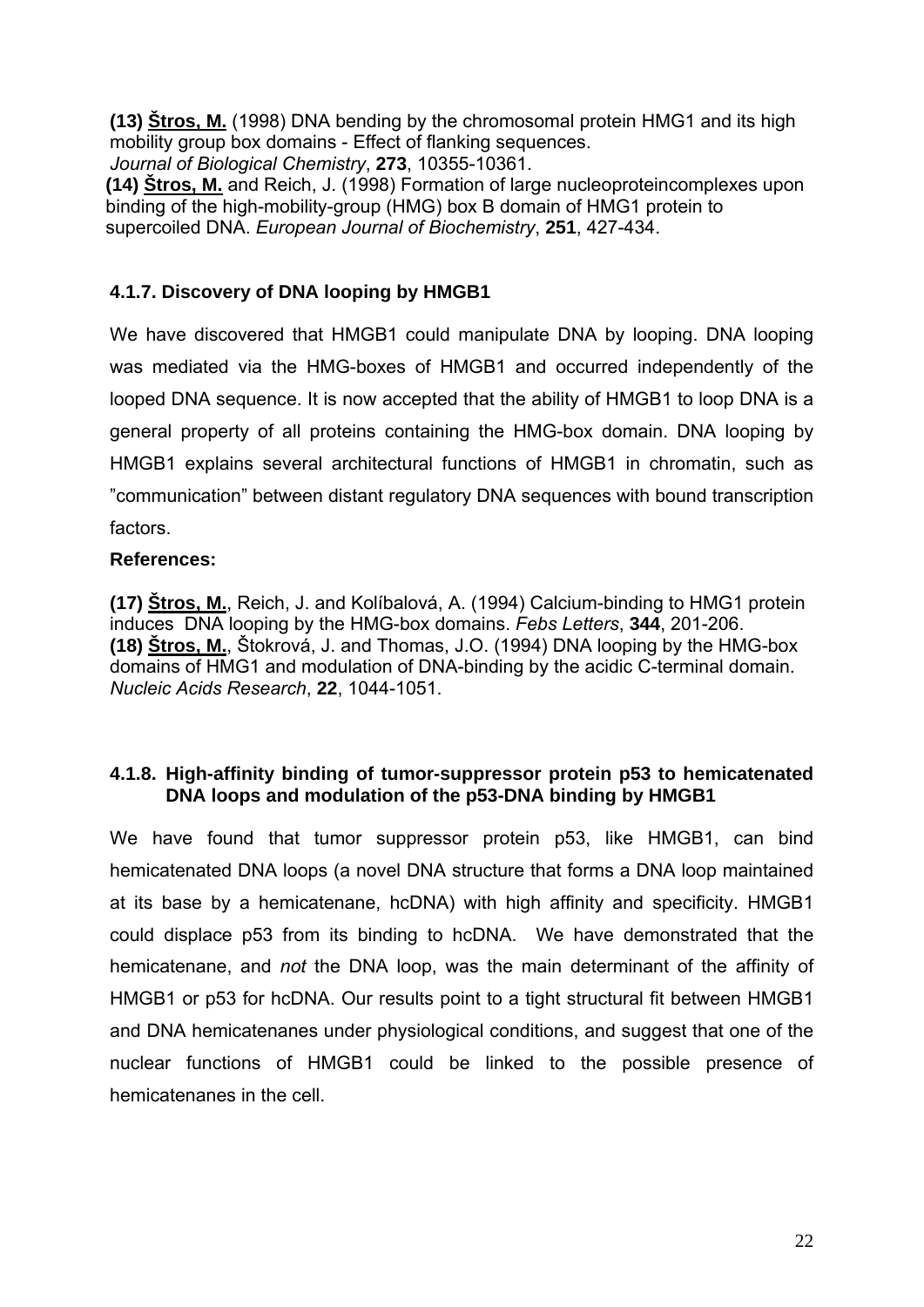#### **References:**

**(6)** Jaouen, S., de Koning, L., Gaillard, C., Muselíková-Polanská, E., **Štros, M.** and Strauss, F. (2005) Determinants of specific binding of HMGB1 protein to hemicatenated DNA loops. *Journal of Molecular biology*, **353**, 822-837. **(7) Štros, M**., Muselíková-Polanská, E., Pospíšilová, S. and Strauss, F. (2004) Highaffinity binding of tumor-suppressor protein p53 and HMGB1 to hemicatenated DNA loops. *Biochemistry*, **43**, 7215-7225.

#### **4.1.9. Discovery of a functional link between HMGB1/2 proteins and pro-apoptotic** *Bax* **gene**

We have for the first time detected interactions of HMGB1/2 proteins with a novel member of p53 family, p73. We have also identified functional consequence of these interactions (like the interactions of HMGB1/2 with p53): modulation of the activity of gene promoters which were under the control of the tumor suppressor proteins p53 or p73. The modulatory effect of HMGB1/2 was most prominent with the proapoptotic *Bax* gene promoter and depended on functional status of retinoblastoma tumor suppressor protein pRb in studied human cells (up-regulation in pRb-positive cells and down-regulation in pRb-negative cells).

#### **References:**

**(9) Štros, M.,** Ozaki, T., Bačíková, A., Kageyama, H. and Nakagawara, A.(2002) HMGB1 and HMGB2 cell-specifically down-regulate the p53- and p73-dependent sequence-specific transactivation from the human Bax gene promoter. *Journal of Biological Chemistry*, **277**, 7157-7164.

#### **4.2.0. Stimulation of catalytic activity of human topoisomerase II**α

We have found that HMGB1 could stimulate catalytic activity of human topoisomerase II $\alpha$  (topo II $\alpha$  is an essential nuclear enzyme implicated in many aspects of chromosome dynamics such as chromosome replication and segregation during mitosis) and interact with the enzyme *in vitro*. The stimulation of catalytic activity of topoisomerase  $II\alpha$  by HMGB1 was explained as a consequence of enhanced DNA cleavage by the enzyme.

#### **References:**

**(3) Štros, M**., Bačíková, A., Polanská, E., Štokrová, J. and Strauss, F. (2007) HMGB1 interacts with human topoisomerase II $\alpha$  and stimulates its catalytic activity. *Nucleic Acids Research*, **35**, 5001-5013.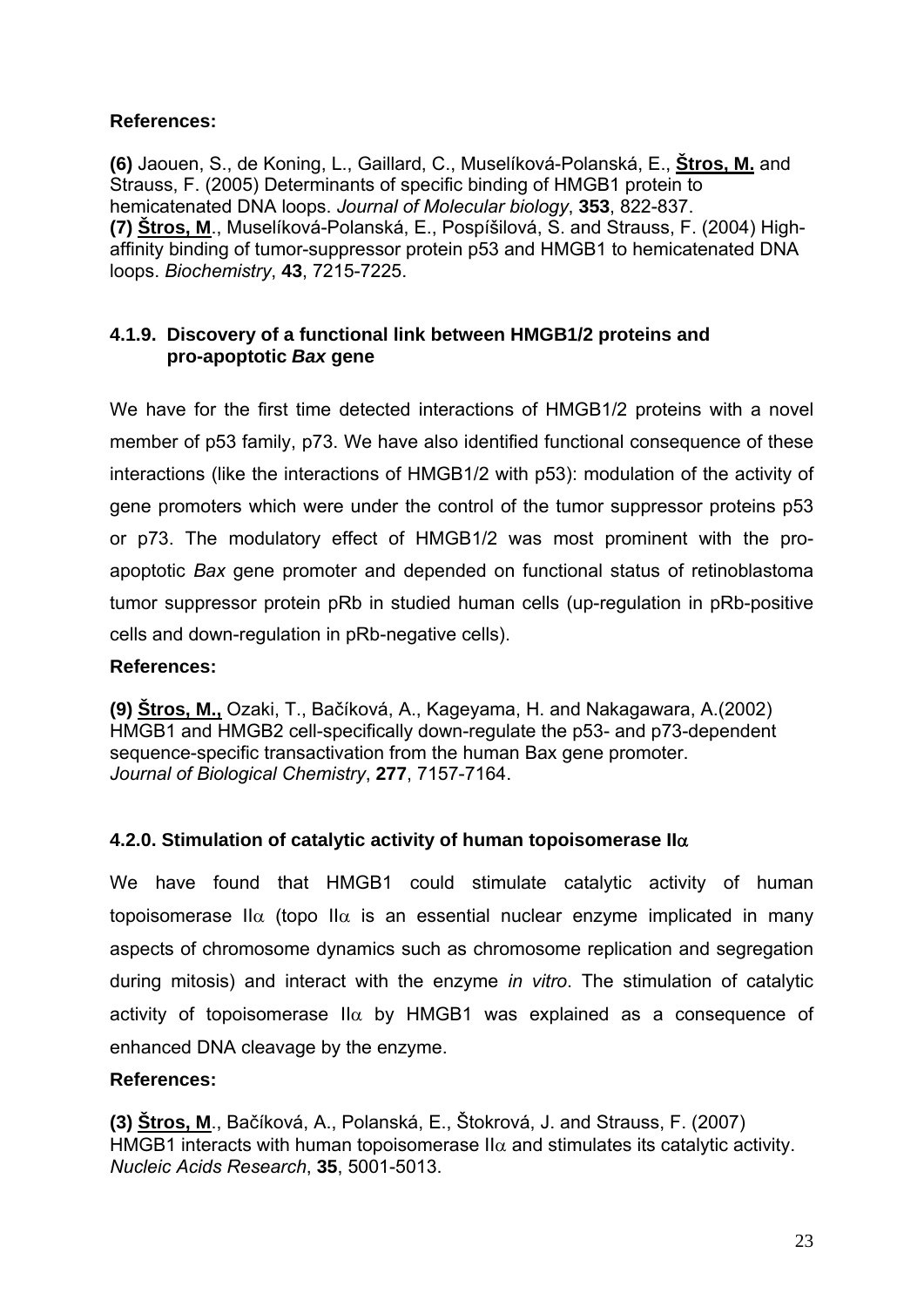#### **4.2.1. Stimulation of cellular expression of human topoisomerase II**α **by HMGB1 and HMGB2**

We have found that HMGB1 and HMGB2 could up-regulate the activity of the *topoisomerase II* $\alpha$  gene promoter in human cells lacking functional retinoblastoma protein pRb. Transient over-expression of pRb in pRb-negative cells inhibited the ability of HMGB1 to activate the *topoisomerase II* $\alpha$  promoter. Silencing of HMGB1/2 expression by shRNA resulted in decreased levels of topoisomerase II $\alpha$  mRNA and protein. Up-regulation of cellular expression of topoisomerase II $\alpha$  in pRb-negative cells by HMGB1 was due tostimulation of binding of transcription factor NF-Y to the *topoisomerase II*<sup>α</sup> promoter (ChIP experiments, Chromatin Immuno-Precipitation). The observed higher cellular expression (and activity) of topoisomerase II $\alpha$  by HMGB1/2 proteins in *Rb*-minus cells (together with published data in the literature on frequently reported HMGB1/2 over-expression and *Rb* deletions in tumors) could have clinical relevance in respect to prognosis of patients treated with topoisomerase II poisons.

#### **References:**

**(2) Štros, M.**, Polanská, E., Štruncová, S. and Pospíšilová, S. (2009) HMGB1 and HMGB2 proteins up-regulate cellular expression of human topoisomerase II alpha. *Nucleic Acids Research*, **37**, 2070-2086.

## **5. Importance of results obtained by the applicant for basic and medical research**

HMGB1 (like HMGB2) is a highly abundant and ubiquitously expressed non-histone protein, acting as a DNA chaperone influencing multiple processes in chromatin such as transcription, replication, recombination, DNA repair and genomic stability (reviewed in **Refs. 1,4**). HMGB1 is a nuclear protein but it can also be secreted into the extracellular milieu as a signaling molecule when cells are under stress (in particular, when necrosis occurs), and the protein has an extracellular function as a late mediator of inflammation in sepsis. Thus, many of the previous studies on nuclear functioning of HMGB1 (obtained by the applicant as well as by other researchers) gained additional importance by being used by medical laboratories, such as those working on the extracellular roles of HMGB1 (i.e. in inflammation, tumor growth and metastasis).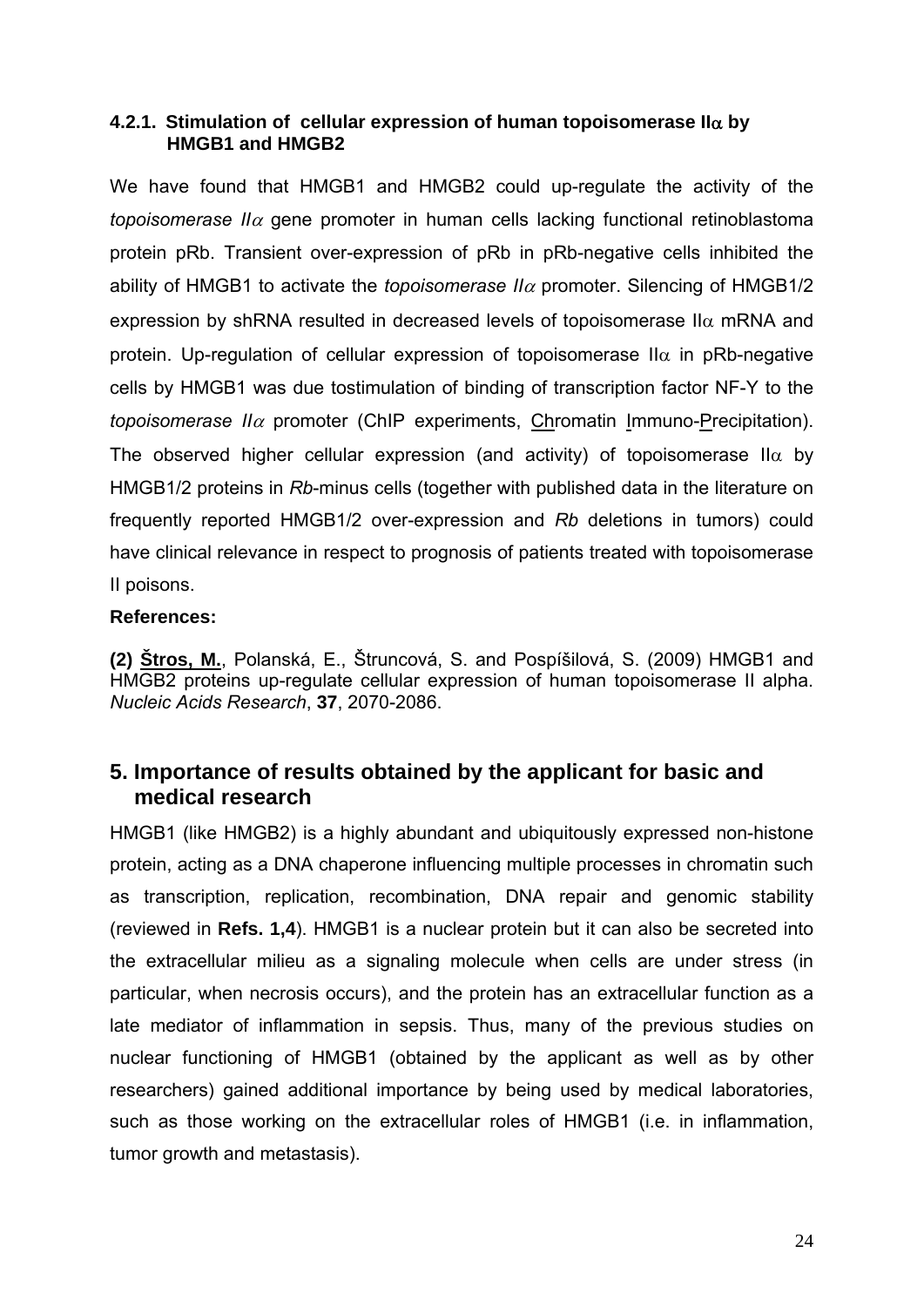Results of the DSc. thesis present novel data of basic research on interaction of HMGB proteins with DNA and chromatin, as well as on a role of HMGB1 (or HMGB2) in modulation of activity of a number of nuclear genes. However, some of our findings could have possible applications in developing new techniques in molecular biology (i) or in cancer research (ii-iv):

**(i)** The ability of HMGB1 to promote (non-covalent) association of DNA helices via their termini (irrespective of their nature) - Section 4.1.6 - (**Refs. 11,13,14**) could have practical output in developing "*Kits for efficient ligation of DNA fragments*" (the applicant has already been contacted in this respect by BioLabs)

**(ii)** Higher cellular expression (and activity) of topoisomerase II $\alpha$  by HMGB1/2 proteins in *Rb*-minus, as well as the stimulatory effect of HMGB1 on activity of topoisomerase  $II\alpha$  (Section 4.2.1. (**Ref. 2**) could have clinical relevance in respect to prognosis of patients treated with topoisomerase II poisons. This idea is supported by the fact that HMGB1/2 proteins are frequently reported to be over-expressed in cancer and *Rb* deletions are observed in most of tumors (the project will conducted in collaboration with Šárka Pospíšilová from *Center of Molecular Biology and Gene Therapy, University Hospital Brno*).

**(iii)** Inhibitory effect of HMGB1 on the p53/p73-dependent activity of the pro-apoptotic *Bax* gene in cells with non-functional tumor suppressor retinoblastoma protein pRb (Section 4.1.9.)(**Ref.9**) has also a possible relevance to cancer research with respect to the fact the reported HMGB1/2 over-expression in cancer and *Rb* deletions observed in most tumors (refs. to be found in **Ref. 2**).

**(iv)** Our very recent discovery identifying HMGB1 as a novel telomerase-associated protein enhancing cellular activity of telomerase (**Ref. 4** and *unpublished*) could also have a relevance to cancer research (notice that cancer cells have consistently high activity of telomerase, see **Ref. 4**).

Developing experimental strategies blocking extracellular HMGB1 could counteract the anti-apoptotic (and possibly cancer-promoting) effect of HMGB1. Similar "anti-HMGB1 approach" has recently been successfully used for preventing inflammatory processes mediated by extracellular HMGB1 (100).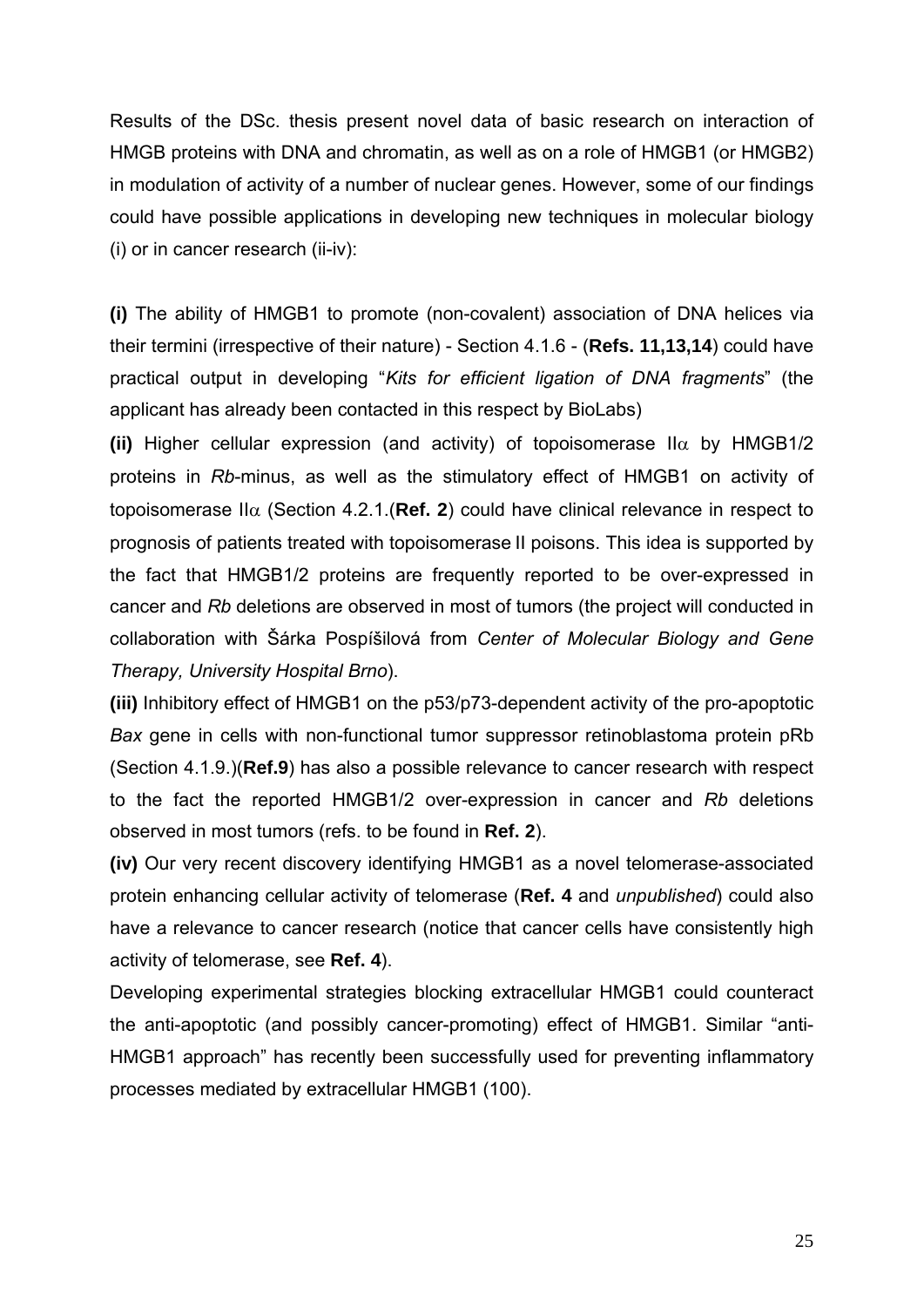## **5. List of research papers submitted for DSc. thesis**

Total number of papers: 24

Total number of papers (applicant first author): 20

Total number of papers (applicant corresponding author): 21

Total number of citations (without autocitations): 493

Total number of citations without autocitations (applicant first author): 411

Total impact factor of all papers: 103

Average impact factor per paper: 4.3

**(1) Štros, M.**, (2009) HMGB proteins: interactions with DNA and chromatin. *Biochimica Et Biophysica Acta-Genes Regulatory Mechanisms, in press*

## **IF = 2.28 Total citations: 0** (*in press*)

**(2) Štros, M.**, Polanská, E., Štruncová, S. and Pospíšilová, S. (2009) HMGB1 and HMGB2 proteins up-regulate cellular expression of human topoisomerase II alpha. *Nucleic Acids Research*, **37**, 2070-2086.

**IF = 6.88** Total citations: 0 (newly published paper)

**(3) Štros, M**., Bačíková, A., Polanská, E., Štokrová, J. and Strauss, F. (2007) HMGB1 interacts with human topoisomerase II alpha and stimulates its catalytic activity. *Nucleic Acids Research*, **35**, 5001- 5013.

## **IF = 7.55 (2007) Total citations: 4**

- 1. Bermejo, R., Capra, T., Gonzalez-Huici, V., Fachinetti, D., Cocito, A., Natoli, G., Katou, Y., Mori, H., Kurokawa, K., Shirahige, K. *et al.* (2009) *Cell*, **138**, 870-884.
- 2. Brazda, V., Jagelska, E.B., Liao, J.C.C. and Arrowsmith, C.H. (2009) *Journal of Biomolecular Structure & Dynamics*, **27**, 97-103.
- 3. Kriatchko, A.N., Bergeron, S. and Swanson, P.C. (2008) *Bmc Molecular Biology*, **9**.
- 4. Williamson, E.A., Rasila, K.K., Corwin, L.K., Wray, J., Beck, B.D., Severns, V., Mobarak, C., Lee, S.H., Nickoloff, J.A. and Hromas, R. (2008) *Nucleic Acids Research*, **36**, 5822-5831.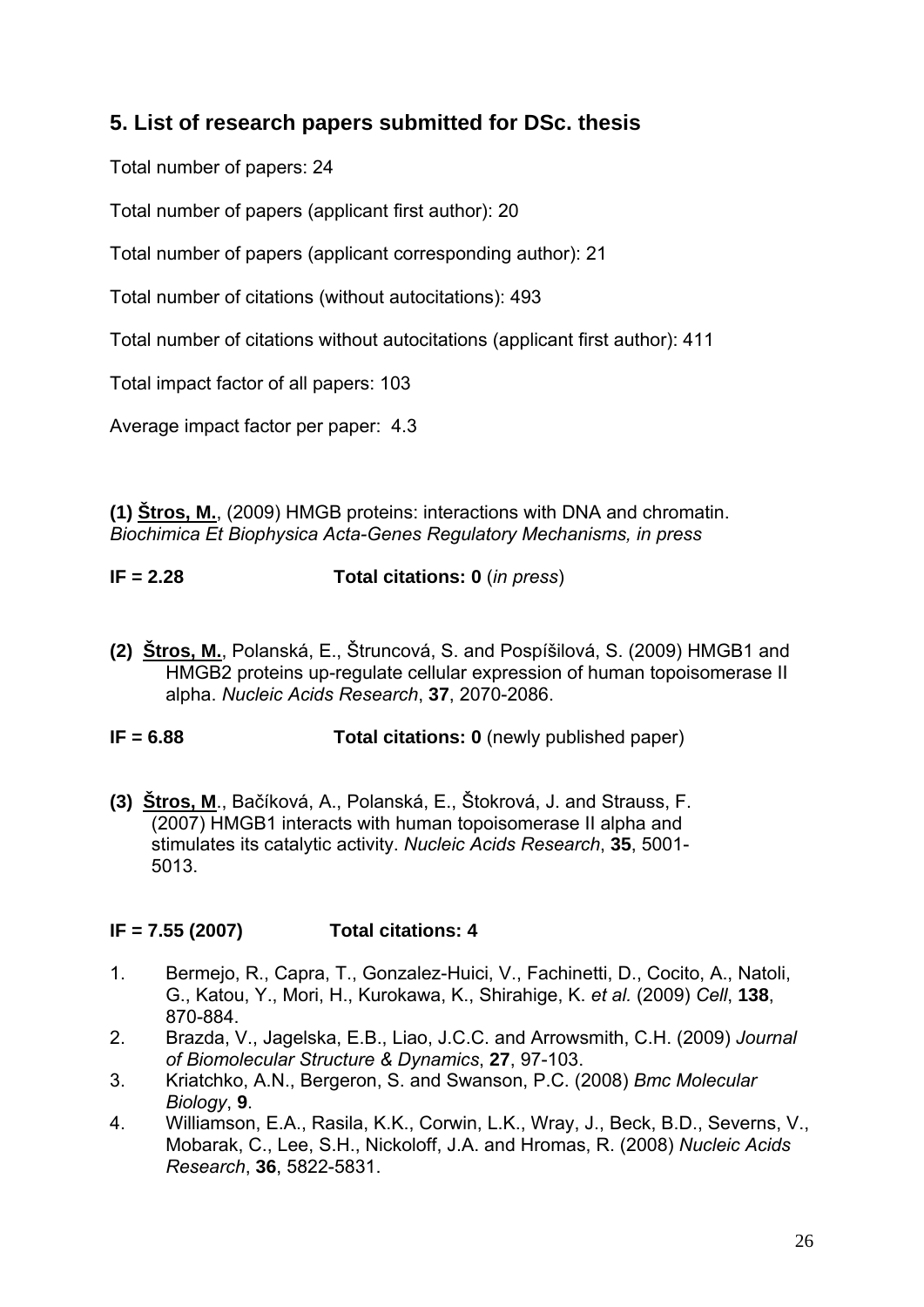**(4) Štros, M**., Launholt, D. and Grasser, K.D. (2007) The HMG-box: a versatile protein domain occurring in a wide variety of DNA-binding proteins. *Cellular and Molecular Life Sciences*, **64**, 2590-2606.

#### **IF = 5.24 (2007) Total citations: 13**

- 1. Bell, A.J., Chauhan, S., Woodson, S.A. and Kallenbach, N.R. (2008) *Biochemical and Biophysical Research Communications*, **377**, 262-267.
- 2. Bermejo, R., Capra, T., Gonzalez-Huici, V., Fachinetti, D., Cocito, A., Natoli, G., Katou, Y., Mori, H., Kurokawa, K., Shirahige, K. *et al.* (2009) *Cell*, **138**, 870-884.
- 3. Choi, Y., Jeong, C.W., Ohr, H., Song, S.K., Do Choi, Y. and Lee, J.S. (2009) *Planta*, **230**, 959-971.
- 4. Gaillard, C., Borde, C., Gozlan, J., Maréchal, V. and Strauss, F. (2008) *PLoS ONE*, **3**, 2855.
- 5. Gangelhoff, T.A., Mungalachetty, P.S., Nix, J.C. and Churchill, M.E.A. (2009) *Nucleic Acids Research*, **37**, 3153-3164.
- 6. Gautier, V.W., Gu, L.L., O'Donoghue, N., Pennington, S., Sheehy, N. and Hall, W.W. (2009) *Retrovirology*, **6**.
- 7. Guggenheim, E.R., Xu, D., Zhang, C.X., Chang, P.V. and Lippard, S.J. (2009) *Chembiochem*, **10**, 141-157.
- 8. Hansen, F.T., Madsen, C.K., Nordland, A.M., Grasser, M., Merkle, T. and Grasser, K.D. (2008) *Biochemistry*, **47**, 13207-13214.
- 9. Singer, A., Adoro, S. and Park, J.H. (2008) *Nature Reviews Immunology*, **8**, 788-801.
- 10. Thompson, M. (2009) *Biochimie*, **91**, 309-319.
- 11. Wang, N., Wang, L.J., Jia, R., Xu, J.W. and Nie, L.W. (2009) *Zoologia*, **26**, 109-117.
- 12. Zhang, Q.C. and Wang, Y.S. (2008) *Biochimica Et Biophysica Acta-Proteins and Proteomics*, **1784**, 1159-1166.
- 13. Zhu, H., Chen, T., Zhu, M.S., Fang, Q., Kang, H., Hong, Z.L. and Zhang, Z.M. (2008) *Plant Physiology*, **148**, 337-347.
- **(5)** de Oliveira, F.M.B., da Silva, I.C.D., Rumjanek, F.D., Dias-Neto, E., Guimaraes, P.E.M., Verjovski-Almeida, S., **Štros, M**. and Fantappie, M.R. (2006) Cloning the genes and DNA binding properties of High Mobility Group B1 (HMGB1) proteins from the human blood flukes Schistosoma mansoni and Schistosoma japonicum. *Gene*, **377**, 33-45.

#### **IF = 2.72 (2006) Total citations: 3**

- 1. Abhyankar, M.M., Hochreiter, A.E., Hershey, J., Evans, C., Zhang, Y., Crasta, O., Sobral, B.W.S., Mann, B.J., Petri, W.A. and Gilchrist, C.A. (2008) *Eukaryotic Cell*, **7**, 1565-1572.
- 2. Fantappie, M.R., de Oliveira, F.M.B., dos Santos, R.D.M., Mansure, J.J.,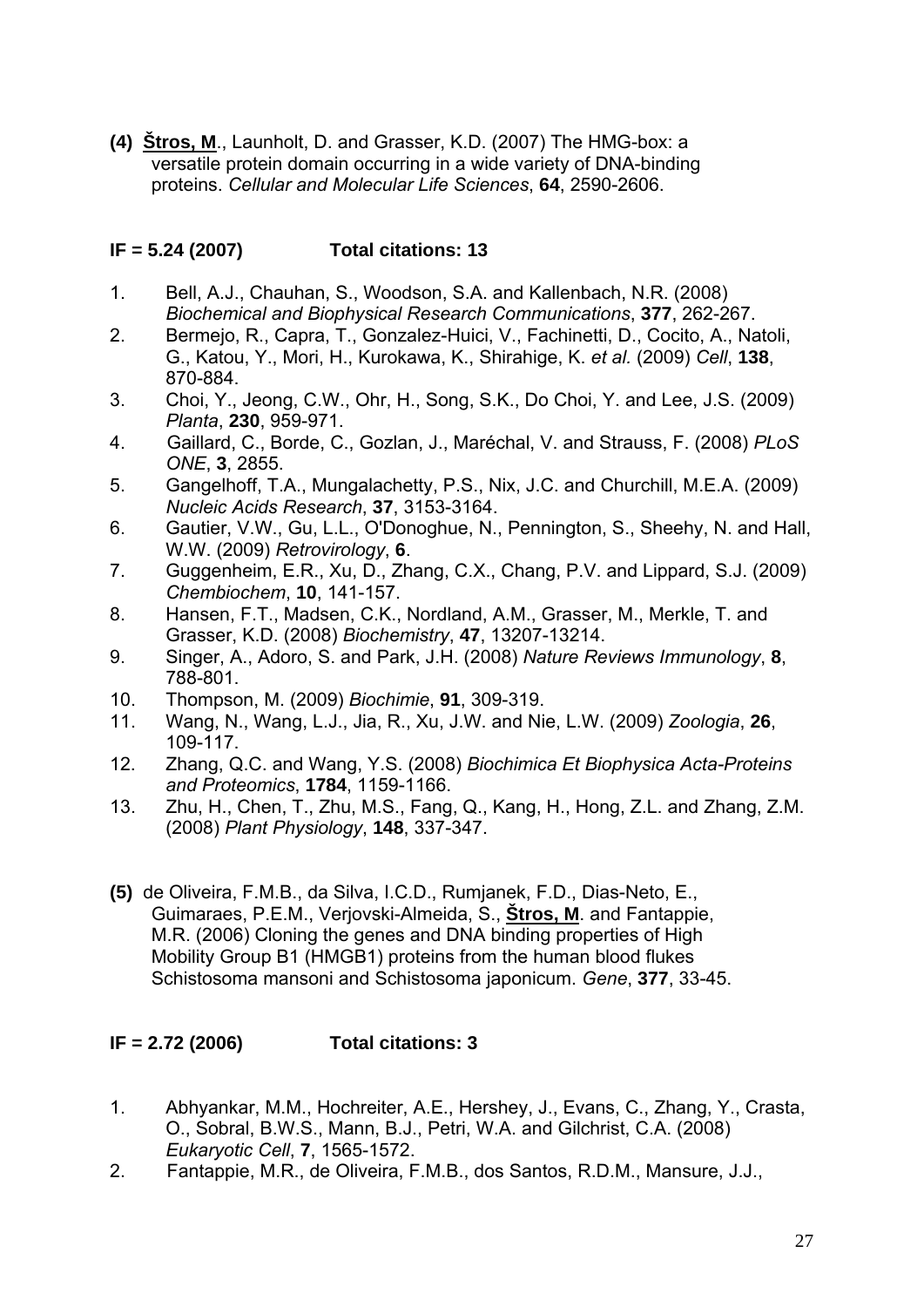Furtado, D.R., da Silva, I.C.D. and Rumjanek, F.D. (2008) *Acta Tropica*, **108**, 186-193.

- 3. Carneiro, V.C., de Moraes Maciel, R., de Abreu da Silva, I.C., da Costa, R.F., Paiva, C.N., Bozza, M.T. and Fantappié, M.R. (2009) *Biochem Biophys Res Commun.* [Epub ahead of print]
- **(6)** Jaouen, S., de Koning, L., Gaillard, C., Muselíková-Polanská, E., **Štros, M.** and Strauss, F. (2005) Determinants of specific binding of HMGB1 protein to hemicatenated DNA loops. *Journal of Molecular Biology*, **353**, 822-837.

#### **IF = 5.23 (2005) Total citations: 5**

- 1. Bure, C., Goffinont, S., Delmas, A.F., Cadene, M. and Culard, F. (2008) *Journal of Molecular Biology*, **376**, 120-130.
- 2. Gaillard, C. and Strauss, F. (2006) *Journal of Theoretical Biology*, **243**, 604- 607.
- 3. Gaillard, C., Borde, C., Gozlan, J., Maréchal, V. and Strauss, F. (2008) *PLoS ONE*, **3**, 2855.
- 4. Gong, W., Li, Y., Chao, F., Huang, G. and He, F.T. (2009) *Journal of Biomedical Science*, **16**.
- 5. Lange, S.S. and Vasquez, K.M. (2009) *Molecular Carcinogenesis*, **48**, 571- 580.
- **(7) Štros, M**., Muselíková-Polanská, E., Pospíšilová, S. and Strauss, F. (2004) High-affinity binding of tumor-suppressor protein p53 and HMGB1 to hemicatenated DNA loops. *Biochemistry*, **43**, 7215-7225.

#### **IF = 4.00 (2004) Total citations: 14**

- 1. Brazda, V., Jagelska, E.B., Liao, J.C.C. and Arrowsmith, C.H. (2009) *Journal of Biomolecular Structure & Dynamics*, **27**, 97-103.
- 2. Fink, M.P. (2007) *Critical Care*, **11**.
- 3. Fink, M.P. (2008) *American Journal of Pathology*, **172**, 1171-1173.
- 4. Gaillard, C., Borde, C., Gozlan, J., Maréchal, V. and Strauss, F. (2008) *PLoS ONE*, **3**, 2855.
- 5. Hoppe, G., Rayborn, M.E. and Sears, J.E. (2007) *Journal of Comparative Neurology*, **501**, 219-230.
- 6. Hoppe, G., Talcott, K.E., Bhattacharya, S.K., Crabb, J.W. and Sears, J.E. (2006) *Experimental Cell Research*, **312**, 3526-3538.
- 7. Ishimaru, D., Bom, A., Lima, L., Quesado, P.A., Oyama, M.F.C., Gallo, C.V.D., Cordeiro, Y. and Silva, J.L. (2009) *Biochemistry*, **48**, 6126-6135.
- 8. Jaulmes, A., Thierry, S., Janvier, B., Raymondjean, M. and Marechal, V. (2006) *Faseb Journal*, **20**, 1727-1729.
- 9. Lotze, M.T. and Tracey, K.J. (2005) *Nature Reviews Immunology*, **5**, 331-342.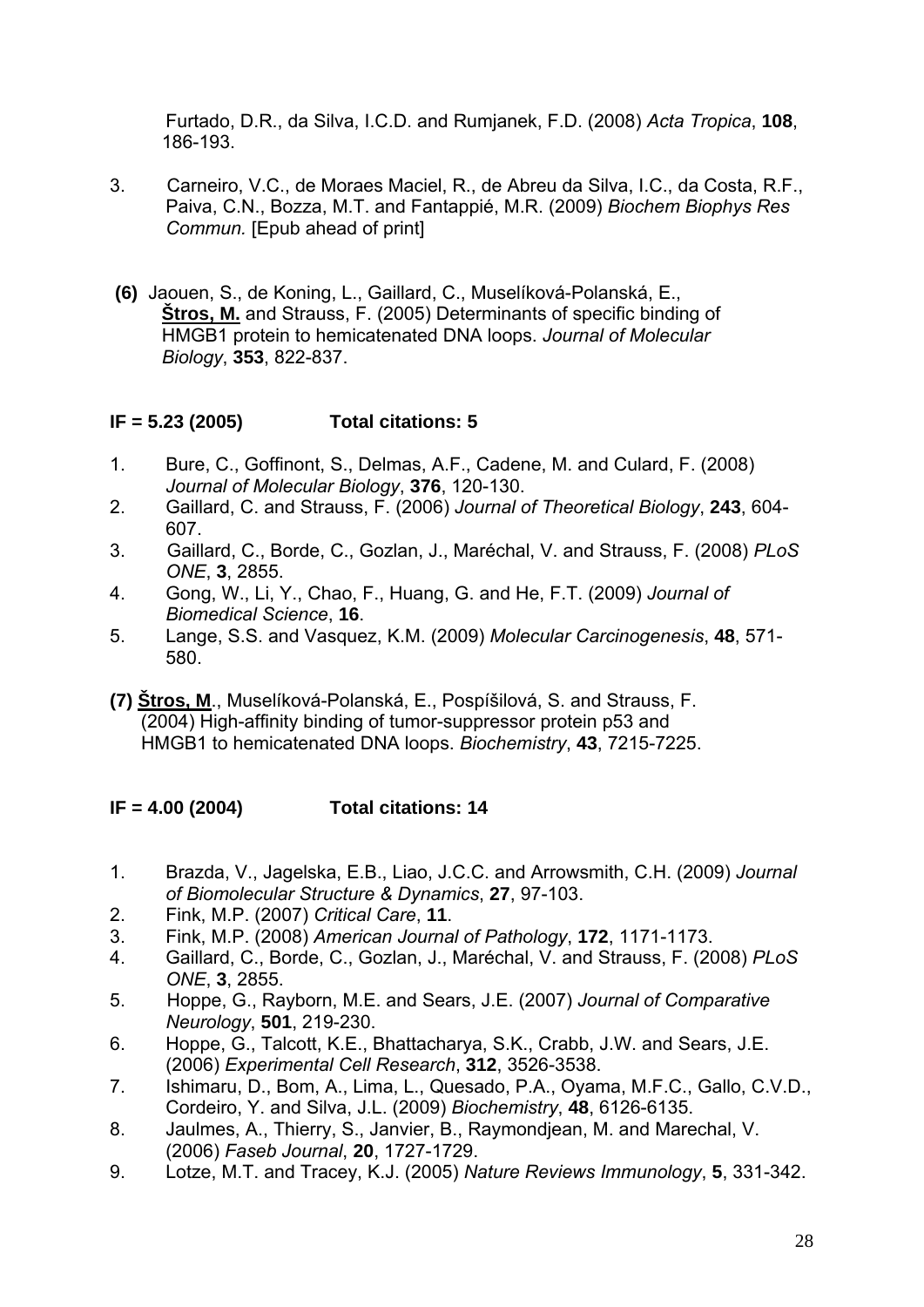- 10. Radisky, D.C., Stallings-Mann, M., Hirai, Y. and Bissell, M.J. (2009) *Nature Reviews Molecular Cell Biology*, **10**, 228-U285.
- 11. Suzuki, S., Takeshita, K., Asamoto, M., Takahashi, S., Kandori, H., Tsujimura, K., Saito, F., Masuko, K. and Shirai, T. (2009) *Toxicology*, **255**, 160-170.
- 12. Walter, K., Warnecke, G., Bowater, R., Deppert, W. and Ella, K. (2005) *Journal of Biological Chemistry*, **280**, 42497-42507.
- 13. Xu, J., Liu, Z.F. and Jiang, Y. (2005) *Progress in Biochemistry and Biophysics*, **32**, 397-402.
- 14. Yang, R.K., Shaufl, A.L., Killeen, M.E. and Fink, M.P. (2009) *Journal of Surgical Research*, **153**, 302-309.
- **(8)** Kašpárková, J., Delalande, O., **Štros, M**., Elizondo-Riojas, M.A., Vojtíšková, M., Kozelka, J. and Brabec, V. (2003) Recognition of DNA interstrand cross-link of antitumor cisplatin by HMGB1 protein. *Biochemistry*, **42**, 1234-1244.

#### **IF = 3.92 (2003) Total citations: 23**

- 1. Ahmed, A.A., Mills, A.D., Ibrahim, A.E.K., Temple, J., Blenkiron, C., Vias, M., Massie, C.E., Iyer, N.G., McGeoch, A., Crawford, R. *et al.* (2007) *Cancer Cell*, **12**, 514-527.
- 2. Arnesano, F. and Natile, G. (2009), *38th International Conference on Coordination Chemistry*, Jerusalem, ISRAEL, Vol. 253, pp. 2070-2081.
- 3. Baruah, H., Barry, C.G. and Bierbach, U. (2004) *Current Topics in Medicinal Chemistry*, **4**, 1537-1549.
- 4. Bergeron, S., Madathiparambil, T. and Swanson, P.C. (2005) *Journal of Biological Chemistry*, **280**, 31314-31324.
- 5. Brabec, V., Malina, J., Novakova, O., Vojtiskova, M. and Natile, G. (2008) In Collery, P., Maymard, I., Theophanides, T., Khassanova, L. and Collery, T. (eds.), *10th International Symposium on Metal Ions in Biology and Medicine*, Bastia, FRANCE, Vol. 10, pp. 68-74.
- 6. Cini, R., Tamasi, G., Defazio, S., Corsini, M., Berrettini, F. and Cavaglioni, A. (2006) *Polyhedron*, **25**, 834-842.
- 7. Dans, P.D. and Coitino, E.L. (2009) *Journal of Chemical Information and Modeling*, **49**, 1407-1419.
- 8. Jung, Y.W. and Lippard, S.J. (2007) *Chemical Reviews*, **107**, 1387-1407.
- 9. Karotki, A.V. and Vasak, M. (2008) *Biochemistry*, **47**, 10961-10969.
- 10. Kasparkova, J., Novakova, O., Najajreh, Y., Gibson, D., Perez, J.M. and Brabec, V. (2003) *Chemical Research in Toxicology*, **16**, 1424-1432.
- 11. Kasparkova, J., Vojtiskova, M., Natile, G. and Brabec, V. (2008) *Chemistry-a European Journal*, **14**, 1330-1341.
- 12. Knipp, M. (2009) *Current Medicinal Chemistry*, **16**, 522-537.
- 13. Knipp, M., Karotki, A.V., Chesnov, S., Natile, G., Sadler, P.J., Brabec, V. and Vasak, M. (2007) *Journal of Medicinal Chemistry*, **50**, 4075-4086.
- 14. Kriatchko, A.N., Bergeron, S. and Swanson, P.C. (2008) *Bmc Molecular Biology*, **9**.
- 15. Lehoczky, P., McHugh, P.J. and Chovanec, M. (2007) *Fems Microbiology Reviews*, **31**, 109-133.
- 16. [Malinowska, K.](http://www.scopus.com/search/submit/author.url?author=Malinowska%2c+K.&origin=resultslist&authorId=22958100900&src=s), [Modranka, R.](http://www.scopus.com/search/submit/author.url?author=Modranka%2c+R.&origin=resultslist&authorId=6507021428&src=s) and [Kedziora, J.](http://www.scopus.com/search/submit/author.url?author=Kedziora%2c+J.&origin=resultslist&authorId=7005426447&src=s) (2007) *Polski Merkuriusz*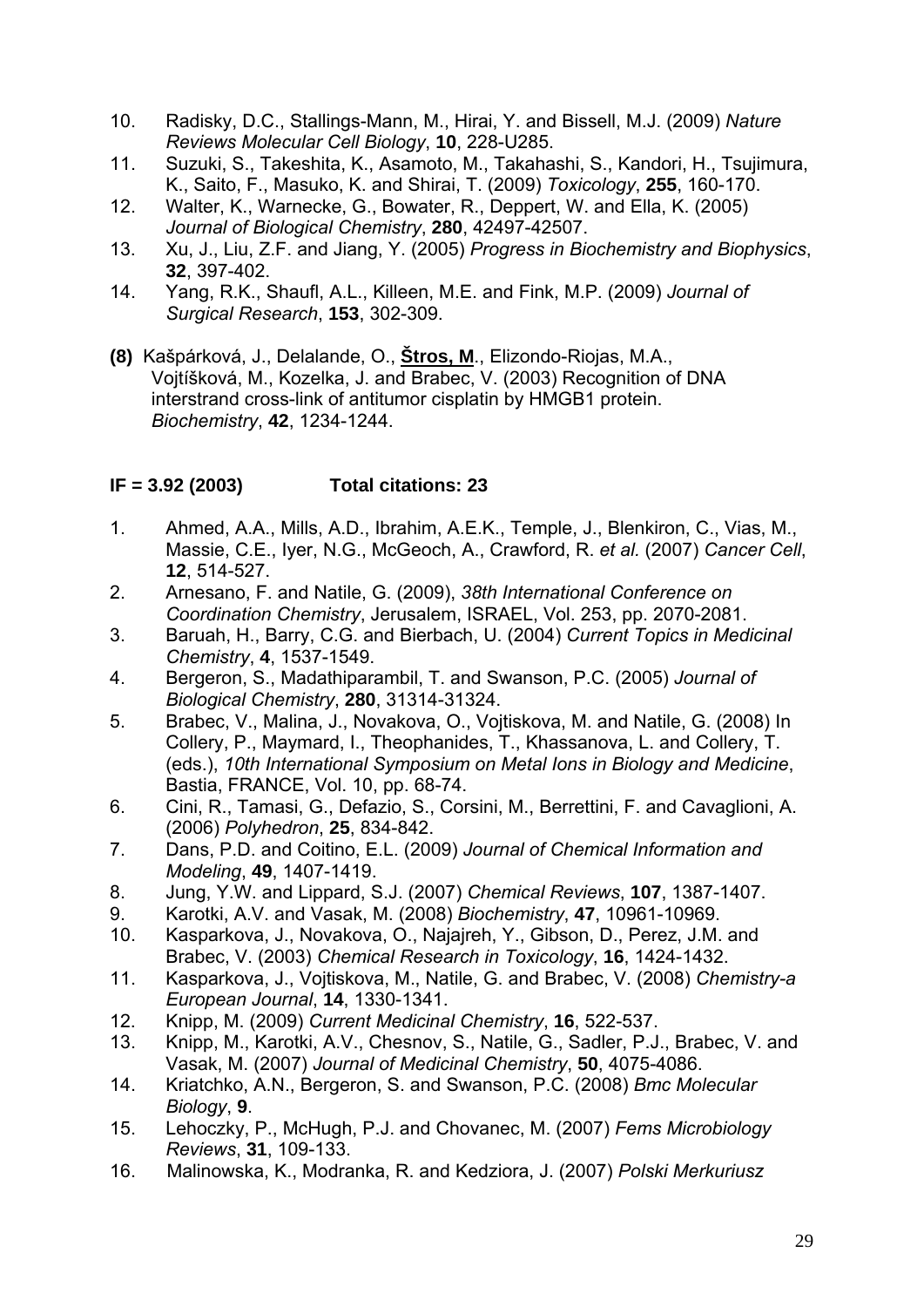*Lekarski*, **23**, 165-169.

- 17. Marini, V., Christofis, P., Novakova, O., Kasparkova, J., Farrell, N. and Brabec, V. (2005) *Nucleic Acids Research*, **33**, 5819-5828.
- 18. Martin, D., Daulny, A., Decoville, M. and Locker, D. (2003) *Journal of Biochemistry*, **134**, 583-589.
- 19. Meyer, B., Escobar, H.M., Hauke, S., Richter, A., Winkler, S., Rogalla, P., Flohr, A.M., Bullerdiek, J. and Nolte, I. (2004) *Anticancer Research*, **24**, 707- 710.
- 20. Novakova, O., Kasparkova, J., Malina, J., Natile, G. and Brabec, V. (2003) *Nucleic Acids Research*, **31**, 6450-6460.
- 21. Sharma, A., Ramanjaneyulu, A., Ray, R. and Rajeswari, M.R. (2009) *DNA and Cell Biology*, **28**, 311-318.
- 22. Spiegel, K., Rothlisberger, U. and Carloni, P. (2004) *Journal of Physical Chemistry B*, **108**, 2699-2707.
- 23. Todd, R.C. and Lippard, S.J. (2009) *Metallomics*, **1**, 280-291.
- **(9) Štros, M.,** Ozaki, T., Bačíková, A., Kageyama, H. and Nakagawara, A.(2002) HMGB1 and HMGB2 cell-specifically down-regulate the p53 and p73-dependent sequence-specific transactivation from the human Bax gene promoter. *Journal of Biological Chemistry*, **277**, 7157-7164.

## **IF = 6.70 (2002) Total citations: 51**

- 1. Abhyankar, M.M., Hochreiter, A.E., Hershey, J., Evans, C., Zhang, Y., Crasta, O., Sobral, B.W.S., Mann, B.J., Petri, W.A. and Gilchrist, C.A. (2008) *Eukaryotic Cell*, **7**, 1565-1572.
- 2. Agresti, A. and Bianchi, M.E. (2003) *Current Opinion in Genetics & Development*, **13**, 170-178.
- 3. Aneja, R.K., Tsung, A., Sjodin, H., Gefter, J.V., Delude, R.L., Billiar, T.R. and Fink, M.P. (2008) *Journal of Leukocyte Biology*, **84**, 1326-1334.
- 4. Brezniceanu, M.L., Volp, K., Bosse, S., Solbach, C., Lichter, P., Joos, S. and Zornig, M. (2003) *Faseb Journal*, **17**, 1295-1297.
- 5. Carmichael, S.T., Vespa, P.M., Saver, J.L., Coppola, G., Geschwind, D.H., Starkman, S., Miller, C.M., Kidwell, C.S., Liebeskind, D.S. and Martin, N.A. (2008) *Journal of Cerebral Blood Flow and Metabolism*, **28**, 1860-1875.
- 6. Choi, Y.R., Kim, H., Kang, H.J., Kim, N.G., Kim, J.J., Park, K.S., Paik, Y.K. and Kim, H.O. (2003) *Cancer Research*, **63**, 2188-2193.
- 7. Clementi, M., Sanchez, C., Benitez, D.A., Contreras, H.R., Huidobro, C., Cabezas, J., Acevedo, C. and Castellon, E.A. (2009) *Prostate*, **69**, 1025-1033.
- 8. Coates, P.J., Lorimore, S.A. and Wright, E.G. (2005) *Journal of Pathology*, **205**, 221-235.
- 9. Cui, X.S., Shen, X.H. and Kim, N.H. (2008) *Molecular Reproduction and Development*, **75**, 1290-1299.
- 10. Dasgupta, A. and Scovell, W.M. (2003) *Biochimica Et Biophysica Acta-Gene Structure and Expression*, **1627**, 101-110.
- 11. Diao, F.Y., Xu, M., Hu, Y.Q., Li, J.M., Xu, Z.Y., Lin, M., Wang, L.R., Zhou, Y.D., Zhou, Z.M., Liu, J.Y. *et al.* (2004) *Journal of Molecular Endocrinology*, **33**, 59-72.
- 12. Eastwood, D.C., Mead, A., Sergeant, M.J. and Burton, K.S. (2008) *Bmc*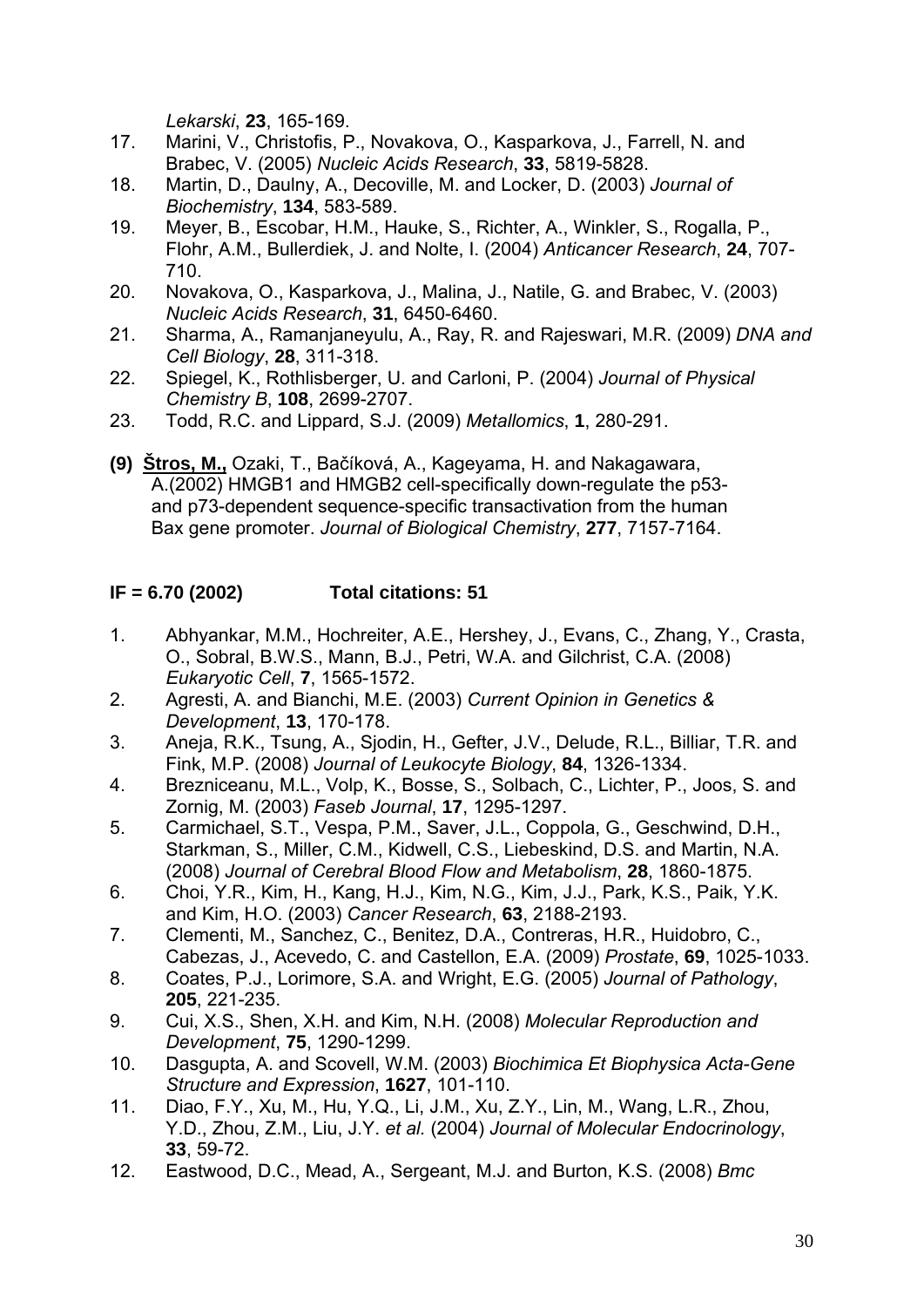*Molecular Biology*, **9**.

- 13. Ek, S., Bjorck, E., Porwit-MacDonald, A., Nordenskjold, M. and Borrebaeck, C.A.K. (2004) *Haematologica*, **89**, 686-695.
- 14. Ellerman, J.E., Brown, C.K., de Vera, M., Zeh, H.J., Billiar, T., Rubartelli, A. and Lotze, M.T. (2007) *Clinical Cancer Research*, **13**, 2836-2848.
- 15. Frasca, F., Rustighi, A., Malaguarnera, R., Altamura, S., Vigneri, P., Del Sal, G., Giancotti, V., Pezzino, V., Vigneri, R. and Manfioletti, G. (2006) *Cancer Research*, **66**, 2980-2989.
- 16. Fujii, K., Luo, Y., Sasahira, T., Denda, A., Ohmori, H. and Kuniyasu, H. (2009) *Cell Proliferation*, **42**, 701-709.
- 17. Gnanasekar, M., Thirugnanam, S. and Ramaswamy, K. (2009) *International Journal of Oncology*, **34**, 425-431.
- 18. Grasser, M., Christensen, J.M., Peterhansel, C. and Grasser, K.D. (2007) *Biochemistry*, **46**, 6375-6382.
- 19. Kang, H.J., Lee, H., Choi, H.J., Youn, J.H., Shin, J.S., Ahn, Y.H., Yoo, J.S., Paik, Y.K. and Kim, H. (2009) *Laboratory Investigation*, **89**, 948-959.
- 20. Kiilerich, B., Stemmer, C., Merkle, T., Launholt, D., Gorr, G. and Grasser, K.D. (2008) *Gene*, **407**, 86-97.
- 21. Kornblit, B., Munthe-Fog, L., Petersen, S.L., Madsen, H.O., Vindelov, L. and Garred, P. (2007) *Tissue Antigens*, **70**, 151-156.
- 22. Krohn, N.M., Yanagisawa, S. and Grasser, K.D. (2002) *Journal of Biological Chemistry*, **277**, 32438-32444.
- 23. Krynetskaia, N., Xie, H., Vucetic, S., Obradovic, Z. and Krynetskiy, E. (2008) *Molecular Pharmacology*, **73**, 260-269.
- 24. Leclerc, E., Fritz, G., Vetter, S.W. and Heizmann, C.W. (2008), *10th European Symposium on Calcium-Binding Proteins in Normal and Transformed Cells*, Leuven,Belgium, Vol. 1793, pp. 993-1007.
- 25. Li, C.Y., Zhu, J.Y. and Wang, J.Y.J. (2005) *Journal of Biological Chemistry*, **280**, 2159-2164.
- 26. Lokshin, M., Li, Y.C., Gaiddon, C. and Prives, C. (2007) *Nucleic Acids Research*, **35**, 340-352.
- 27. Lotze, M.T. and Tracey, K.J. (2005) *Nature Reviews Immunology*, **5**, 331-342.
- 28. Melino, G., Lu, X., Gasco, M., Crook, T. and Knight, R.A. (2003) *Trends in Biochemical Sciences*, **28**, 663-670.
- 29. Melvin, V.S., Harrell, C., Adelman, J.S., Kraus, W.L., Churchill, M. and Edwards, D.P. (2004) *Journal of Biological Chemistry*, **279**, 14763-14771.
- 30. Momii, Y., Izumi, H., Shiota, M., Onitsuka, T., Abe, T., Kobayashi, H., Miyamoto, N., Uchiumi, T. and Kohno, K. (2007) *Oncology Reports*, **18**, 411- 416.
- 31. Paliwal, P., Radha, V. and Swarup, G. (2007)*Bmc Molecular Biology*, **8**.
- 32. Pierantoni, G.M., Rinaldo, C., Esposito, F., Mottolese, M., Soddu, S. and Fusco, A. (2006) *Cell Death and Differentiation*, **13**, 1554-1563.
- 33. Qiu, J., Nishimura, M., Wang, Y., Sims, J.R., Qiu, S., Savitz, S.I., Salomone, S. and Moskowitz, M.A. (2008) *Journal of Cerebral Blood Flow and Metabolism*, **28**, 927-938.
- 34. Roemer, S.C., Adelman, J., Churchill, M.E.A. and Edwards, D.P. (2008) *Nucleic Acids Research*, **36**, 3655-3666.
- 35. Sasahira, T., Kirita, T., Oue, N., Bhawal, U.K., Yamamoto, K., Fujii, K., Ohmori, H., Luo, Y., Yasui, W., Bosserhoff, A.K. *et al.* (2008) *Cancer Science*, **99**, 1806-1812.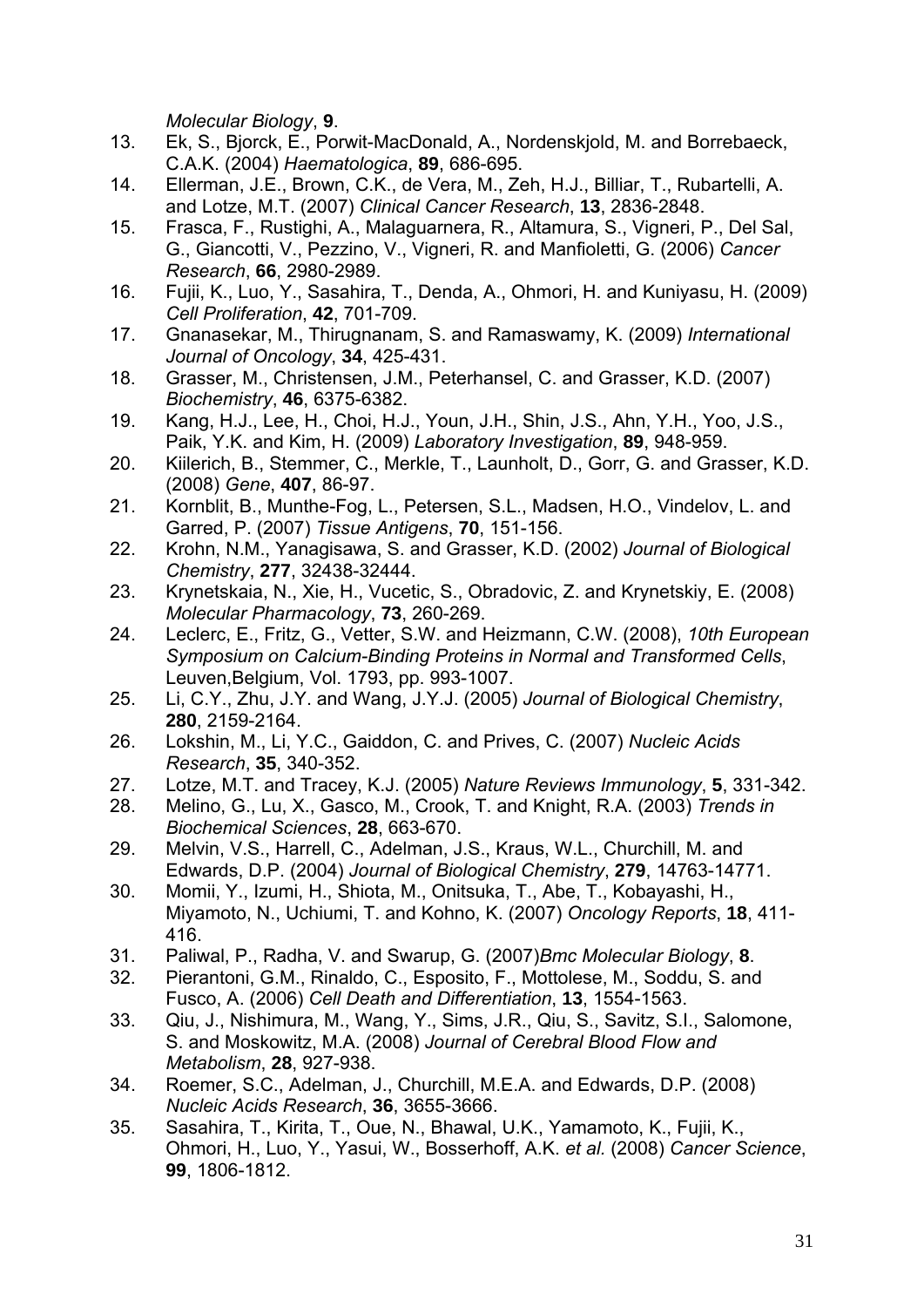- 36. Sharma, A., Ramanjaneyulu, A., Ray, R. and Rajeswari, M.R. (2009) *DNA and Cell Biology*, **28**, 311-318.
- 37. Shen, X.H., Jin, Y.X., Ko, Y.G., Chung, H.J., Cui, X.S. and Kim, N.H. (2006) *Theriogenology*, **66**, 2077-2083.
- 38. Soond, S.M., Carroll, C., Townsend, P.A., Sayan, E., Melino, G., Behrmann, I., Knight, R.A., Latchman, D.S. and Stephanou, A. (2007*Febs Letters*, **581**, 1217-1226.
- 39. Sousa, J.F. and Espreafico, E.M. (2008) *Bmc Cancer*, **8**.
- 40. Suzuki, S., Takeshita, K., Asamoto, M., Takahashi, S., Kandori, H., Tsujimura, K., Saito, F., Masuko, K. and Shirai, T. (2009) *Toxicology*, **255**, 160-170.
- 41. Taniguchi, N., Carames, B., Kawakami, Y., Amendt, B.A., Komiya, S. and Lotz, M. (2009) *Proceedings of the National Academy of Sciences of the United States of America*, **106**, 16817-16822.
- 42. Vakonakis, L., Sun, J.C., Wu, T.F., Holzenburg, A., Golden, S.S. and LiWang, A.C. (2004) *Proceedings of the National Academy of Sciences of the United States of America*, **101**, 1479-1484.
- 43. van Beijnum, J.R., Buurman, W.A. and Griffioen, A.W. (2008) *Angiogenesis*, **11**, 91-99.
- 44. Wang, L.W., Wei, D.Y., Huang, S.Y., Peng, Z.H., Le, X.D., Wu, T.T., Yao, J., Ajani, J. and Xie, K.P. (2003) *Clinical Cancer Research*, **9**, 6371-6380.
- 45. Wong, J., Li, P.X. and Klamut, H.J. (2002) *Journal of Biological Chemistry*, **277**, 26699-26707.
- 46. Xu, J.Z., Guo, Z., Zhang, M., Li, X., Li, Y.J. and Rao, S.Q. (2006) *Molecular Medicine*, **12**, 25-33.
- 47. Yao, J.C., Wang, L.W., Wei, D.Y., Gong, W.D., Hassan, M., Wu, T.T., Mansfield, P., Ajani, J. and Xie, K.P. (2004) *Clinical Cancer Research*, **10**, 4109-4117.
- 48. Yu, M., Wang, J., Li, W., Yuan, Y.Z., Li, C.Y., Qian, X.H., Xu, W.X., Zhan, Y.Q. and Yang, X.M. (2008) *Nucleic Acids Research*, **36**, 1209-1219.
- 49. Zhang, G.Q., Kobayashi, T., Kamitani, W., Komoto, S., Yamashita, M., Baba, S., Yanai, H., Ikuta, K. and Tomonaga, K. (2003) *Journal of Virology*, **77**, 12243-12251.
- 50. Zhang, Z., Li, M., Wang, H., Agrawal, S. and Zhang, R.W. (2003) *Proceedings of the National Academy of Sciences of the United States of America*, **100**, 11636-11641.
- 51. Zhang, Z., Wang, H., Prasad, G., Li, M., Yu, D., Bonner, J.A., Agrawal, S. and Zhang, R.W. (2004) *Clinical Cancer Research*, **10**, 1263-1273.
- **(10) Štros, M.** (2001) Two mutations of basic residues within the N terminus of HMG-1 B domain with different effects on DNA supercoiling and binding to bent DNA. *Biochemistry*, **40**, 4769-4779.

## **IF = 4.11 (2001) Total citations: 36**

- 1. Bell, A.J., Chauhan, S., Woodson, S.A. and Kallenbach, N.R. (2008) *Biochemical and Biophysical Research Communications*, **377**, 262-267.
- 2. Bermejo, R., Capra, T., Gonzalez-Huici, V., Fachinetti, D., Cocito, A., Natoli,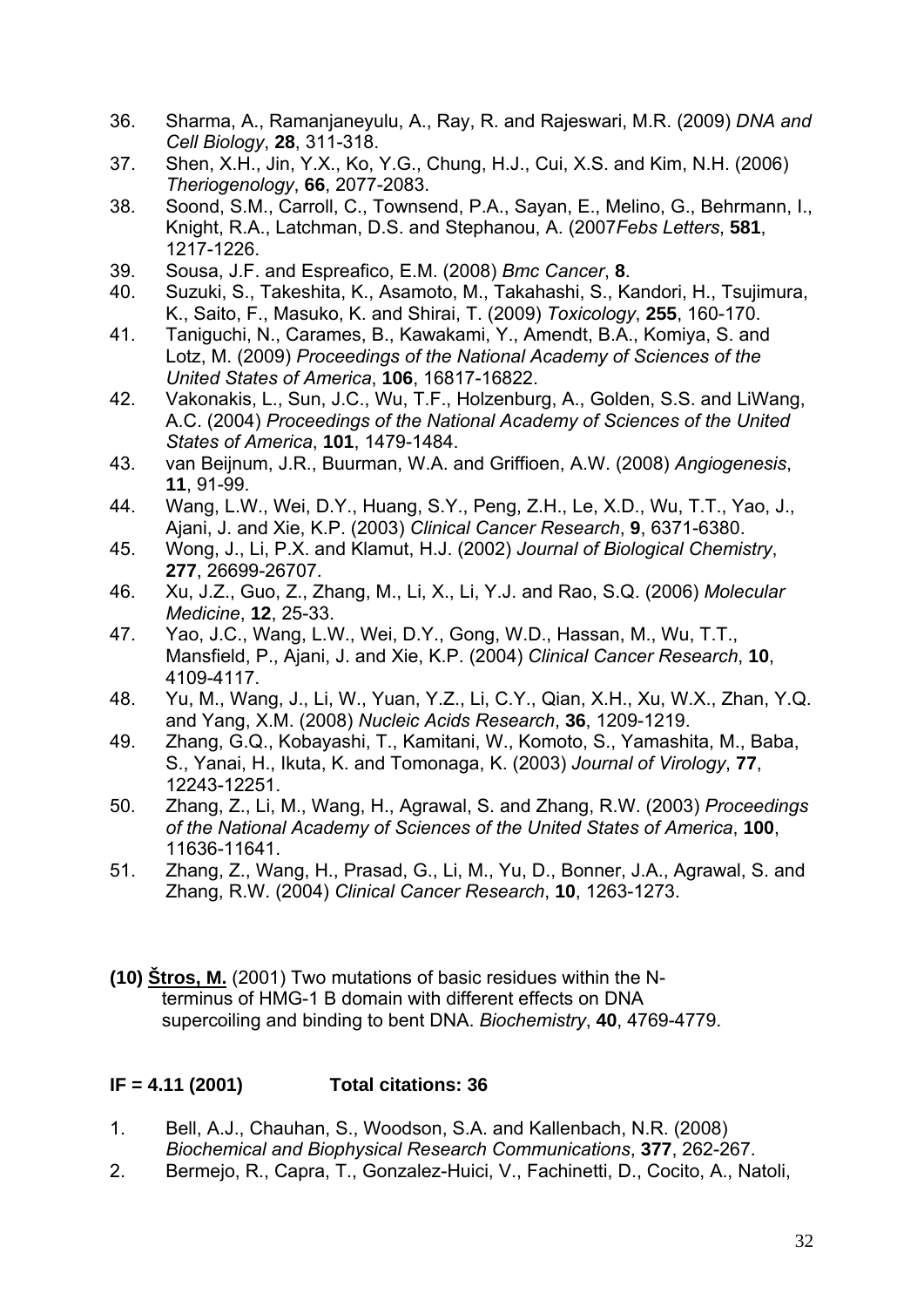G., Katou, Y., Mori, H., Kurokawa, K., Shirahige, K. *et al.* (2009) *Cell*, **138**, 870-884.

- 3. Brabec, V. (2001) In Buzaneva, E. V. and Scharff, P. (eds.), *NATO Advanced Research Workshop on Frontiers in Molecular-Scale Sci and Technology of Fullerene, Nanotube, Nanosilicon, Biopolymer (DNA, Protein) Multifunct Nanosystems*, Kiev, Ukraine, Vol. 57, pp. 229-250.
- 4. Brabec, V. (2002), *Progress in Nucleic Acid Research and Molecular Biology, Vol 71*, Vol. 71, pp. 1-68.
- 5. Choi, Y., Jeong, C.W., Ohr, H., Song, S.K., Do Choi, Y. and Lee, J.S. (2009) *Planta*, **230**, 959-971.
- 6. Dai, Y., Wong, B., Yen, Y.M., Oettinger, M.A., Kwon, J. and Johnson, R.C. (2005) *Molecular and Cellular Biology*, **25**, 4413-4425.
- 7. Delalande, O., Malina, J., Brabec, V. and Kozelka, J. (2005) *Biophysical Journal*, **88**, 4159-4169.
- 8. Gangelhoff, T.A., Mungalachetty, P.S., Nix, J.C. and Churchill, M.E.A. (2009) *Nucleic Acids Research*, **37**, 3153-3164.
- 9. Gautier, V.W., Gu, L.L., O'Donoghue, N., Pennington, S., Sheehy, N. and Hall, W.W. (2009) *Retrovirology*, **6**.
- 10. Gimenes, F., Takeda, K.I., Fiorini, A., Gouveia, F.S. and Fernandez, M.A. (2008) *Genetics and Molecular Research*, **7**, 549-558.
- 11. Gouveia, F.D., Gimenes, F., Fiorini, A. and Fernandez, M.A. (2008) *Bioscience Biotechnology and Biochemistry*, **72**, 1190-1198.
- 12. Guggenheim, E.R., Xu, D., Zhang, C.X., Chang, P.V. and Lippard, S.J. (2009) *Chembiochem*, **10**, 141-157.
- 13. Hansen, F.T., Madsen, C.K., Nordland, A.M., Grasser, M., Merkle, T. and Grasser, K.D. (2008) *Biochemistry*, **47**, 13207-13214.
- 14. Hsiao, N.W., Samuel, D., Liu, Y.N., Chen, L.C., Yang, T.Y., Jayaraman, G. and Lyu, P.C. (2003) *Biochemistry*, **42**, 11183-11193.
- 15. Jung, Y.W. and Lippard, S.J. (2003) *Biochemistry*, **42**, 2664-2671.
- 16. Kasparkova, J., Novakova, O., Farrell, N. and Brabec, V. (2003) *Biochemistry*, **42**, 792-800.
- 17. Kasparkova, J., Novakova, O., Najajreh, Y., Gibson, D., Perez, J.M. and Brabec, V. (2003) *Chemical Research in Toxicology*, **16**, 1424-1432.
- 18. Kasparkova, J., Novakova, O., Vrana, O., Intini, F., Natile, G. and Brabec, V. (2006) *Molecular Pharmacology*, **70**, 1708-1719.
- 19. Kasparkova, J., Vojtiskova, M., Natile, G. and Brabec, V. (2008) *Chemistry-a European Journal*, **14**, 1330-1341.
- 20. Kasparkova, J., Zehnulova, J., Farrell, N. and Brabec, V. (2002) *Journal of Biological Chemistry*, **277**, 48076-48086.
- 21. Klass, J., Murphy, F.V., Fouts, S., Serenil, M., Changela, A., Siple, J. and Churchill, M.E.A. (2003) *Nucleic Acids Research*, **31**, 2852-2864.
- 22. Malina, J., Novakova, O., Vojtiskova, M., Natile, G. and Brabec, V. (2007) *Biophysical Journal*, **93**, 3950-3962.
- 23. Martin, D., Daulny, A., Decoville, M. and Locker, D. (2003) *Journal of Biochemistry*, **134**, 583-589.
- 24. Masse, J.E., Wong, B., Yen, Y.M., Allain, F.H.T., Johnson, R.C. and Feigon, J. (2002) *Journal of Molecular Biology*, **323**, 263-284.
- 25. Novakova, O., Kasparkova, J., Malina, J., Natile, G. and Brabec, V. (2003) *Nucleic Acids Research*, **31**, 6450-6460.
- 26. Pallier, C., Scaffidi, P., Chopineau-Proust, S., Agresti, A., Nordmann, P.,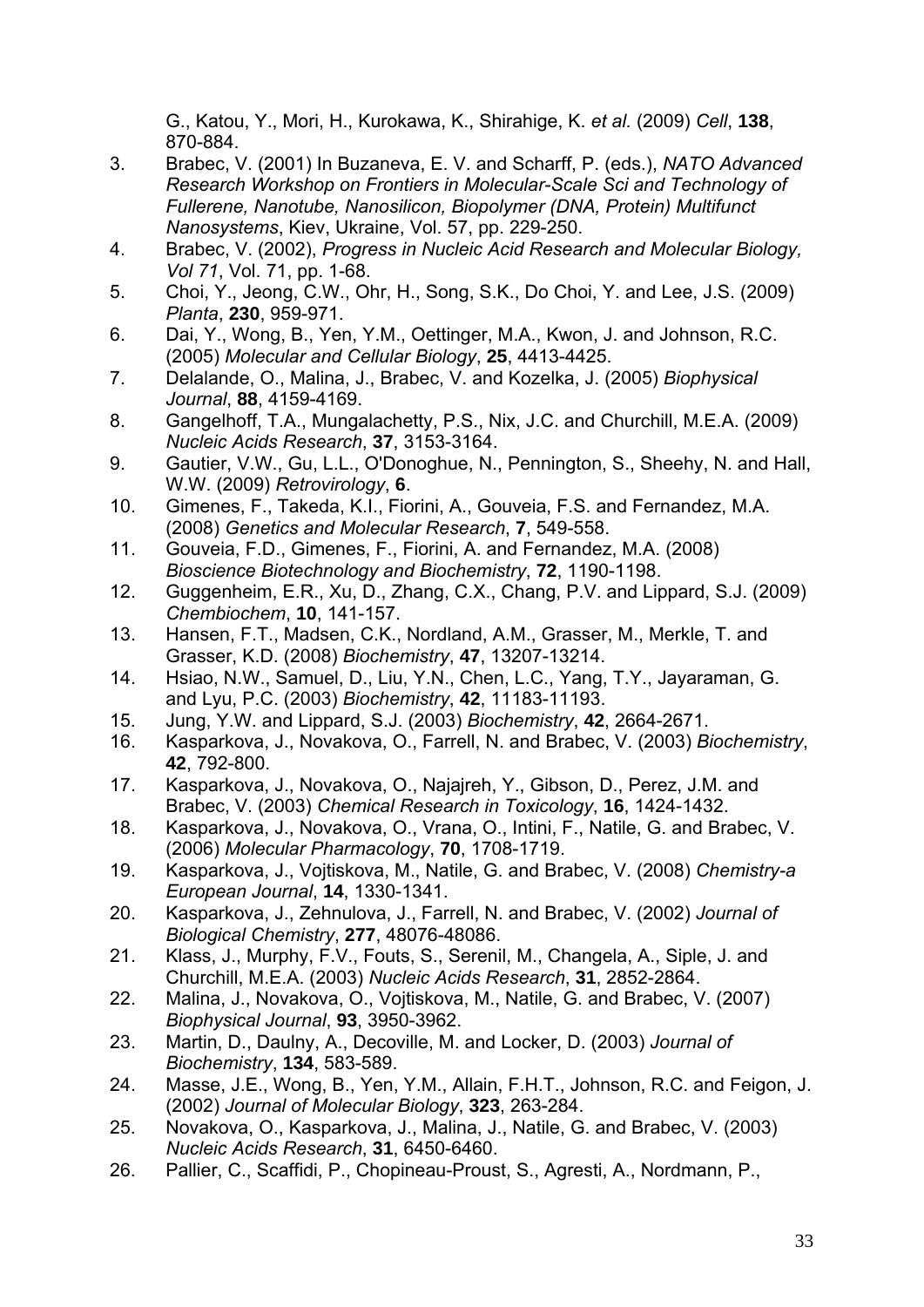Bianchi, M.E. and Marechal, V. (2003) *Molecular Biology of the Cell*, **14**, 3414- 3426.

- 27. Podrabsky, J.E. and Somero, G.N. (2004) *Journal of Experimental Biology*, **207**, 2237-2254.
- 28. Prokop, R., Kasparkova, J., Novakova, O., Marini, V., Pizarro, A.M., Navarro-Ranninger, C. and Brabec, V. (2004) *Biochemical Pharmacology*, **67**, 1097- 1109.
- 29. Sebastian, N.T., Bystry, E.M., Becker, N.A. and Maher, L.J. (2009) *Biochemistry*, **48**, 2125-2134.
- 30. Shomron, N., Reznik, M. and Ast, G. (2004) *Molecular Biology of the Cell*, **15**, 3782-3795.
- 31. Song, M.J., Hwang, S.M., Wong, W., Round, J., Martinez-Guzman, D., Turpaz, Y., Liang, J., Wong, B., Johnson, R.C., Carey, M. *et al.* (2004) *Journal of Virology*, **78**, 12940-12950.
- 32. Stott, K., Tang, G.S.F., Lee, K.B. and Thomas, J.O. (2006) *Journal of Molecular Biology*, **360**, 90-104.
- 33. Thompson, M. (2009) Polybromo-1: *Biochimie*, **91**, 309-319.
- 34. Wang, N., Wang, L.J., Jia, R., Xu, J.W. and Nie, L.W. (2009) *Zoologia*, **26**, 109-117.
- 35. Wong, B., Masse, J.E., Yen, Y.M., Giannikoupolous, P., Feigon, J. and Johnson, R.C. (2002) *Biochemistry*, **41**, 5404-5414.
- 36. Yang, Z., Carey, J.F. and Champoux, J.J. (2009) *Febs Journal*, **276**, 5906- 5919.
- **(11) Štros, M.,** Cherny, D. and Jovin, T.M. (2000) HMG1 protein Stimulates DNA end joining by promoting association of DNA molecules via their ends. *European Journal of Biochemistry*, **267**, 4088-4097.

## **IF = 2.85 (2000) Total citations: 16**

- 1. Batta, K., Yokokawa, M., Takeyasu, K. and Kundu, T.K. (2009) *Journal of Molecular Biology*, **385**, 788-799.
- 2. Downs, J.A. (2007) *Oncogene*, **26**, 7765-7772.
- 3. Enokido, Y., Yoshitake, A., Ito, H. and Okazawa, H. (2008) *Biochemical and Biophysical Research Communications*, **376**, 128-133.
- 4. Grasser, M., Lentz, A., Lichota, J., Merkle, T. and Grasser, K.D. (2006) *Journal of Molecular Biology*, **358**, 654-664.
- 5. Kajino, K., Yamamoto, T., Hayashi, J., Umeda, T., Takahara, T. and Hino, O. (2001) *Intervirology*, **44**, 311-316.
- 6. Kiilerich, B., Stemmer, C., Merkle, T., Launholt, D., Gorr, G. and Grasser, K.D. (2008) *Gene*, **407**, 86-97.
- 7. Kumari, A., Mazina, O.M., Shinde, U., Mazin, A.V. and Lu, H. (2009) *Journal of Cellular Biochemistry*, **108**, 508-518.
- 8. Lange, S.S. and Vasquez, K.M. (2009) *Molecular Carcinogenesis*, **48**, 571- 580.
- 9. Masse, J.E., Wong, B., Yen, Y.M., Allain, F.H.T., Johnson, R.C. and Feigon, J. (2002) *Journal of Molecular Biology*, **323**, 263-284.
- 10. Roemer, S.C., Adelman, J., Churchill, M.E.A. and Edwards, D.P. (2008)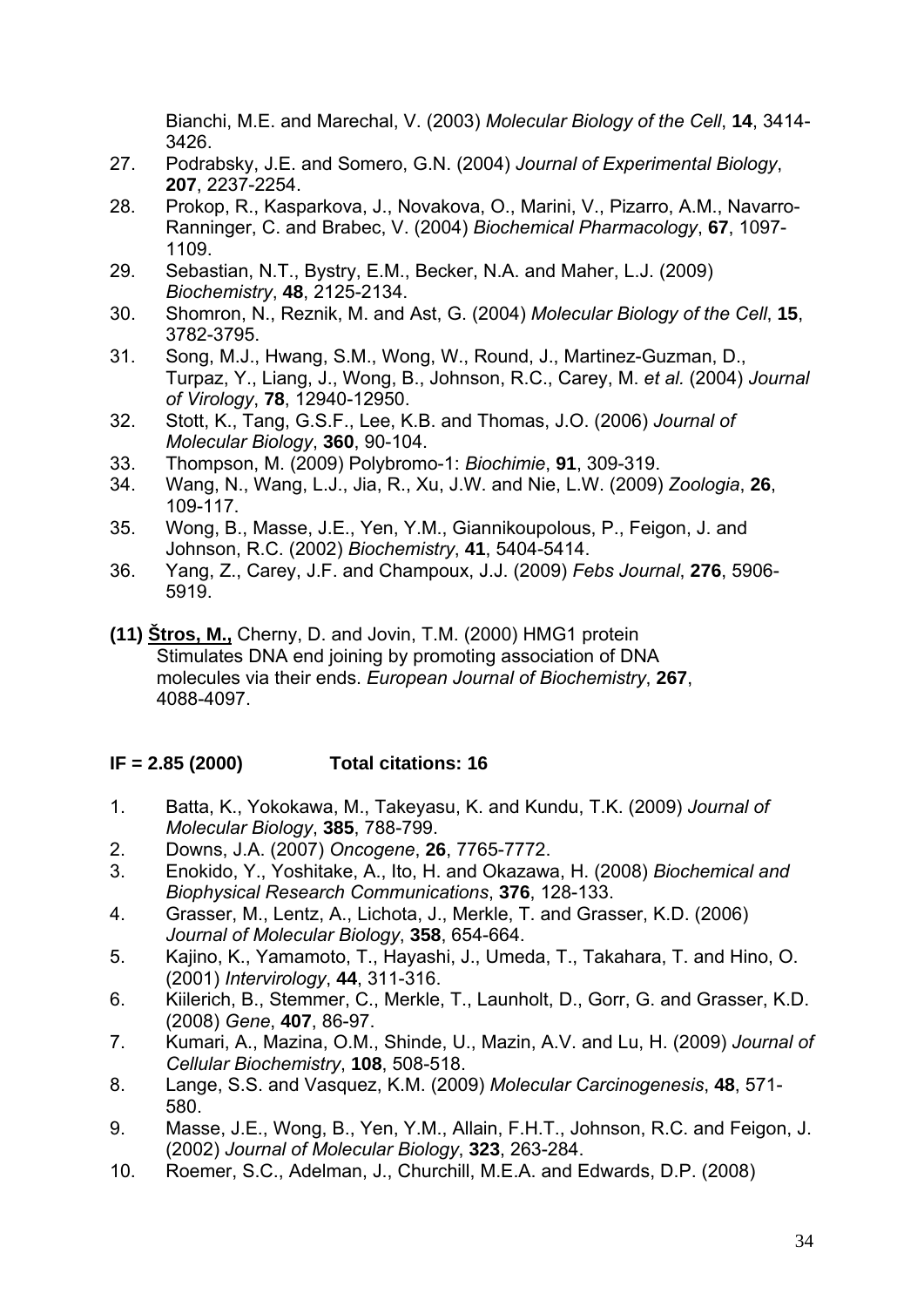*Nucleic Acids Research*, **36**, 3655-3666.

- 11. Stiff, T., Shtivelman, E., Jeggo, P. and Kysela, B. (2004) *DNA Repair*, **3**, 245- 256.
- 12. Thomas, J.O. and Travers, A.A. (2001) *Trends in Biochemical Sciences*, **26**, 167-174.
- 13. Ueda, T., Shirakawa, H. and Yoshida, M. (2002) *Biochimica Et Biophysica Acta-Molecular Cell Research*, **1593**, 77-84.
- 14. Ugrinova, I., Mitkova, E., Moskalenko, C., Pashev, I. and Pasheva, E. (2007) *Biochemistry*, **46**, 2111-2117.
- 15. Yamanaka, S., Katayama, E., Yoshioka, K., Nagaki, S., Yoshida, M. and Teraoka, H. (2002) *Biochemical and Biophysical Research Communications*, **292**, 268-273.
- 16. Zayed, H., Izsvak, Z., Khare, D., Heinemann, U. and Ivics, Z. (2003) *Nucleic Acids Research*, **31**, 2313-2322.
- **(12) Štros, M.** and Muselíková, E. (2000) A role of basic residues and the putative intercalating phenylalanine of the HMG-1 box B in DNA supercoiling and binding to four-way DNA junctions.  *Journal of Biological Chemistry*, **275**, 35699-35707.

#### **IF = 7.368 (2000) Total citations: 28**

- 1. Bell, A.J., Xin, H., Taudte, S., Shi, Z.S. and Kallenbach, N.R. (2002) *Protein Engineering*, **15**, 817-825.
- 2. Bergeron, S., Madathiparambil, T. and Swanson, P.C. (2005) *Journal of Biological Chemistry*, **280**, 31314-31324.
- 3. Bermejo, R., Capra, T., Gonzalez-Huici, V., Fachinetti, D., Cocito, A., Natoli, G., Katou, Y., Mori, H., Kurokawa, K., Shirahige, K. *et al.* (2009) *Cell*, **138**, 870-884.
- 4. Ciubotaru, M. and Schatz, D.G. (2004) *Molecular and Cellular Biology*, **24**, 8727-8744.
- 5. Grasser, K.D. (2003) *Plant Molecular Biology*, **53**, 281-295.
- 6. Grasser, K.D., Grill, S., Duroux, M., Launholt, D., Thomsen, M.S., Nielsen, B.V., Nielsen, H.K. and Merkle, T. (2004) *Biochemistry*, **43**, 1309-1314.
- 7. Grasser, K.D., Launholt, D. and Grasser, M. (2007) *Biochimica Et Biophysica Acta-Gene Structure and Expression*, **1769**, 346-357.
- 8. Grasser, M., Lentz, A., Lichota, J., Merkle, T. and Grasser, K.D. (2006) *Journal of Molecular Biology*, **358**, 654-664.
- 9. Hsiao, N.W., Samuel, D., Liu, Y.N., Chen, L.C., Yang, T.Y., Jayaraman, G. and Lyu, P.C. (2003) *Biochemistry*, **42**, 11183-11193.
- 10. Kamau, E., Bauerle, K.T. and Grove, A. (2004) *Journal of Biological Chemistry*, **279**, 55234-55240.
- 11. Kiilerich, B., Stemmer, C., Merkle, T., Launholt, D., Gorr, G. and Grasser, K.D. (2008) *Gene*, **407**, 86-97.
- 12. Klass, J., Murphy, F.V., Fouts, S., Serenil, M., Changela, A., Siple, J. and Churchill, M.E.A. (2003) *Nucleic Acids Research*, **31**, 2852-2864.
- 13. Kriatchko, A.N., Bergeron, S. and Swanson, P.C. (2008) *Bmc Molecular Biology*, **9**.
- 14. Kumari, A., Mazina, O.M., Shinde, U., Mazin, A.V. and Lu, H. (2009) *Journal of*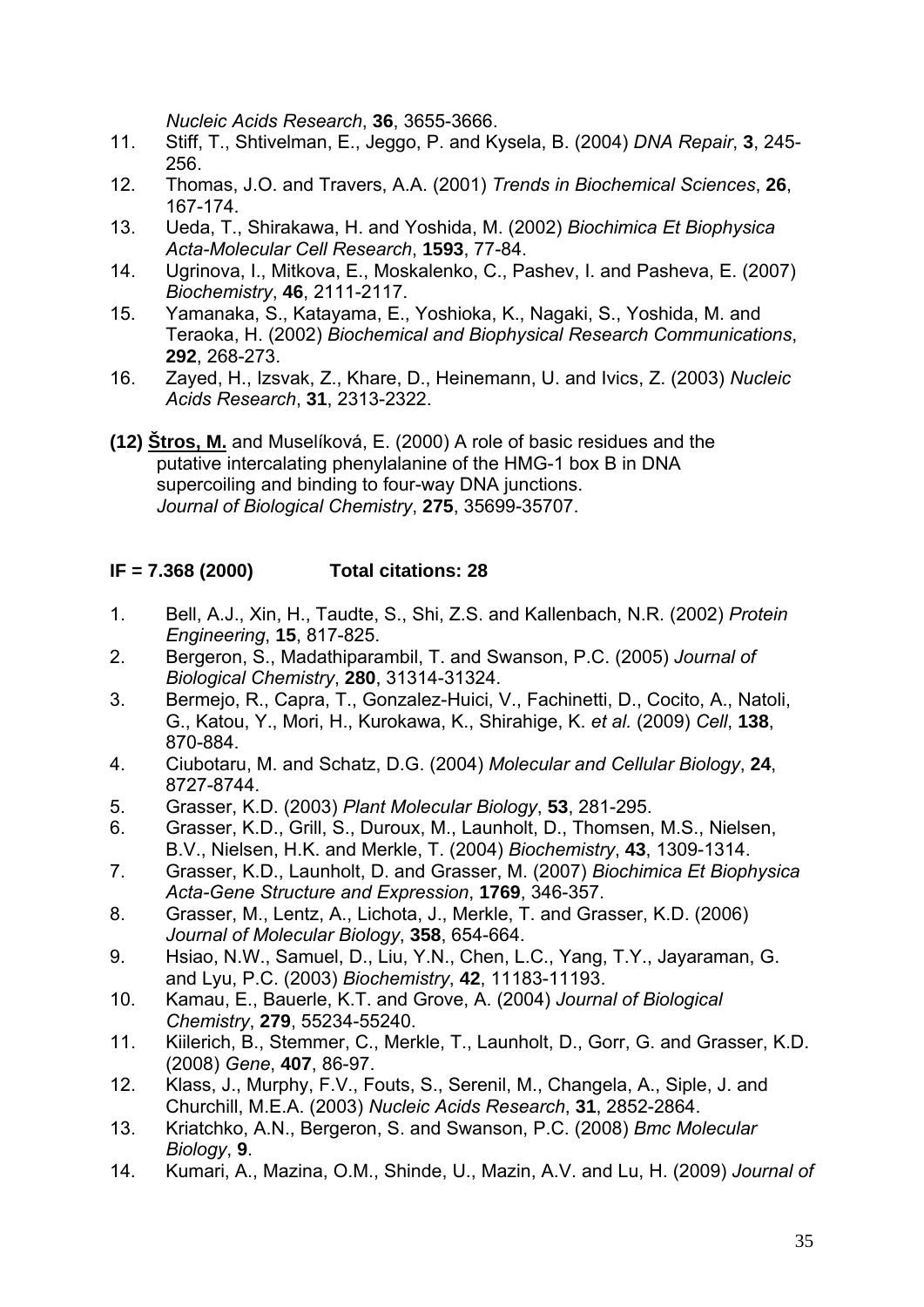*Cellular Biochemistry*, **108**, 508-518.

- 15. Lemmens, R., Olsson, U., Nyhammar, T. and Stadler, J. (2003) *Journal of Chromatography B-Analytical Technologies in the Biomedical and Life Sciences*, **784**, 291-300.
- 16. Li, G.H., Tolstonog, G.V., Sabasch, M. and Traub, P. (2003) *DNA and Cell Biology*, **22**, 261-291.
- 17. Malina, J., Kasparkova, J., Natile, G. and Brabec, V. (2002) *Chemistry & Biology*, **9**, 629-638.
- 18. Malina, J., Voitiskova, M., Brabec, V., Diakos, C.I. and Hambley, T.W. (2005) *Biochemical and Biophysical Research Communications*, **332**, 1034-1041.
- 19. Mitsouras, K., Wong, B., Arayata, C., Johnson, R.C. and Carey, M. (2002) *Molecular and Cellular Biology*, **22**, 4390-4401.
- 20. Nakamura, Y., Shimizu, A. and Yoshida, A. (2002) *Journal of Biochemistry*, **131**, 153-160.
- 21. Nakamura, Y., Yoshioka, K., Shirakawa, H. and Yoshida, M. (2001) *Journal of Biochemistry*, **129**, 643-651.
- 22. Palecek, E., Brazda, V., Jagelska, E., Pecinka, P., Karlovska, L. and Brazdova, M. (2004) *Oncogene*, **23**, 2119-2127.
- 23. Roemer, S.C., Adelman, J., Churchill, M.E.A. and Edwards, D.P. (2008) *Nucleic Acids Research*, **36**, 3655-3666.
- 24. Stadler, J., Lemmens, R. and Nyhammar, T. (2002), *Meeting on Gene Therapy Vectors*, Evry, France, Vol. 6, pp. S54-S66.
- 25. Stott, K., Tang, G.S.F., Lee, K.B. and Thomas, J.O. (2006) *Journal of Molecular Biology*, **360**, 90-104.
- 26. Thomas, J.O. and Travers, A.A. (2001) *Trends in Biochemical Sciences*, **26**, 167-174.
- 27. Wisniewski, J.R., Zougman, A. and Mann, M. (2008) *Nucleic Acids Research*, **36**, 570-577.
- 28. Yang, Z., Carey, J.F. and Champoux, J.J. (2009) *Febs Journal*, **276**, 5906- 5919.
- **(13) Štros, M.** (1998) DNA bending by the chromosomal protein HMG1 and its high mobility group box domains - Effect of flanking sequences. *Journal of Biological Chemistry*, **273**, 10355-10361.

#### **IF = 7,199 (1998) Total citations: 61**

- 1. Abhyankar, M.M., Hochreiter, A.E., Hershey, J., Evans, C., Zhang, Y., Crasta, O., Sobral, B.W.S., Mann, B.J., Petri, W.A. and Gilchrist, C.A. (2008) *Eukaryotic Cell*, **7**, 1565-1572.
- 2. Akhmedov, A.T., Gross, B. and Jessberger, R. (1999) *Journal of Biological Chemistry*, **274**, 38216-38224.
- 3. Batta, K. and Kundu, T.K. (2007) *Molecular and Cellular Biology*, **27**, 7603- 7614.
- 4. Becker, N.A., Kahn, J.D. and Maher, L.J. (2008) *Nucleic Acids Research*, **36**, 4009-4021.
- 5. Bergeron, S., Anderson, D.K. and Swanson, P.C. (2006), *DNA Repair, Pt A*, Vol. 408, pp. 511-528.
- 6. Bergeron, S., Madathiparambil, T. and Swanson, P.C. (2005) *Journal of*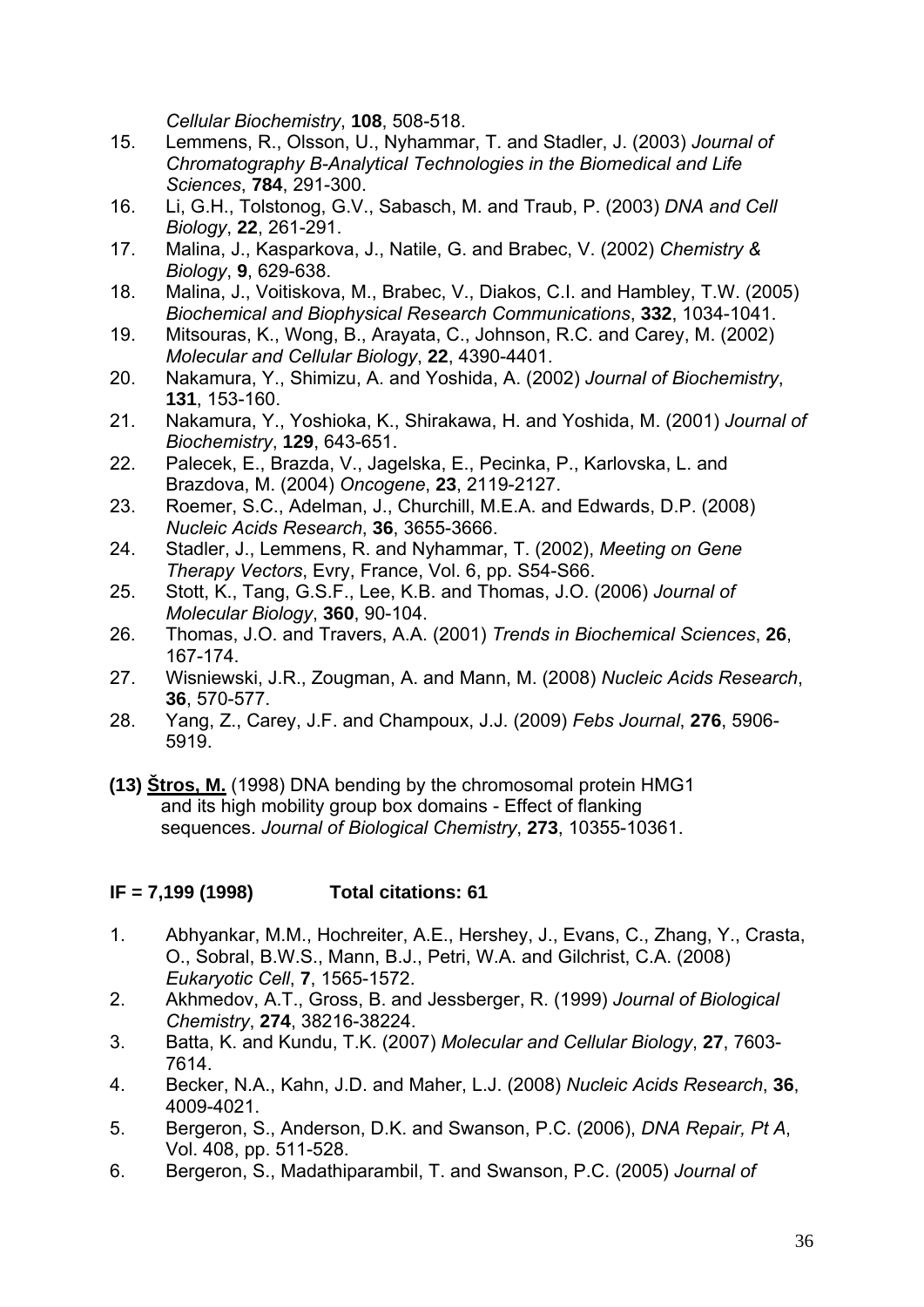*Biological Chemistry*, **280**, 31314-31324.

- 7. Boehmer, P.E. and Villani, G. (2003), *Progress in Nucleic Acid Research and Molecular Biology, Vol 75*, Vol. 75, pp. 139-171.
- 8. Dai, Y., Wong, B., Yen, Y.M., Oettinger, M.A., Kwon, J. and Johnson, R.C. (2005) *Molecular and Cellular Biology*, **25**, 4413-4425.
- 9. Drew, L.R., Tang, D.C., Berg, P.E. and Rodgers, G.P. (2000) *Nucleic Acids Research*, **28**, 2823-2830.
- 10. Ellwood, K.B., Yen, Y.M., Johnson, R.C. and Carey, M. (2000) *Molecular and Cellular Biology*, **20**, 4359-4370.
- 11. Flickinger, R.A. (2005) *Journal of Theoretical Biology*, **232**, 151-156.
- 12. Grigorov, I., Milosavljevic, T., Cvetkovic, I. and Petrovic, M. (2001) *General Physiology and Biophysics*, **20**, 401-412.
- 13. Harrison, S.M. and Whitehouse, A. (2008) *Febs Letters*, **582**, 3080-3084.
- 14. Iwahara, J., Schwieters, C.D. and Clore, G.M. (2004) *Journal of the American Chemical Society*, **126**, 12800-12808.
- 15. Janke, C., Martin, D., Giraud-Panis, M.J., Decoville, M. and Locker, D. (2003) *Journal of Biochemistry*, **133**, 533-539.
- 16. Jung, Y.W. and Lippard, S.J. (2003) *Biochemistry*, **42**, 2664-2671.
- 17. Kanaya, E., Nakajima, N. and Okada, K. (2002) *Journal of Biological Chemistry*, **277**, 11957-11964.
- 18. Kasparkova, J., Novakova, O., Farrell, N. and Brabec, V. (2003) *Biochemistry*, **42**, 792-800.
- 19. Kasparkova, J., Vojtiskova, M., Natile, G. and Brabec, V. (2008) *Chemistry-a European Journal*, **14**, 1330-1341.
- 20. Kasparkova, J., Zehnulova, J., Farrell, N. and Brabec, V. (2002) *Journal of Biological Chemistry*, **277**, 48076-48086.
- 21. Klass, J., Murphy, F.V., Fouts, S., Serenil, M., Changela, A., Siple, J. and Churchill, M.E.A. (2003) *Nucleic Acids Research*, **31**, 2852-2864.
- 22. Kriatchko, A.N., Bergeron, S. and Swanson, P.C. (2008) *Bmc Molecular Biology*, **9**.
- 23. Lee, K.B., Brooks, D.J. and Thomas, J.O. (1998) *Gene*, **225**, 97-105.
- 24. Lee, K.B. and Thomas, J.O. (2000) *Journal of Molecular Biology*, **304**, 135- 149.
- 25. Malina, J., Kasparkova, J., Natile, G. and Brabec, V. (2002) *Chemistry & Biology*, **9**, 629-638.
- 26. Malina, J., Novakova, O., Vojtiskova, M., Natile, G. and Brabec, V. (2007) *Biophysical Journal*, **93**, 3950-3962.
- 27. Malina, J., Voitiskova, M., Brabec, V., Diakos, C.I. and Hambley, T.W. (2005) *Biochemical and Biophysical Research Communications*, **332**, 1034-1041.
- 28. Marathias, V.M., Jerkovic, B. and Bolton, P.H. (1999) *Nucleic Acids Research*, **27**, 1854-1858.
- 29. Martin, D., Daulny, A., Decoville, M. and Locker, D. (2003) *Journal of Biochemistry*, **134**, 583-589.
- 30. McCauley, M.J. and Williams, M.C. (2007) *Biopolymers*, **85**, 154-168.
- 31. McCauley, M., Hardwidge, P.R., Maher, L.J. and Williams, M.C. (2005) *Biophysical Journal*, **89**, 353-364.
- 32. McKinney, K. and Prives, C. (2002) *Molecular and Cellular Biology*, **22**, 6797- 6808.
- 33. Mikata, Y., He, Q. and Lippard, S.J. (2001) *Biochemistry*, **40**, 7533-7541.
- 34. [Moon, J.S.,](http://www.scopus.com/search/submit/author.url?author=Moon%2c+J.S.&origin=resultslist&authorId=7401474489&src=s) [Hwang, S.,](http://www.scopus.com/search/submit/author.url?author=Hwang%2c+S.&origin=resultslist&authorId=7404626305&src=s) [Wong, W.](http://www.scopus.com/search/submit/author.url?author=Wong%2c+W.&origin=resultslist&authorId=14521616100&src=s), [Round, J.](http://www.scopus.com/search/submit/author.url?author=Round%2c+J.&origin=resultslist&authorId=7003340890&src=s), [Martinez-Guzman, D.](http://www.scopus.com/search/submit/author.url?author=Martinez-Guzman%2c+D.&origin=resultslist&authorId=6506268320&src=s), [Turpaz,](http://www.scopus.com/search/submit/author.url?author=Turpaz%2c+Y.&origin=resultslist&authorId=11839305500&src=s)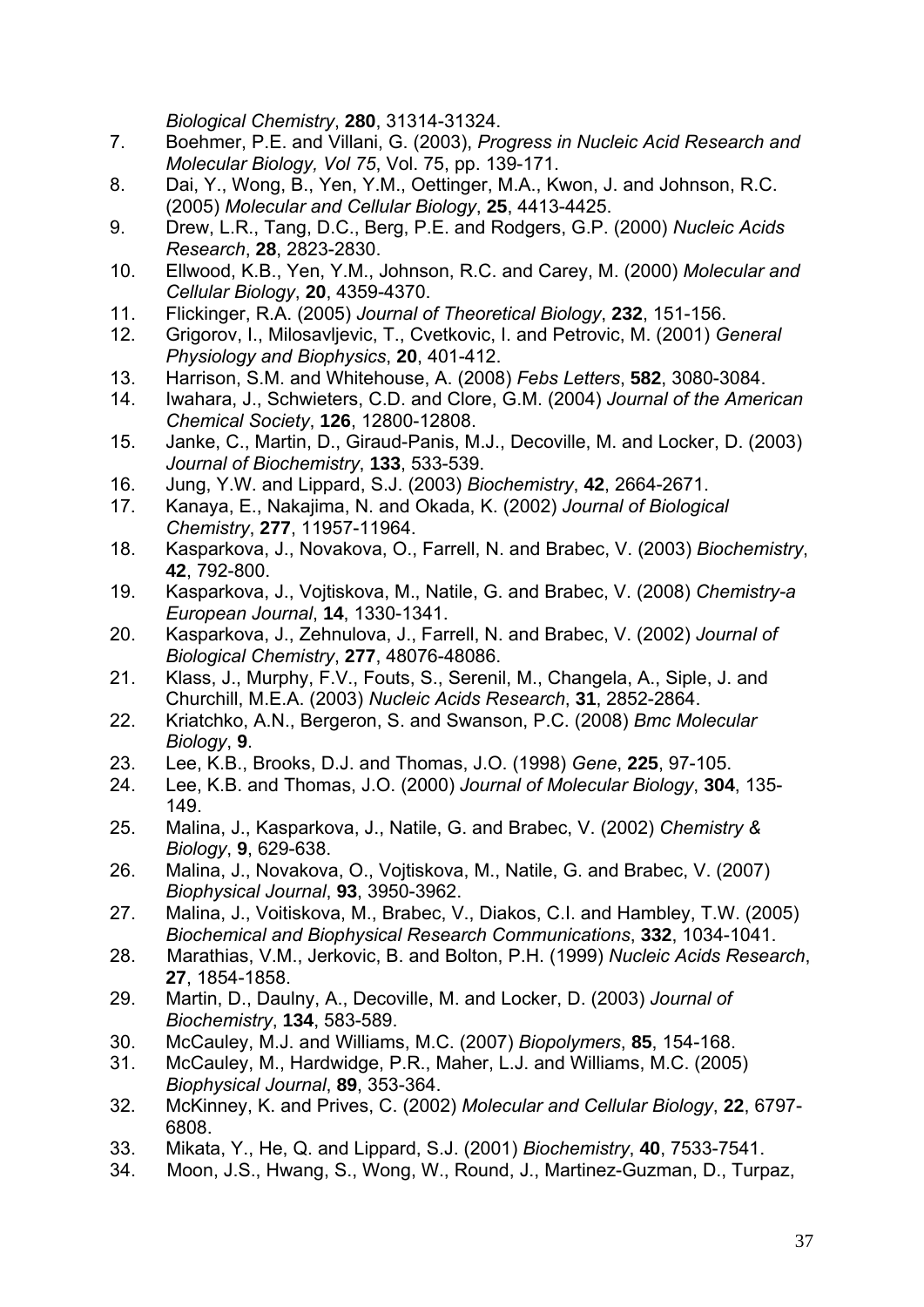[Y.](http://www.scopus.com/search/submit/author.url?author=Turpaz%2c+Y.&origin=resultslist&authorId=11839305500&src=s), [Liang, J.](http://www.scopus.com/search/submit/author.url?author=Liang%2c+J.&origin=resultslist&authorId=24802395600&src=s), Wong, B., Johnson, R.C., Carey, M. and [Sun, R.](http://www.scopus.com/search/submit/author.url?author=Sun%2c+R.&origin=resultslist&authorId=7401619603&src=s) (2004) *Journal of Virology*, **78**, 12940-12950.

- 35. Muller, S., Bianchi, M.E. and Knapp, S. (2001) *Biochemistry*, **40**, 10254- 10261.
- 36. Nakamura, Y., Yoshioka, K., Shirakawa, H. and Yoshida, M. (2001) *Journal of Biochemistry*, **129**, 643-651.
- 37. Novakova, O., Kasparkova, J., Malina, J., Natile, G. and Brabec, V. (2003) *Nucleic Acids Research*, **31**, 6450-6460.
- 38. O'Connor, K.A., Hansen, M.K., Pugh, C.R., Deak, M.M., Biedenkapp, J.C., Milligan, E.D., Johnson, J.D., Wang, H.C., Maier, S.F., Tracey, K.J. *et al.* (2003) *Cytokine*, **24**, 254-265.
- 39. Pallier, C., Scaffidi, P., Chopineau-Proust, S., Agresti, A., Nordmann, P., Bianchi, M.E. and Marechal, V. (2003) *Molecular Biology of the Cell*, **14**, 3414- 3426.
- 40. [Polyanichko, A.M.,](http://www.scopus.com/search/submit/author.url?author=Polyanichko%2c+A.M.&origin=resultslist&authorId=6602405202&src=s) [Leonenko, Z.V.,](http://www.scopus.com/search/submit/author.url?author=Leonenko%2c+Z.V.&origin=resultslist&authorId=6602782946&src=s) [Cramb, D.,](http://www.scopus.com/search/submit/author.url?author=Cramb%2c+D.&origin=resultslist&authorId=6701588880&src=s) [Wieser, H.,](http://www.scopus.com/search/submit/author.url?author=Wieser%2c+H.&origin=resultslist&authorId=7102966884&src=s) [Vorob'ev, V.I.](http://www.scopus.com/search/submit/author.url?author=Vorob%27ev%2c+V.I.&origin=resultslist&authorId=16036703300&src=s) and [Chikhirzhina, E.V.](http://www.scopus.com/search/submit/author.url?author=Chikhirzhina%2c+E.V.&origin=resultslist&authorId=6603011607&src=s) (2008) *Biophysics*, **53**, 202-206.
- 41. Prokop, R., Kasparkova, J., Novakova, O., Marini, V., Pizarro, A.M., Navarro-Ranninger, C. and Brabec, V. (2004) *Biochemical Pharmacology*, **67**, 1097- 1109.
- 42. Ramstein, J., Locker, D., Bianchi, M.E. and Leng, M. (1999) *European Journal of Biochemistry*, **260**, 692-700.
- 43. Slama-Schwok, A., Zakrzewska, K., Leger, G., Leroux, Y., Takahashi, M., Kas, E. and Debey, P. (2000) *Biophysical Journal*, **78**, 2543-2559.
- 44. Song, M.J., Hwang, S.M., Wong, W., Round, J., Martinez-Guzman, D., Turpaz, Y., Liang, J., Wong, B., Johnson, R.C., Carey, M. *et al.* (2004) *Journal of Virology*, **78**, 12940-12950.
- 45. Stott, K., Tang, G.S.F., Lee, K.B. and Thomas, J.O. (2006) *Journal of Molecular Biology*, **360**, 90-104.
- 46. Swanson, P.C. (2004) *Immunological Reviews*, **200**, 90-114.
- 47. Taudte, S., Xin, H., Bell, A.J. and Kallenbach, N.R. (2001) *Protein Engineering*, **14**, 1015-1023.
- 48. Thomsen, M.S., Franssen, L., Launholt, D., Fojan, P. and Grasser, K.D. (2004) *Biochemistry*, **43**, 8029-8037.
- 49. Ueda, T., Chou, H., Kawase, T., Shirakawa, H. and Yoshida, M. (2004) *Biochemistry*, **43**, 9901-9908.
- 50. Ugrinova, I., Mitkova, E., Moskalenko, C., Pashev, I. and Pasheva, E. (2007) *Biochemistry*, **46**, 2111-2117.
- 51. Verrijdt, G., Haelens, A., Schoenmakers, E., Rombauts, W. and Claessens, F. (2002) *Biochemical Journal*, **361**, 97-103.
- 52. Wang, H. and Hays, J.B. (2007) *Nucleic Acids Research*, **35**, 6727-6739.
- 53. Wang, Q., Lin, J.L.C. and Lin, J.J.C. (2002) *Journal of Molecular and Cellular Cardiology*, **34**, 1667-1679.
- 54. Wisniewski, J.R., Krohn, N.M., Heyduk, E., Grasser, K.D. and Heyduk, T. (1999) *Biochimica Et Biophysica Acta-Gene Structure and Expression*, **1447**, 25-34.
- 55. Wisniewski, J.R., Szewczuk, Z., Petry, I., Schwanbeck, R. and Renner, U. (1999) *Journal of Biological Chemistry*, **274**, 20116-20122.
- 56. Wu, Q., Zhang, W.S., Pwee, K.H. and Kumar, P.P. (2003) *Archives of Biochemistry and Biophysics*, **411**, 105-111.
- 57. Yoshioka, K., Saito, K., Tanabe, T., Yamamoto, A., Ando, Y., Nakamura, Y.,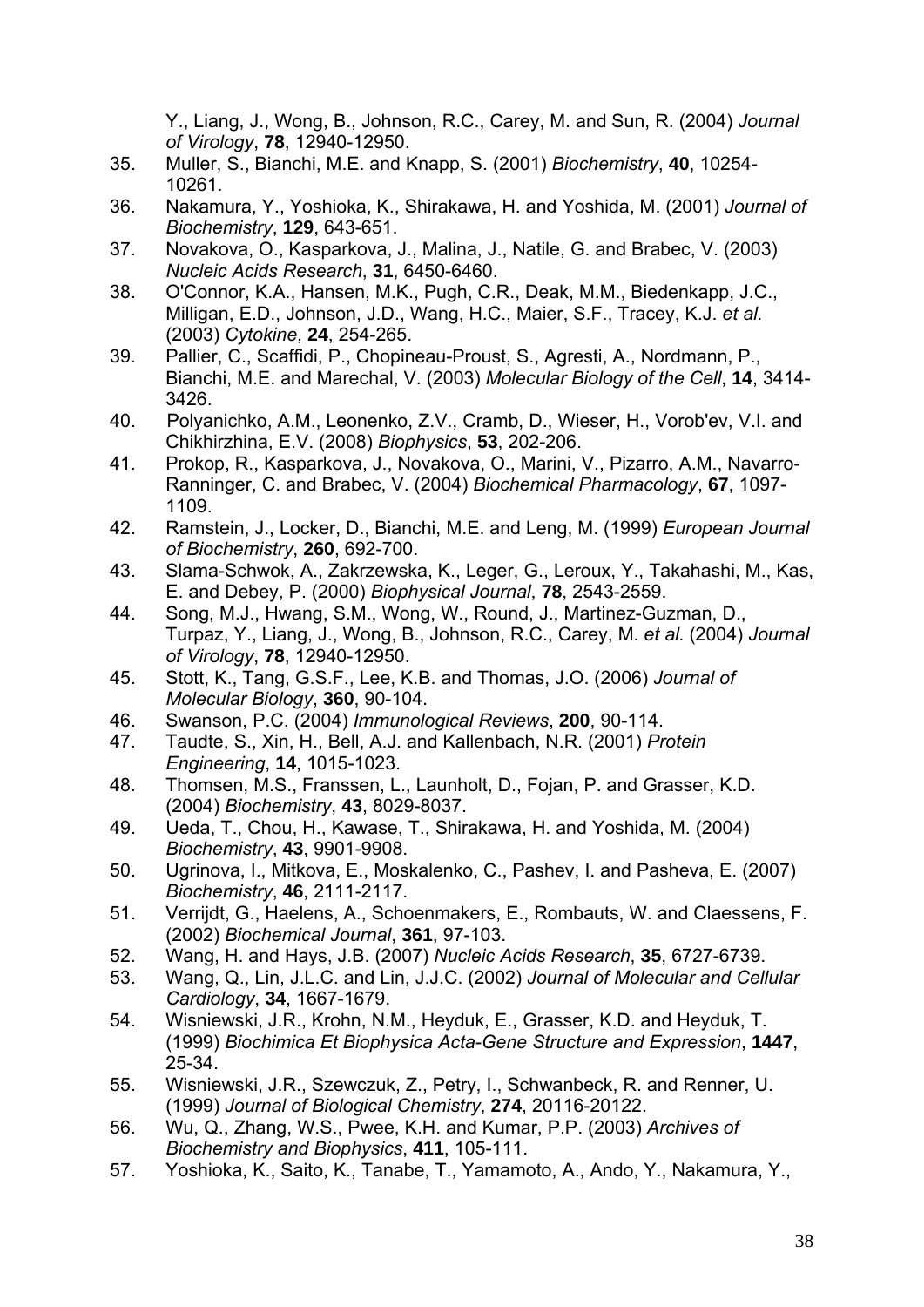Shirakawa, H. and Yoshida, M. (1999) *Biochemistry*, **38**, 589-595.

- 58. Yuan, F.H., Lu, L.Y., Guo, S.L., Wang, C.M. and Li, G.M. (2004) *Journal of Biological Chemistry*, **279**, 20935-20940.
- 59. Zayed, H., Izsvak, Z., Khare, D., Heinemann, U. and Ivics, Z. (2003) *Nucleic Acids Research*, **31**, 2313-2322.
- 60. Zehnulova, J., Kasparkova, J., Farrell, N. and Brabec, V. (2001) *Journal of Biological Chemistry*, **276**, 22191-22199.
- 61. Zimmerman, J. and Maher, J. (2008) *Biochemical and Biophysical Research Communications*, **371**, 79-84.
- **(14) Štros, M.** and Reich, J. (1998) Formation of large nucleoprotein complexes upon binding of the high-mobility-group (HMG) box B domain of HMG1 protein to supercoiled DNA. *European Journal of Biochemistry*, **251**, 427-434.

#### **IF = 3.249 (1998) Total citations: 15**

- 1. Bell, A.J., Xin, H., Taudte, S., Shi, Z.S. and Kallenbach, N.R. (2002) *Protein Engineering*, **15**, 817-825.
- 2. Brazdova, M., Palecek, J., Cherny, D.I., Billova, S., Fojta, M., Pecinka, P., Vojtesek, B., Jovin, T.M. and Palecek, E. (2002) *Nucleic Acids Research*, **30**, 4966-4974.
- 3. Gaillard, C. and Strauss, F. (2000) *BMC Molecular Biology*, **1**, art.no.1.
- 4. Grasser, K.D. (1998) *Trends in Plant Science*, **3**, 260-265.
- 5. Karni-Schmidt, O., Friedler, A., Zupnick, A., McKinney, K., Mattia, M., Beckerman, R., Bouvet, P., Sheetz, M., Fersht, A. and Prives, C. (2007) *Oncogene*, **26**, 3878-3891.
- 6. McKinney, K. and Prives, C. (2002) *Molecular and Cellular Biology*, **22**, 6797- 6808.
- 7. Podrabsky, J.E. and Somero, G.N. (2004) *Journal of Experimental Biology*, **207**, 2237-2254.
- 8. Shen, Y., Peng, H., Deng, J.J., Wen, Y.T., Luo, X., Pan, S.R., Wu, C.B. and Feng, M. (2009) *International Journal of Pharmaceutics*, **375**, 140-147.
- 9. Taudte, S., Xin, H., Bell, A.J. and Kallenbach, N.R. (2001) *Protein Engineering*, **14**, 1015-1023.
- 10. Ugrinova, I., Pashev, I.G. and Pasheva, E.A. (2009) *Molecular Biology Reports*, **36**, 1399-1404.
- 11. Wang, H.H., Yang, H., Czura, C.J., Sama, A.E. and Tracey, K.J. (2001) *American Journal of Respiratory and Critical Care Medicine*, **164**, 1768-1773.
- 12. Wang, H., Yang, H. and Tracey, K.J. (2004) *Journal of Internal Medicine*, **255**, 320-331.
- 13. Webb, M. and Thomas, J.O. (1999) *Journal of Molecular Biology*, **294**, 373- 387.
- 14. Xin, H., Taudte, S., Kallenbach, N.R., Limbach, M.P. and Zitomer, R.S. (2000) *Nucleic Acids Research*, **28**, 4044-4050.
- 15. Yamanaka, S., Katayama, E., Yoshioka, K., Nagaki, S., Yoshida, M. and Teraoka, H. (2002) *Biochemical and Biophysical Research Communications*, **292**, 268-273.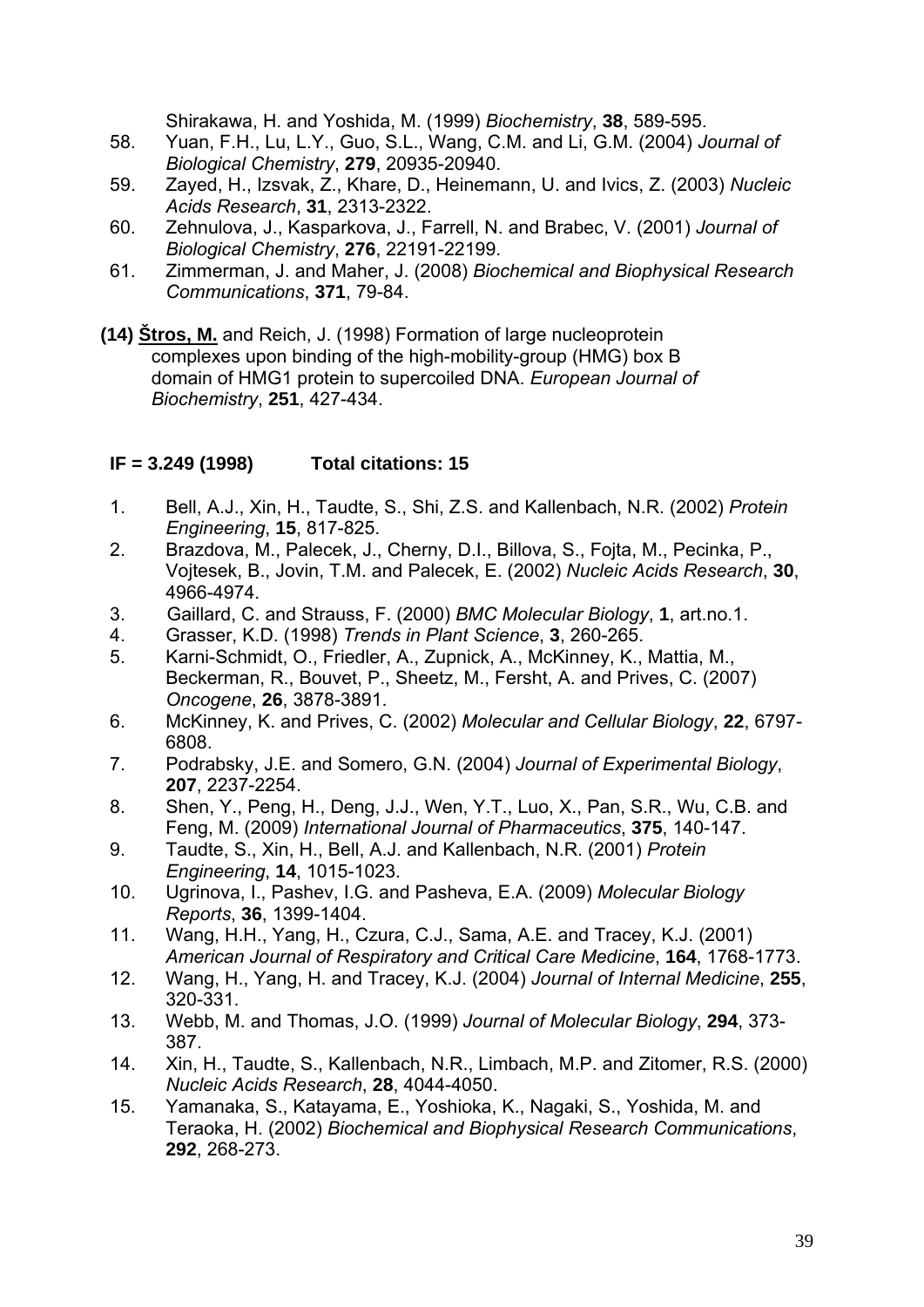**(15)** Li, L., Liu, X.M., Glassman, A.B., Keating, M.J., **Štros, M.**, Plunkett, W. and Yang, L.Y. (1997) Fludarabine triphosphate inhibits nucleotide excision repair of cisplatin-induced DNA adducts in vitro. *Cancer Research*, **57**, 1487-1494.

## **IF = 8.426 (1997) Total citations: 51**

- 1. Barnetson, A.R., Milross, C. and Russell, P.J. (2008) *Asia-Pacific Journal of Clinical Oncology*, **4**, 48-54.
- 2. Barret, J.M., Salles, B., Provot, C. and Hill, B.T. (1997) *Carcinogenesis*, **18**, 2441-2445.
- 3. Berthet, N., Boturyn, D. and Constant, J.F. (1999) *Expert Opinion on Therapeutic Patents*, **9**, 401-415.
- 4. Bornhauser, M., Storer, B., Slattery, J.T., Appelbaum, F.R., Deeg, H.J., Hansen, J., Martin, P.J., McDonald, G.B., Nichols, W.G., Radich, J. *et al.* (2003) *Blood*, **102**, 820-826.
- 5. Chae, Y.S., Sohn, S.K., Kim, J.G., Cho, Y.Y., Moon, J.H., Shin, H.J., Chung, J.S., Cho, G.J., Yang, D.H., Lee, J.J. *et al.* (2007 *Bone Marrow Transplantation*, **40**, 541-547.
- 6. Ciurea, S.O. and Andersson, B.S. (2009) *Biology of Blood and Marrow Transplantation*, **15**, 523-536.
- 7. Cooper, B.W., Veal, G.J., Radivoyevitch, T., Tilby, M.J., Meyerson, H.J., Lazarus, H.M., Koc, O.N., Creger, R.J., Pearson, G., Nowell, G.M. *et al.* (2004) *Clinical Cancer Research*, **10**, 6830-6839.
- 8. Crul, M., van Waardenburg, R., Beijnen, J.H. and Schellens, J.H.M. (2002) *Cancer Treatment Reviews*, **28**, 291-303.
- 9. Gandhi, V. (2002) *Seminars in Oncology*, **29**, 4-11.
- 10. Giralt, S.A. (1999) In Ikeda, Y., Hata, J., Koyasu, S., Kawakami, Y. and Hattori, Y. (eds.), *5th Keio-University International Symposium for Life Sciences and Medicine*, Tokyo, Japan, Vol. 5, pp. 185-193.
- 11. Giralt, S., Aleman, A., Anagnostopoulos, A., Weber, D., Khouri, I., Anderlini, P., Molldrem, J., Ueno, N.T., Donato, M., Korbling, M. *et al.* (2002) *Bone Marrow Transplantation*, **30**, 367-373.
- 12. Gregoire, V., Ang, K.K., Rosier, J.F., Beauduin, M., Garden, A.S., Hamoir, M., Hittelman, W.N., Humblet, Y., Khuri, F.R., Milas, L. *et al.* (2002) *Radiotherapy and Oncology*, **63**, 187-193.
- 13. Guillem, V. and Tormo, M. (2008) *Leukemia & Lymphoma*, **49**, 204-217.
- 14. He, Q., Liang, C.H. and Lippard, S.J. (2000) *Proceedings of the National Academy of Sciences of the United States of America*, **97**, 5768-5772.
- 15. Heim, M.M., Eberhardt, W., Seeber, S. and Muller, M.R. (2000) *Journal of Cancer Research and Clinical Oncology*, **126**, 198-204.
- 16. Huang, P., Sandoval, A., Van Den Neste, E., Keating, M.J. and Plunkett, W. (2000) *Leukemia*, **14**, 1405-1413.
- 17. [Iacopino, P.,](http://www.scopus.com/search/submit/author.url?author=Iacopino%2c+P.&origin=resultslist&authorId=7003389248&src=s) [Fedele, R.](http://www.scopus.com/search/submit/author.url?author=Fedele%2c+R.&origin=resultslist&authorId=25929141100&src=s) and [Messina, G.](http://www.scopus.com/search/submit/author.url?author=Messina%2c+G.&origin=resultslist&authorId=7103136100&src=s) (2008) *Haematologica Meeting Reports* 2 (6), pp. 15-24.
- 18. Iravani, M., Evazi, M.R., Mousavi, S.A., Shamshiri, A.R., Tavakoli, M., Ashouri, A., Samiee, S., Chahardovali, B., Alimoghaddam, K., Ghaffari, S.H. *et al.* (2007) *Bone Marrow Transplantation*, **40**, 105-110.
- 19. Jamieson, E.R. and Lippard, S.J. (1999) *Chemical Reviews*, **99**, 2467-2498.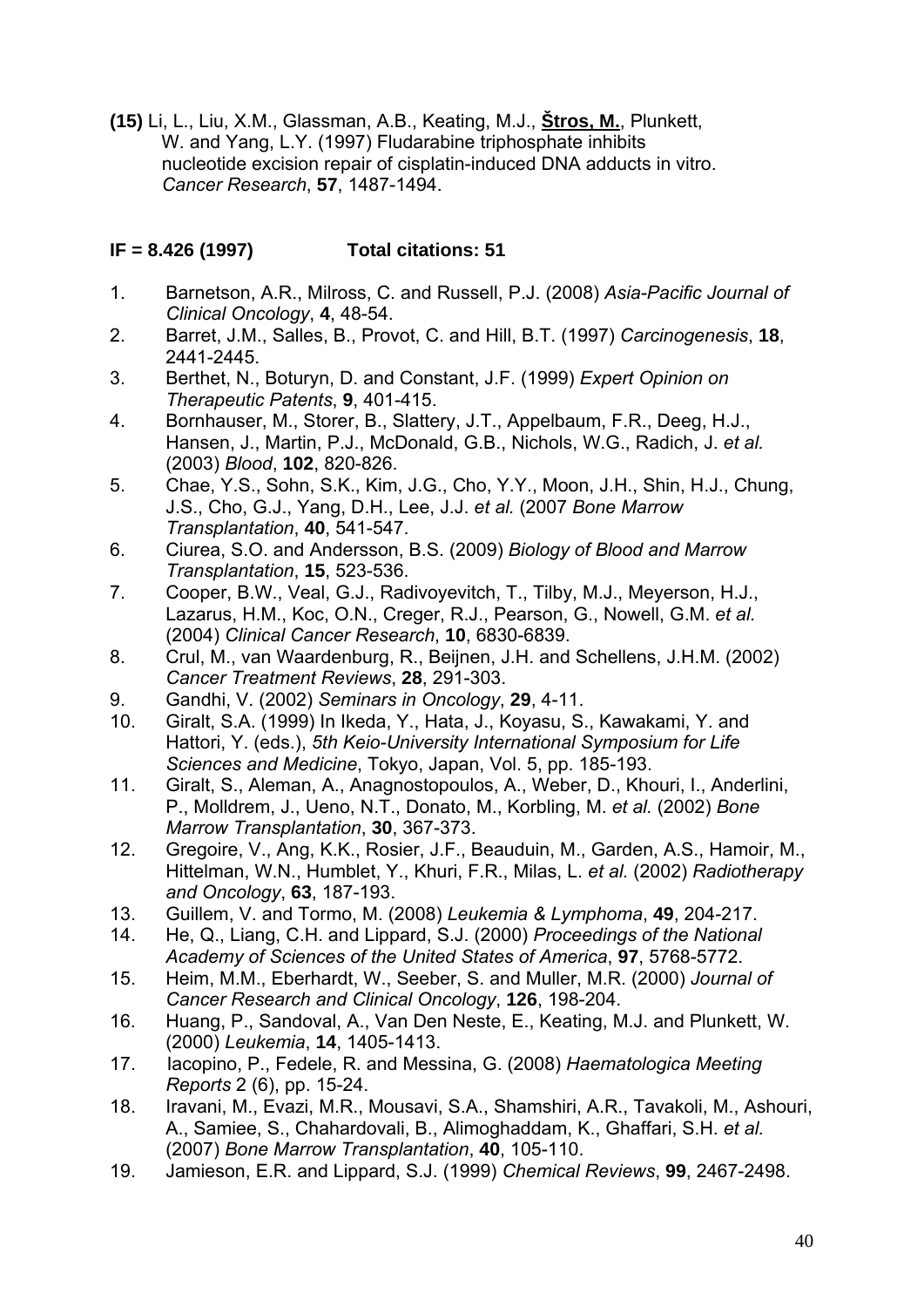- 20. Jiang, H. and Yang, L.Y. (1999) *Cancer Research*, **59**, 4529-4534.
- 21. Kartalou, M. and Essigmann, J.M. (2001) *Mutation Research-Fundamental and Molecular Mechanisms of Mutagenesis*, **478**, 1-21.
- 22. Laurent, D., Pradier, O., Schmidberger, H., Rave-Frank, M., Frankenberg, D. and Hess, C.F. (1998) *Journal of Cancer Research and Clinical Oncology*, **124**, 485-492.
- 23. Li, M.J. and Yang, L.Y. (1999) *International Journal of Oncology*, **15**, 1177- 1183.
- 24. Li, Q.D., Yu, J.J., Mu, C.J., Yunmbam, M.K., Slavsky, D., Cross, C.L., Bostick-Bruton, F. and Reed, E. (2000) *Anticancer Research*, **20**, 645-652.
- 25. Loskotova, H. and Brabec, V. (1999) *European Journal of Biochemistry*, **266**, 392-402.
- 26. Mani, S., Graham, M.A., Bregman, D.B., Ivy, P. and Chaney, S.G. (2002) *Cancer Investigation*, **20**, 246-263.
- 27. Martinez-Lostao, L., Briones, J., Martinez-Gallo, M., Forne, I., Sierra, J., Rodriguez-Sanchez, J.L. and Juarez, C. (2004) *Leukemia & Lymphoma*, **45**, 2307-2314.
- 28. Mitkova, E., Ugrinova, I., Pashev, I.G. and Pashev, E.A. (2005) *Biochemistry*, **44**, 5893-5898.
- 29. Momekov, G.T., Ugrinova, I., Pasheva, E.A., Bakalova, A.G., Varbanov, H.P., Ferdinandov, D.V., Ivanov, D.S. and Konstantinov, S.M. (2008) In Diederich, M. (ed.), *Apoptosis 2008 World - From Mechanisms to Applications*, Luxembourg, Luxembourg, Vol. 1171, pp. 649-658.
- 30. Montserrat, E. (2002) *Medical Oncology*, **19**, S11-S19.
- 31. Moriyama-Gonda, N., Shiina, H., Terashima, M., Satoh, K. and Igawa, M. (2008) *Bju International*, **101**, 485-491.
- 32. Moufarij, M.A., Sampath, D., Keating, M.J. and Plunkett, W. (2006) *Blood*, **108**, 4187-4193.
- 33. Muller, M.R., Thomale, J., Rajewsky, M.F. and Seeber, S. (1998*Cytotechnology*, **27**, 175-185.
- 34. Pasheva, E.A., Ugrinova, I., Spassovska, N.C. and Pashev, I.G. (2002) *International Journal of Biochemistry & Cell Biology*, **34**, 87-92.
- 35. Petit, C. and Sancar, A. (1999) *Biochimie*, **81**, 15-25.
- 36. Pourquier, P. (2006) *Bulletin Du Cancer*, **93**, 124-144.
- 37. Rao, V.A. and Plunkett, W. (2003) *Clinical Cancer Research*, **9**, 3204-3212.
- 38. Rodriguez, J., Gutierrez, A., Martinez-Delgado, B. and Perez-Manga, G. (2009) *Critical Reviews in Oncology Hematology*, **71**, 181-198.
- 39. Sampath, D. and Plunkett, W. (2001) *Current Opinion in Oncology*, **13**, 484- 490.
- 40. Seymour, J.F., Grigg, A.P., Szer, J. and Fox, R.M. (1998), *Annual Scientific Meeting of the Hematology-Society-of-Australia*, Sydney, Australia, Vol. 94, pp. 585-593.
- 41. [Tenzer, A.](http://www.scopus.com/search/submit/author.url?author=Tenzer%2c+A.&origin=resultslist&authorId=6602270907&src=s) and [Pruschy, M.](http://www.scopus.com/search/submit/author.url?author=Pruschy%2c+M.&origin=resultslist&authorId=6701797642&src=s) (2003) *Current Medicinal Chemistry Anti-Cancer Agents*, **3**, 35-46.
- 42. Tsai, C.M., Chang, K.T., Li, L., Perng, R.P. and Yang, L.Y. (2000) *Japanese Journal of Cancer Research*, **91**, 213-222.
- 43. Tsimberidou, A.M. and Keating, M.J. (2009) *Cancer*, **115**, 2824-2836.
- 44. Tsimberidou, A.M., Wierda, W.G., Plunkett, W., Kurzrock, R., O'Brien, S., Wen, S., Ferrajoli, A., Ravandi-Kashani, F., Garcia-Manero, G., Estrov, Z. *et al.* (2006), *48th Annual Meeting of the American-Society-of-Hematology*,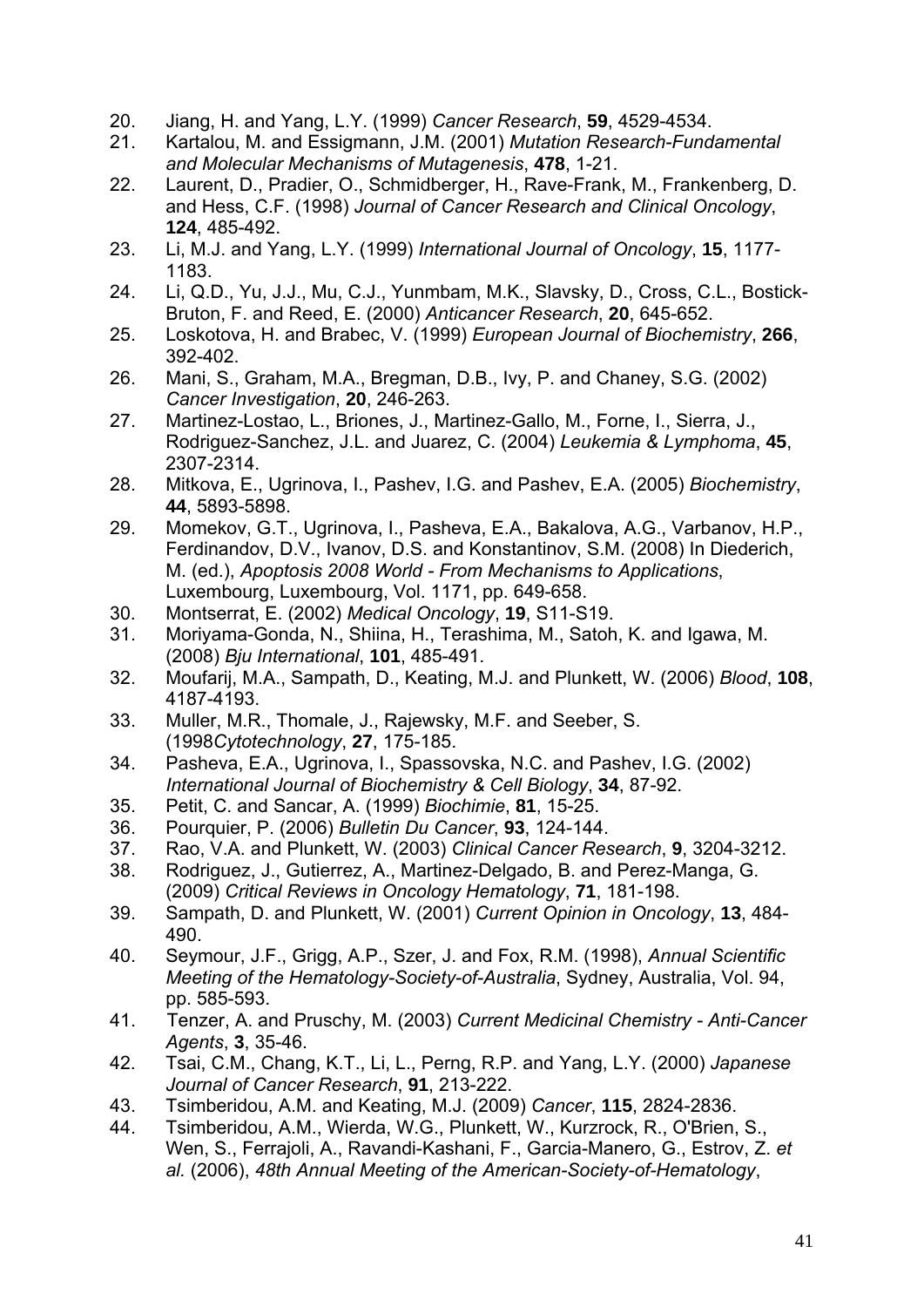Orlando, FL, Vol. 26, pp. 196-203.

- 45. Ugrinova, I., Zlateva, S., Pashev, I.G. and Pasheva, E.A. (2009) *International Journal of Biochemistry & Cell Biology*, **41**, 1556-1562.
- 46. Van Den Neste, E., Bontemps, F., Delacauw, A., Cardoen, S., Louviaux, I., Scheiff, J.M., Gillis, E., Leveugle, P., Deneys, V., Ferrant, A. *et al.* (1999) *Leukemia*, **13**, 918-925.
- 47. Wilson, P.K., Mulligan, S.P. and Christopherson, R.I. (2004) *Leukemia Research*, **28**, 725-731.
- 48. Wilson, P.K., Szabados, E., Mulligan, S.P. and Christopherson, R.I. (1998) *International Journal of Biochemistry & Cell Biology*, **30**, 833-842.
- 49. Yamauchi, T., Nowak, B.J., Keating, M.J. and Plunkett, W. (2001) *Clinical Cancer Research*, **7**, 3580-3589.
- 50. Yang, L.Y., Li, L., Jiang, H., Shen, Y. and Plunkett, W. (2000) *Clinical Cancer Research*, **6**, 773-781.
- 51. Zamble, D.B., Mikata, Y., Eng, C.H., Sandman, K.E. and Lippard, S.J. (2002) *Journal of Inorganic Biochemistry*, **91**, 451-462.
- **(16) Štros, M.**, Nishikawa, S. and Dixon, G.H. (1994) cDNA sequence and structure of a gene encoding trout testis High-Mobility-Group-1 protein. *European Journal of Biochemistry*, **225**, 581-591.

#### **IF = 3.578 (1994) Total citations: 12**

- 1. Altmann, S., Lange, S., Pommerencke, J., Escobar, H.M., Bullerdiek, J., Nolte, I., Freund, M. and Junghanss, C. (2008) *Veterinary Immunology and Immunopathology*, **126**, 367-372.
- 2. Bustin, M. and Reeves, R. (1996), *Progress in Nucleic Acid Research and Molecular Biology, Vol 54*, Vol. 54, pp. 35-100.
- 3. Canaple, L., Decoville, M., Leng, M. and Locker, D. (1997) *Gene*, **184**, 285- 290.
- 4. Costello, E., Saudan, P., Winocour, E., Pizer, L. and Beard, P. (1997) *Embo Journal*, **16**, 5943-5954.
- 5. Dyall, J., Szabo, P. and Berns, K.I. (1999) *Proceedings of the National Academy of Sciences of the United States of America*, **96**, 12849-12854.
- 6. Ferrari, S., Finelli, P., Rocchi, M. and Bianchi, M.E. (1996) *Genomics*, **35**, 367- 371.
- 7. Ford, M.J. (1998) *Evolution*, **52**, 539-557.
- 8. Iliev, D.B., Goetz, G.W., MacKenzie, S., Planas, J.V. and Goetz, F.W. (2006) *Comparative Biochemistry and Physiology D-Genomics & Proteomics*, **1**, 416- 422.
- 9. Krech, A.B., Wurz, A., Stemmer, C., Feix, G. and Grasser, K.D. (1999) *Gene*, **234**, 45-50.
- 10. Rogalla, P., Borda, Z., Meyer-Bolte, K., Tran, K.H., Hauke, S., Nimzyk, R. and Bullerdiek, J. (1998) *Cytogenetics and Cell Genetics*, **83**, 124-129.
- 11. Sharman, A.C., HaySchmidt, A. and Holland, P.W.H. (1997) *Gene*, **184**, 99- 105.
- 12. Yang, H., Wang, H.C. and Tracey, K.J. (2001) *Shock*, **15**, 247-253.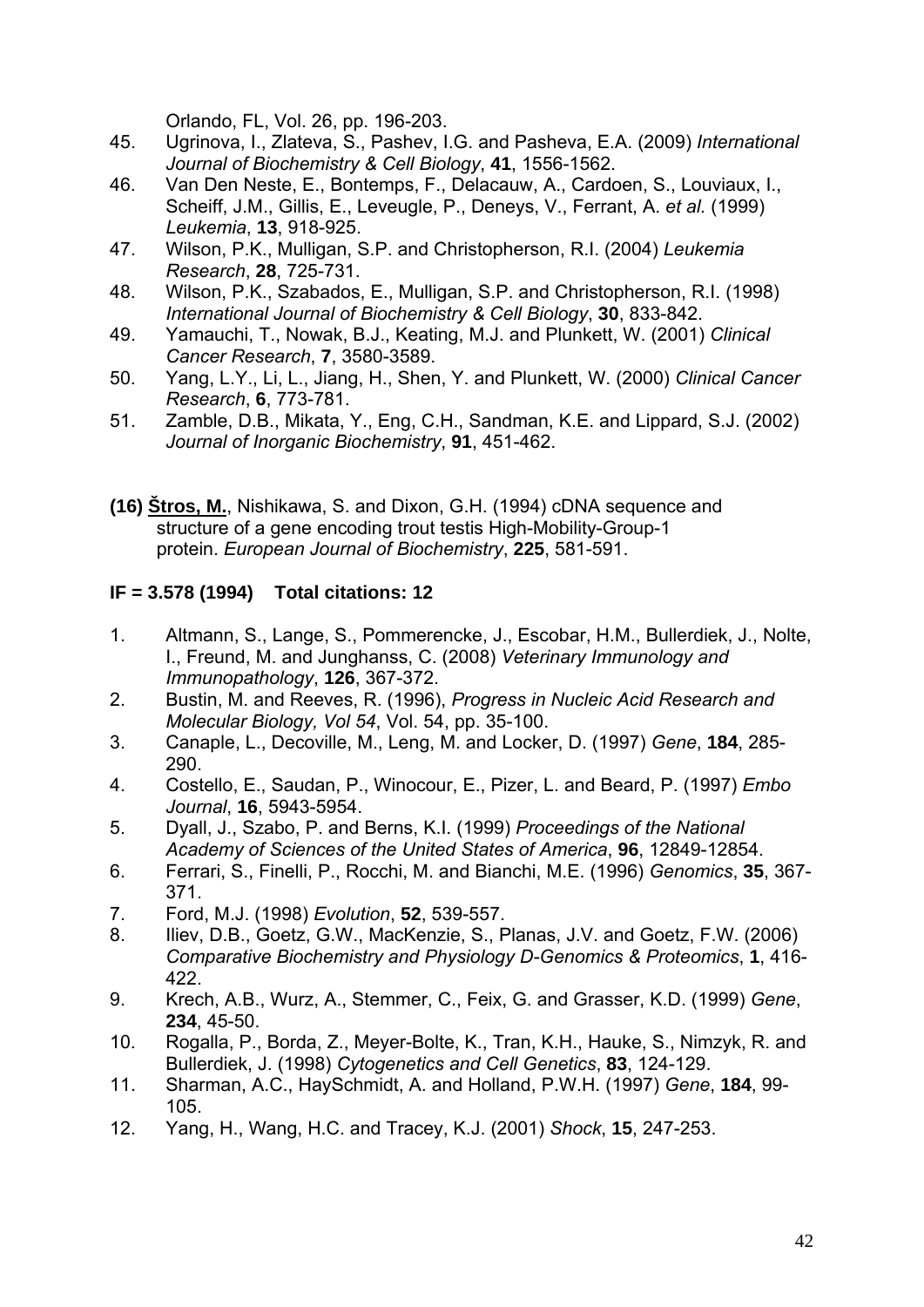**(17) Štros, M.**, Reich, J. and Kolíbalová, A. (1994) Calcium-binding to HMG1 protein induces DNA looping by the HMG-box domains. *Febs Letters*, **344**, 201-206.

#### **IF = 3.6 (1994) Total citations: 21**

- 1. Bustin, M. and Reeves, R. (1996), *Progress in Nucleic Acid Research and Molecular Biology, Vol 54*, Vol. 54, pp. 35-100.
- 2. Chow, C.S., Barnes, C.M. and Lippard, S.J. (1995) *Biochemistry*, **34**, 2956- 2964.
- 3. Das, D. and Scovell, W.M. (2001) *Journal of Biological Chemistry*, **276**, 32597- 32605.
- 4. Feng, B., Haas, H. and Marzluf, G.A. (2000) *Biochemistry*, **39**, 11065-11073.
- 5. Gilchrist, J.S.C., Abrenica, B., Dimario, P.J., Czubryt, M.P. and Pierce, G.N. (2002) *Journal of Cellular Biochemistry*, **85**, 268-278.
- 6. Grasser, K.D., Teo, S.H., Lee, K.B., Broadhurst, R.W., Rees, C., Hardman, C.H. and Thomas, J.O. (1998) *European Journal of Biochemistry*, **253**, 787- 795.
- 7. Grigorov, I., Milosavljevic, T., Cvetkovic, I. and Petrovic, M. (2001*General Physiology and Biophysics*, **20**, 401-412.
- 8. He, Q., Ohndorf, U.M. and Lippard, S.J. (2000) *Biochemistry*, **39**, 14426- 14435.
- 9. Hill, D.A. and Reeves, R. (1997) *Nucleic Acids Research*, **25**, 3523-3531.
- 10. Hoppe, G., Talcott, K.E., Bhattacharya, S.K., Crabb, J.W. and Sears, J.E. (2006) *Experimental Cell Research*, **312**, 3526-3538.
- 11. Kasparkova, J., Farrell, N. and Brabec, V. (2000) *Journal of Biological Chemistry*, **275**, 15789-15798.
- 12. Liu, S.Z., Jiang, M.X., Yan, L.Y., Jiang, Y., Ouyang, Y.C., Sun, Q.Y. and Chen, D.Y. (2005) *Molecular Reproduction and Development*, **72**, 48-53.
- 13. Melloni, E., Sparatore, B., Patrone, M., Pessino, A., Passalacqua, M. and Pontremoli, S. (1995) *Febs Letters*, **368**, 466-470.
- 14. Melloni, E., Sparatore, B., Patrone, M., Pessino, A., Passalacqua, M. and Pontremoli, S. (1995*Biochemical and Biophysical Research Communications*, **210**, 82-89.
- 15. Ozil, J.P. and Huneau, D. (2001) Activation of rabbit oocytes: the impact of the Ca2+ signal regime an development. *Development*, **128**, 917-928.
- 16. Polyanichko, A.M., Chikhirzhina, E.V., Andrushchenko, V.V., Kostyleva, E.I., Wieser, H. and Vorob'ev, V. (2004) *Molecular Biology*, **38**, 590-599.
- 17. Ritt, C., Grimm, R., Fernandez, S., Alonso, J.C. and Grasser, K.D. (1998 *Biochemistry*, **37**, 2673-2681.
- 18. Suchankova, T., Vojtiskova, M., Reedijk, J., Brabec, V. and Kasparkova, J. (2009) *Journal of Biological Inorganic Chemistry*, **14**, 75-87.
- 19. Tang, L.J., Li, J., Katz, D.S. and Feng, J.A. (2000) *Biochemistry*, **39**, 3052- 3060.
- 20. Teo, S.H., Grasser, K.D. and Thomas, J.O. (1995) *European Journal of Biochemistry*, **230**, 943-950.
- 21. Waldmann, T., Baack, M., Richter, N. and Gruss, C. (2003) *Nucleic Acids Research*, **31**, 7003-7010.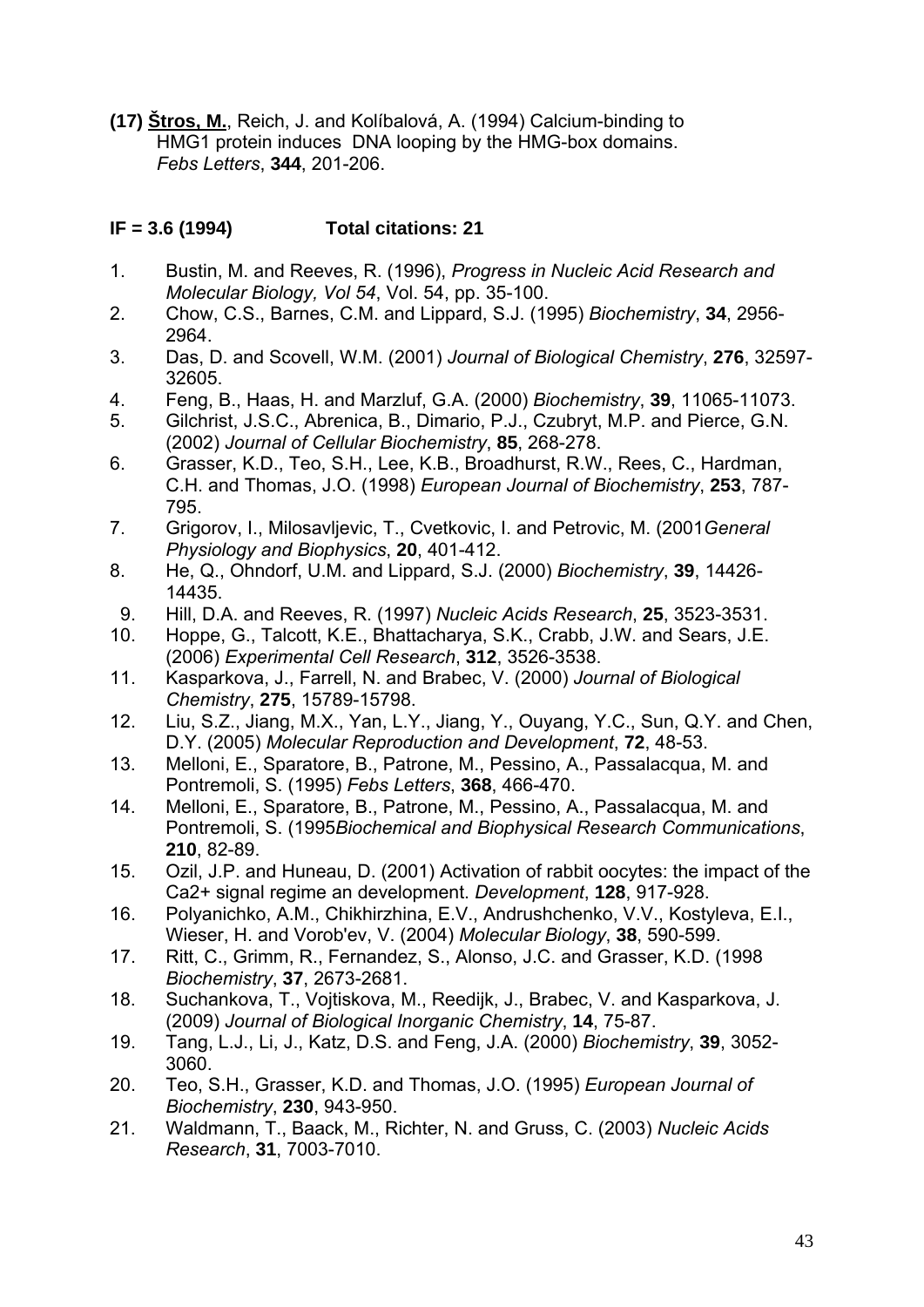**(18) Štros, M.**, Štokrová, J. and Thomas, J.O. (1994) DNA looping by the HMG-box domains of HMG1 and modulation of DNA-binding by the acidic C-terminal domain. *Nucleic Acids Research*, **22**, 1044-1051.

### **IF = 4.097 (1994) Total citations: 88**

- 1. Bonaldi, T., Langst, G., Strohner, R., Becker, P.B. and Bianchi, M.E. (2002) *Embo Journal*, **21**, 6865-6873.
- 2. Bustin, M. and Reeves, R. (1996), *Progress in Nucleic Acid Research and Molecular Biology, Vol 54*, Vol. 54, pp. 35-100.
- 3. Cato, L., Stott, K., Watson, M. and Thomas, J.O. (2008) *Journal of Molecular Biology*, **384**, 1262-1272.
- 4. [Chandrasekhar, K.](http://www.scopus.com/search/submit/author.url?author=Chandrasekhar%2c+K.&origin=resultslist&authorId=7005618221&src=s) and [Raman, R.](http://www.scopus.com/search/submit/author.url?author=Raman%2c+R.&origin=resultslist&authorId=7102586833&src=s) (1996) *Nucleic Acids Research*, **24**, 1045- 1046.
- 5. Chow, C.S., Barnes, C.M. and Lippard, S.J. (1995) *Biochemistry*, **34**, 2956- 2964.
- 6. Churchill, M.E.A., Changela, A., Dow, L.K. and Krieg, A.J. (1999), *Chromatin*, Vol. 304, pp. 99-133.
- 7. Churchill, M.E.A., Jones, D.N.M., Glaser, T., Hefner, H., Searles, M.A. and Travers, A.A. (1995) *Embo Journal*, **14**, 1264-1275.
- 8. Citterio, E., Van Den Boom, V., Schnitzler, G., Kanaar, R., Bonte, E., Kingston, R.E., Hoeijmakers, J.H.J. and Vermeulen, W. (2000) *Molecular and Cellular Biology*, **20**, 7643-7653.
- 9. Dai, Y., Wong, B., Yen, Y.M., Oettinger, M.A., Kwon, J. and Johnson, R.C. (2005) *Molecular and Cellular Biology*, **25**, 4413-4425.
- 10. Das, D. and Scovell, W.M. (2001) *Journal of Biological Chemistry*, **276**, 32597- 32605.
- 11. Dooijes, D., van Beest, M., van de Wetering, M., Boulanger, G., Jones, T., Clevers, H. and Mortin, M.A. (1998) *Molecular and General Genetics*, **258**, 45- 52.
- 12. Dyer, M.A., Hayes, P.J. and Baron, M.H. (1998) *Molecular and Cellular Biology*, **18**, 2617-2628.
- 13. Falciola, L., Spada, F., Calogero, S., Langst, G., Voit, R., Grummt, I. and Bianchi, M.E. (1997) *Journal of Cell Biology*, **137**, 19-26.
- 14. Fan, Z.S., Beresford, P.J., Zhang, D. and Lieberman, J. (2002) *Molecular and Cellular Biology*, **22**, 2810-2820.
- 15. Ferrari, S., Ronfani, L., Calogero, S. and Bianchi, M.E. (1994) *Journal of Biological Chemistry*, **269**, 28803-28808.
- 16. Gavva, N.R., Wen, S.C., Daftari, P., Moniwa, M., Yang, W.M., Yang-Feng, L.P.T., Seto, E., Davie, J.R. and Shen, C.K.J. (2002) *Genomics*, **79**, 423-431.
- 17. Grasser, K.D. (1998) *Trends in Plant Science*, **3**, 260-265.
- 18. Grasser, K.D., Grimm, R. and Igloi, G.L. (1997) Purification and cDNA cloning of maize HMGd reveal a novel plant chromosomal HMG-box protein with sequence similarity to HMGa. *Gene*, **190**, 303-307.
- 19. Grasser, K.D., Grimm, R. and Ritt, C. (1996 *Journal of Biological Chemistry*, **271**, 32900-32906.
- 20. Grasser, K.D., Teo, S.H., Lee, K.B., Broadhurst, R.W., Rees, C., Hardman, C.H. and Thomas, J.O. (1998) *European Journal of Biochemistry*, **253**, 787- 795.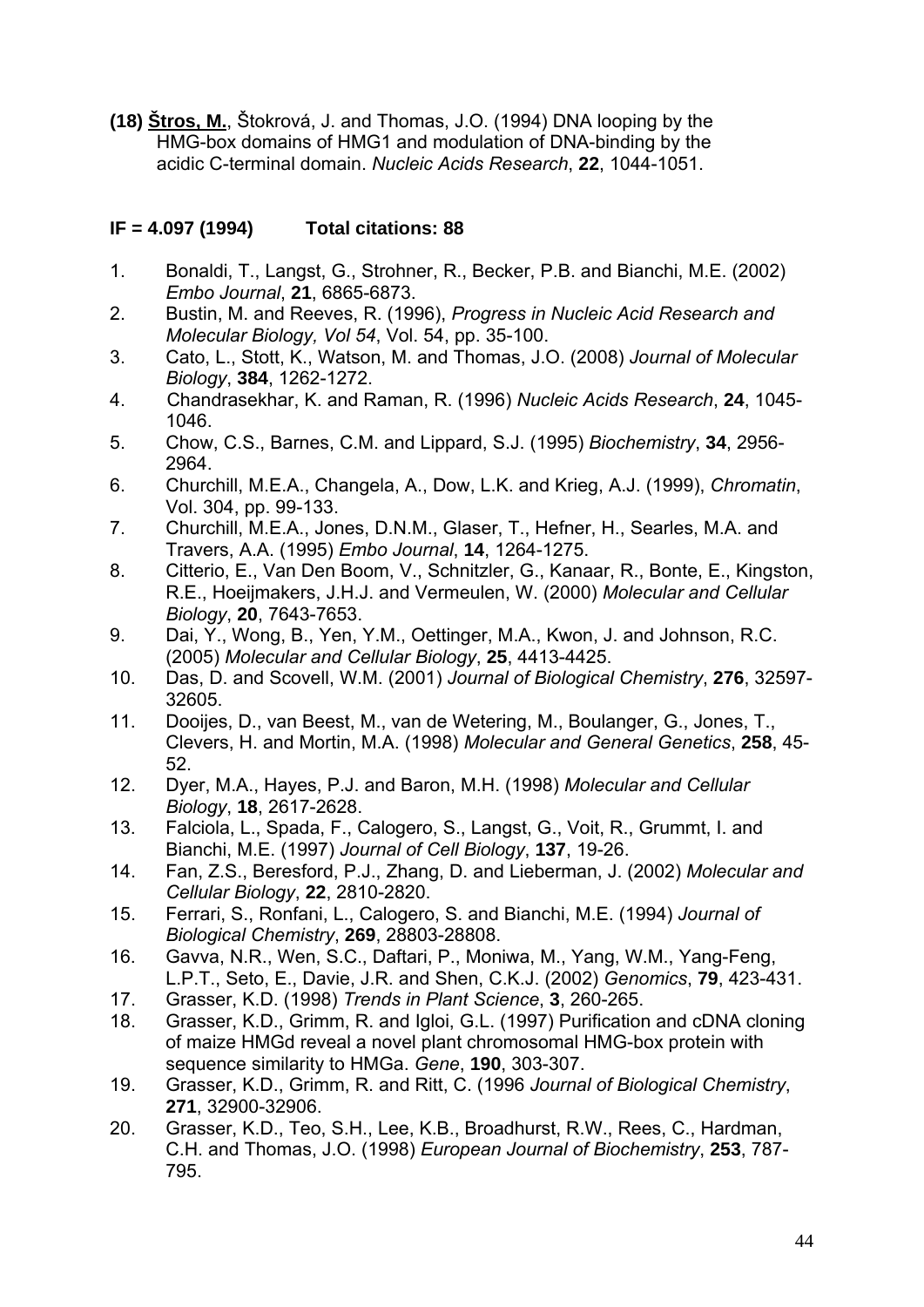- 21. Grasser, M., Christensen, J.M., Peterhansel, C. and Grasser, K.D. (2007) *Biochemistry*, **46**, 6375-6382.
- 22. He, Q., Ohndorf, U.M. and Lippard, S.J. (2000) *Biochemistry*, **39**, 14426- 14435.
- 23. Hertel, L., De Andrea, M., Bellomo, G., Santoro, P., Landolfo, S. and Gariglio, M. (1999) *Experimental Cell Research*, **250**, 313-328.
- 24. Hu, C.H., Wang, J.M. and Tseng, H.B. (1998) *Biochemical Journal*, **333**, 51- 56.
- 25. [Jain, A.,](http://www.scopus.com/search/submit/author.url?author=Jain%2c+A.&origin=resultslist&authorId=7404464051&src=s) [Akanchha, S.](http://www.scopus.com/search/submit/author.url?author=Akanchha%2c+S.&origin=resultslist&authorId=8698523000&src=s) and [Rajeswari, M.R.](http://www.scopus.com/search/submit/author.url?author=Rajeswari%2c+M.R.&origin=resultslist&authorId=7006148265&src=s) (2005) *Biochimie*, **87**, 781-790.
- 26. Janke, C., Martin, D., Giraud-Panis, M.J., Decoville, M. and Locker, D. (2003) *Journal of Biochemistry*, **133**, 533-539.
- 27. Jones, D.N.M., Searles, M.A., Shaw, G.L., Churchill, M.E.A., Ner, S.S., Keeler, J., Travers, A.A. and Neuhaus, D. (1994) *Structure*, **2**, 609-627.
- 28. Kappes, F., Scholten, I., Richter, N., Gruss, C. and Waldmann, T. (2004) *Molecular and Cellular Biology*, **24**, 6000-6010.
- 29. Kaufman, B.A., Durisic, N., Mativetsky, J.M., Costantino, S., Hancock, M.A., Grutter, P. and Shoubridge, E.A. (2007) *Molecular Biology of the Cell*, **18**, 3225-3236.
- 30. Kawase, T., Sato, K., Ueda, T. and Yoshida, M. (2008) *Biochemistry*, **47**, 13991-13996.
- 31. Kel, O.V., Kel, A.E., Romashchenko, A.G., Wingender, E. and Kolchanov, N.A. (1997) *Molecular Biology*, **31**, 498-512.
- 32. Kel, O.V., Romaschenko, A.G., Kel, A.E., Wingender, E. and Kolchanov, N.A. (1995) *Nucleic Acids Research*, **23**, 4097-4103.
- 33. Kimura, K. and Hirano, T. (1997) *Cell*, **90**, 625-634.
- 34. Knapp, S., Muller, S., Digilio, G., Bonaldi, T., Bianchi, M.E. and Musco, G. (2004) *Biochemistry*, **43**, 11992-11997.
- 35. Lee, K.B., Brooks, D.J. and Thomas, J.O. (1998) *Gene*, **225**, 97-105.
- 36. Lee, K.B. and Thomas, J.O. (2000) *Journal of Molecular Biology*, **304**, 135- 149.
- 37. LnenicekAllen, M., Read, C.M. and CraneRobinson, C. (1996) *Nucleic Acids Research*, **24**, 1047-1051.
- 38. Locker, D., Decoville, M., Maurizot, J.C., Bianchi, M.E. and Leng, M. (1995) *Journal of Molecular Biology*, **246**, 243-247.
- 39. Mitkova, E., Ugrinova, I., Pashev, I.G. and Pashev, E.A. (2005) *Biochemistry*, **44**, 5893-5898.
- 40. Muller, S., Bianchi, M.E. and Knapp, S. (2001) *Biochemistry*, **40**, 10254- 10261.
- 41. Nakamura, Y., Shimizu, A. and Yoshida, A. (2002) *Journal of Biochemistry*, **131**, 153-160.
- 42. Nakamura, Y., Yoshioka, K., Shirakawa, H. and Yoshida, M. (2001) *Journal of Biochemistry*, **129**, 643-651.
- 43. Neil, K.J., Ridsdale, R.A., Rutherford, B., Taylor, L., Larson, D.E., Glibetic, M., Rothblum, L.I. and Harauz, G. (1996) *Nucleic Acids Research*, **24**, 1472-1480.
- 44. Nightingale, K., Dimitrov, S., Reeves, R. and Wolffe, A.P. (1996) *Embo Journal*, **15**, 548-561.
- 45. Nissen, M.S. and Reeves, R. (1995) *Journal of Biological Chemistry*, **270**, 4355-4360.
- 46. Novoseler, M., Hershkovits, G. and Katcoff, D.J. (2005) *Journal of Biological Chemistry*, **280**, 5169-5177.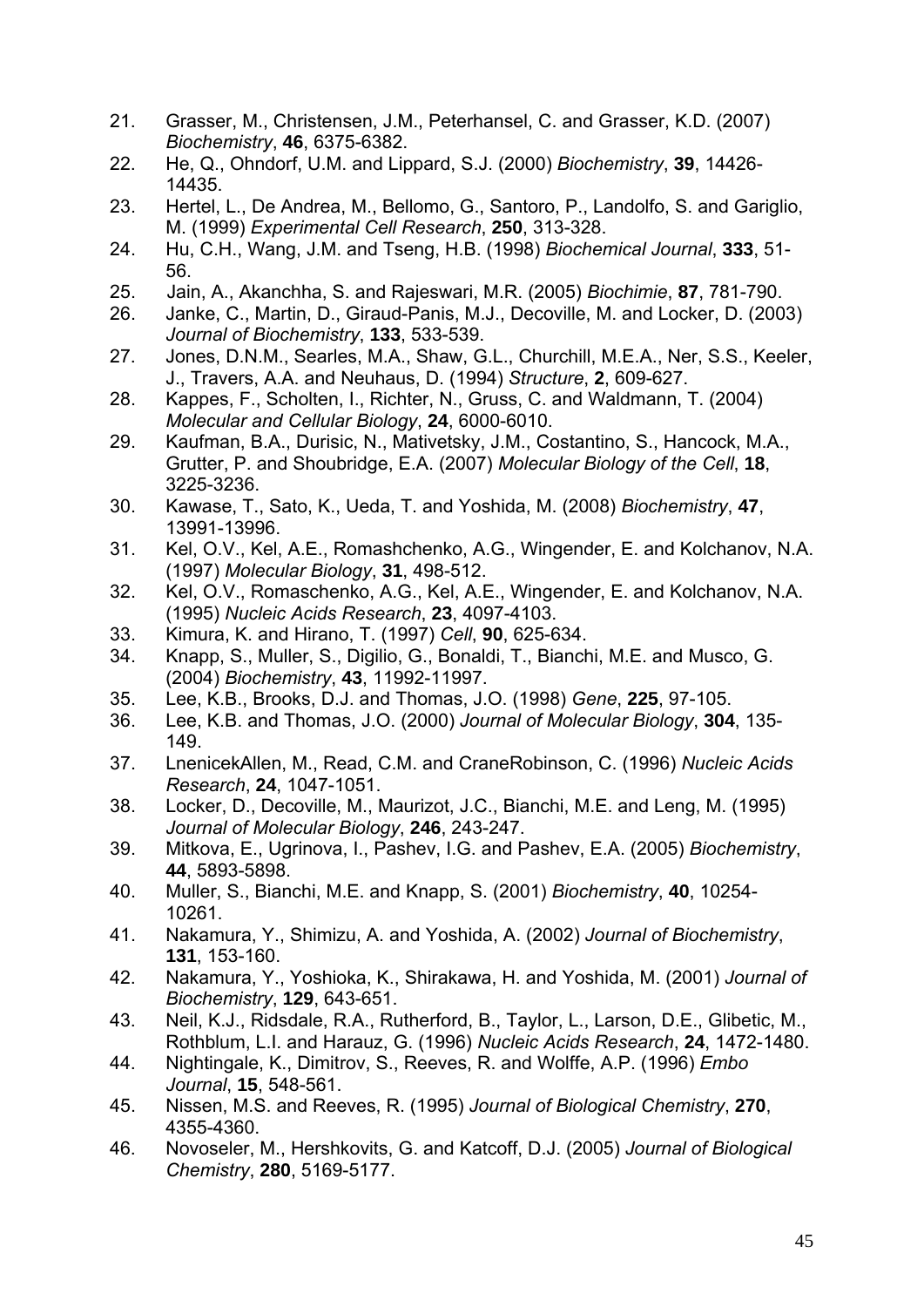- 47. Pallier, C., Scaffidi, P., Chopineau-Proust, S., Agresti, A., Nordmann, P., Bianchi, M.E. and Marechal, V. (2003) *Molecular Biology of the Cell*, **14**, 3414- 3426.
- 48. Pasheva, E.A., Pashev, I.G. and Favre, A. (1998) *Journal of Biological Chemistry*, **273**, 24730-24736.
- 49. Pasheva, E., Sarov, M., Bidjekov, K., Ugrinova, I., Sarg, B., Lindner, H. and Pashev, I.G. (2004) *Biochemistry*, **43**, 2935-2940.
- 50. Paull, T.T. and Johnson, R.C. (1995) *Journal of Biological Chemistry*, **270**, 8744-8754.
- 51. Payet, D. and Travers, A. (1997) *Journal of Molecular Biology*, **266**, 66-75.
- 52. Perez-Martin, J. and Johnson, A.D. (1998) *Molecular and Cellular Biology*, **18**, 4157-4164.
- 53. [Polyanichko, A.M.,](http://www.scopus.com/search/submit/author.url?author=Polyanichko%2c+A.M.&origin=resultslist&authorId=6602405202&src=s) [Leonenko, Z.V.,](http://www.scopus.com/search/submit/author.url?author=Leonenko%2c+Z.V.&origin=resultslist&authorId=6602782946&src=s) [Cramb, D.,](http://www.scopus.com/search/submit/author.url?author=Cramb%2c+D.&origin=resultslist&authorId=6701588880&src=s) [Wieser, H.,](http://www.scopus.com/search/submit/author.url?author=Wieser%2c+H.&origin=resultslist&authorId=7102966884&src=s) [Vorob'ev, V.I.](http://www.scopus.com/search/submit/author.url?author=Vorob%27ev%2c+V.I.&origin=resultslist&authorId=16036703300&src=s) and [Chikhirzhina, E.V.](http://www.scopus.com/search/submit/author.url?author=Chikhirzhina%2c+E.V.&origin=resultslist&authorId=6603011607&src=s) (2003) *Biophysics*, **53**, 202-206.
- 54. [Polyanichko, A.M.,](http://www.scopus.com/search/submit/author.url?author=Polyanichko%2c+A.M.&origin=resultslist&authorId=6602405202&src=s) [Chikhirzhina, E.V.,](http://www.scopus.com/search/submit/author.url?author=Chikhirzhina%2c+E.V.&origin=resultslist&authorId=6603011607&src=s) [Skvortsov, A.N.,](http://www.scopus.com/search/submit/author.url?author=Skvortsov%2c+A.N.&origin=resultslist&authorId=7102804676&src=s) [Kostyleva, E.I.](http://www.scopus.com/search/submit/author.url?author=Kostyleva%2c+E.I.&origin=resultslist&authorId=6602537733&src=s), [Colson, P.](http://www.scopus.com/search/submit/author.url?author=Colson%2c+P.&origin=resultslist&authorId=7102090602&src=s), [Houssier, C.](http://www.scopus.com/search/submit/author.url?author=Houssier%2c+C.&origin=resultslist&authorId=7005387657&src=s) and [Vorob'ev, V.I.](http://www.scopus.com/search/submit/author.url?author=Vorob%27ev%2c+V.I.&origin=resultslist&authorId=7202739886&src=s) (2002) *Journal of Biomolecular Structure and Dynamics*, **19**, 1053-1062
- 55. [Polyanichko, A.M.,](http://www.scopus.com/search/submit/author.url?author=Polyanichko%2c+A.M.&origin=resultslist&authorId=6602405202&src=s) [Davydenko, S.G.,](http://www.scopus.com/search/submit/author.url?author=Davydenko%2c+S.G.&origin=resultslist&authorId=6603440933&src=s) [Chikhirzhina, E.V.](http://www.scopus.com/search/submit/author.url?author=Chikhirzhina%2c+E.V.&origin=resultslist&authorId=6603011607&src=s) and [Vorob'ev, V.I.](http://www.scopus.com/search/submit/author.url?author=Vorob%27ev%2c+V.I.&origin=resultslist&authorId=7202739886&src=s) (2000) *Tsitologiya*, **42**, 792-793.
- 56. Quinn, J., Fyrberg, A.M., Ganster, R.W., Schmidt, M.C. and Peterson, C.L. (1996) *Nature*, **379**, 844-847.
- 57. Rajeswari, M.R. and Jain, A. (2002) *Current Science*, **82**, 838-844.
- 58. Read, C.M., Cary, P.D., Preston, N.S., Lnenicekallen, M. and Cranerobinson, C. (1994) *Embo Journal*, **13**, 5639-5646.
- 59. Ritt, C., Grimm, R., Fernandez, S., Alonso, J.C. and Grasser, K.D. (1998) *Biochemistry*, **37**, 2673-2681.
- 60. Ritt, C., Grimm, R., Fernandez, S., Alonso, J.C. and Grasser, K.D. (1998) *Plant Journal*, **14**, 623-631.
- 61. Romine, L.E., Wood, J.R., Lamia, L.A., Prendergast, P., Edwards, D.P. and Nardulli, A.M. (1998) *Molecular Endocrinology*, **12**, 664-674.
- 62. [Sloots, A.](http://www.scopus.com/search/submit/author.url?author=Sloots%2c+A.&origin=resultslist&authorId=8716096800&src=s) and [Wels, W.S.](http://www.scopus.com/search/submit/author.url?author=Wels%2c+W.S.&origin=resultslist&authorId=7004562782&src=s) (2005) *FEBS Journal*, **272**, 4221-4236.
- 63. Stemmer, C., Grimm, R. and Grasser, K.D. (1999) *Plant Molecular Biology*, **41**, 351-361.
- 64. Stemmer, C., Leeming, D.J., Franssen, L., Grimm, R. and Grasser, K.D. (2003) *Biochemistry*, **42**, 3503-3508.
- 65. Stemmer, C., Ritt, C., Igloi, G.L., Grimm, R. and Grasser, K.D. (1997) *European Journal of Biochemistry*, **250**, 646-652.
- 66. Stemmer, C., Schwander, A., Bauw, G., Fojan, P. and Grasser, K.D. (2002) *Journal of Biological Chemistry*, **277**, 1092-1098.
- 67. Stokrova, J., Palkova, Z., Fischer, L., Richterova, Z., Korb, J., Griffin, B.E. and Forstova, J. (1999) *Febs Letters*, **445**, 119-125.
- 68. Suda, T., Mishima, Y., Takayanagi, K., Asakura, H., Odani, S. and Kominami, R. (1996) *Nucleic Acids Research*, **24**, 4733-4740.
- 69. Tang, L.J., Li, J., Katz, D.S. and Feng, J.A. (2000) *Biochemistry*, **39**, 3052- 3060.
- 70. Teo, S.H., Grasser, K.D., Hardman, C.H., Broadhurst, R.W., Laue, E.D. and Thomas, J.O. (1995) *Embo Journal*, **14**, 3844-3853.
- 71. Teo, S.H., Grasser, K.D. and Thomas, J.O. (1995*European Journal of Biochemistry*, **230**, 943-950.
- 72. Thomas, J.O. (2001) *Biochemical Society Transactions*, **29**, 395-401.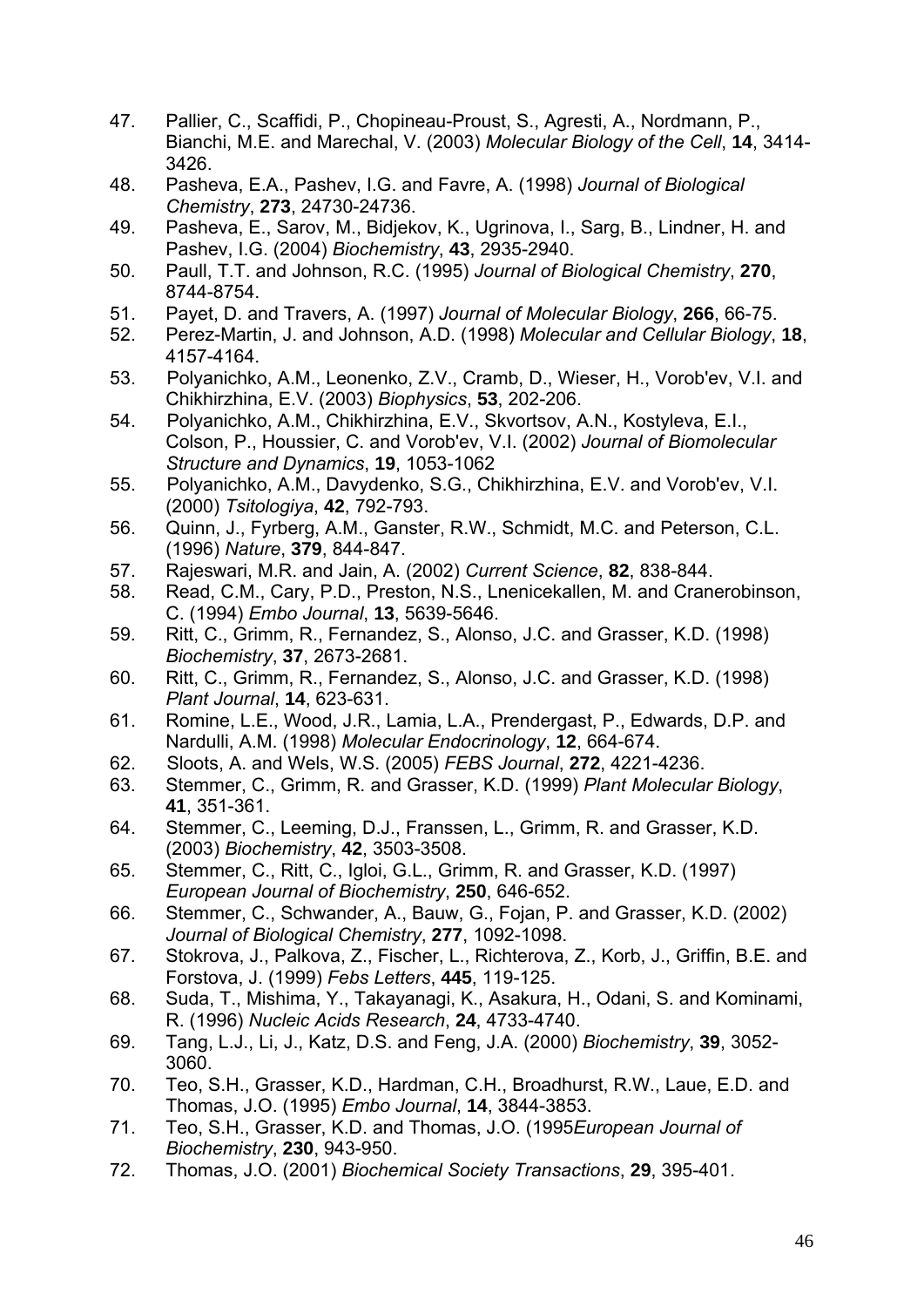- 73. Thomas, J.O. and Travers, A.A. (2001) *Trends in Biochemical Sciences*, **26**, 167-174.
- 74. Thomsen, M.S., Franssen, L., Launholt, D., Fojan, P. and Grasser, K.D. (2004) *Biochemistry*, **43**, 8029-8037.
- 75. Travers, A.A. (1995) *Nature Structural Biology*, **2**, 615-618.
- 76. Ueda, T., Chou, H., Kawase, T., Shirakawa, H. and Yoshida, M. (2004) *Biochemistry*, **43**, 9901-9908.
- 77. Ugrinova, I., Mitkova, E., Moskalenko, C., Pashev, I. and Pasheva, E. (2007) *Biochemistry*, **46**, 2111-2117.
- 78. Ugrinova, I., Pashev, I.G. and Pasheva, E.A. (2009) *Molecular Biology Reports*, **36**, 1399-1404.
- 79. Ugrinova, I., Pasheva, E.A., Armengaud, J. and Pashev, I.G. (2001) *Biochemistry*, **40**, 14655-14660.
- 80. Ugrinova, I., Zlateva, S., Pashev, I.G. and Pasheva, E.A. (2009) *International Journal of Biochemistry & Cell Biology*, **41**, 1556-1562.
- 81. vanGent, D.C., Hiom, K., Paull, T.T. and Gellert, M. (1997) *Embo Journal*, **16**, 2665-2670.
- 82. Waldmann, T., Baack, M., Richter, N. and Gruss, C. (2003) *Nucleic Acids Research*, **31**, 7003-7010.
- 83. Wang, Q., Zeng, M.H., Wang, W. and Tang, J. (2007) *Biochemical and Biophysical Research Communications*, **360**, 14-19.
- 84. Watson, M., Stott, K. and Thomas, J.O. (2007) *Journal of Molecular Biology*, **374**, 1286-1297.
- 85. Wen, Y., Li, G.W., Chen, P. and Bekhor, I. (1995) *Experimental Eye Research*, **60**, 675-682.
- 86. Wisniewski, J.R., Szewczuk, Z., Petry, I., Schwanbeck, R. and Renner, U. (1999) *Journal of Biological Chemistry*, **274**, 20116-20122.
- 87. Wu, Q., Zhang, W.S., Pwee, K.H. and Kumar, P.P. (2003) *Archives of Biochemistry and Biophysics*, **411**, 105-111.
- 88. Yoshioka, K., Saito, K., Tanabe, T., Yamamoto, A., Ando, Y., Nakamura, Y., Shirakawa, H. and Yoshida, M. (1999) *Biochemistry*, **38**, 589-595.
- **(19) Štros, M.** and Dixon, G.H. (1993) A retropseudogene for nonhistone chromosomal protein HMG-1. *Biochimica Et Biophysica Acta*, **1172**, 231-235.

#### **IF = 2.467 (1993) Total citations: 19**

- 1. Baxevanis, A.D. and Landsman, D. (1995) *Nucleic Acids Research*, **23**, 1604- 1613.
- 2. Bonaldo, M.D., Yu, M.T., Jelenc, P., Brown, S., Su, L., Lawton, L., Deaven, L., Efstratiadis, A., Warburton, D. and Soares, M.B. (1994) *Human Molecular Genetics*, **3**, 1663-1673.
- 3. Ferrari, S., Finelli, P., Rocchi, M. and Bianchi, M.E. (1996) *Genomics*, **35**, 367- 371.
- 4. Guldner, H.H., Szostecki, C., Schroder, P., Matschl, U., Jensen, K., Luders, C., Will, H. and Sternsdorf, T. (1999) *Journal of Cell Science*, **112**, 733-747.
- 5. Haigermoser, C., Fujimoto, M., IguchiAriga, S.M.M. and Ariga, H. (1996) *Nucleic Acids Research*, **24**, 3846-3857.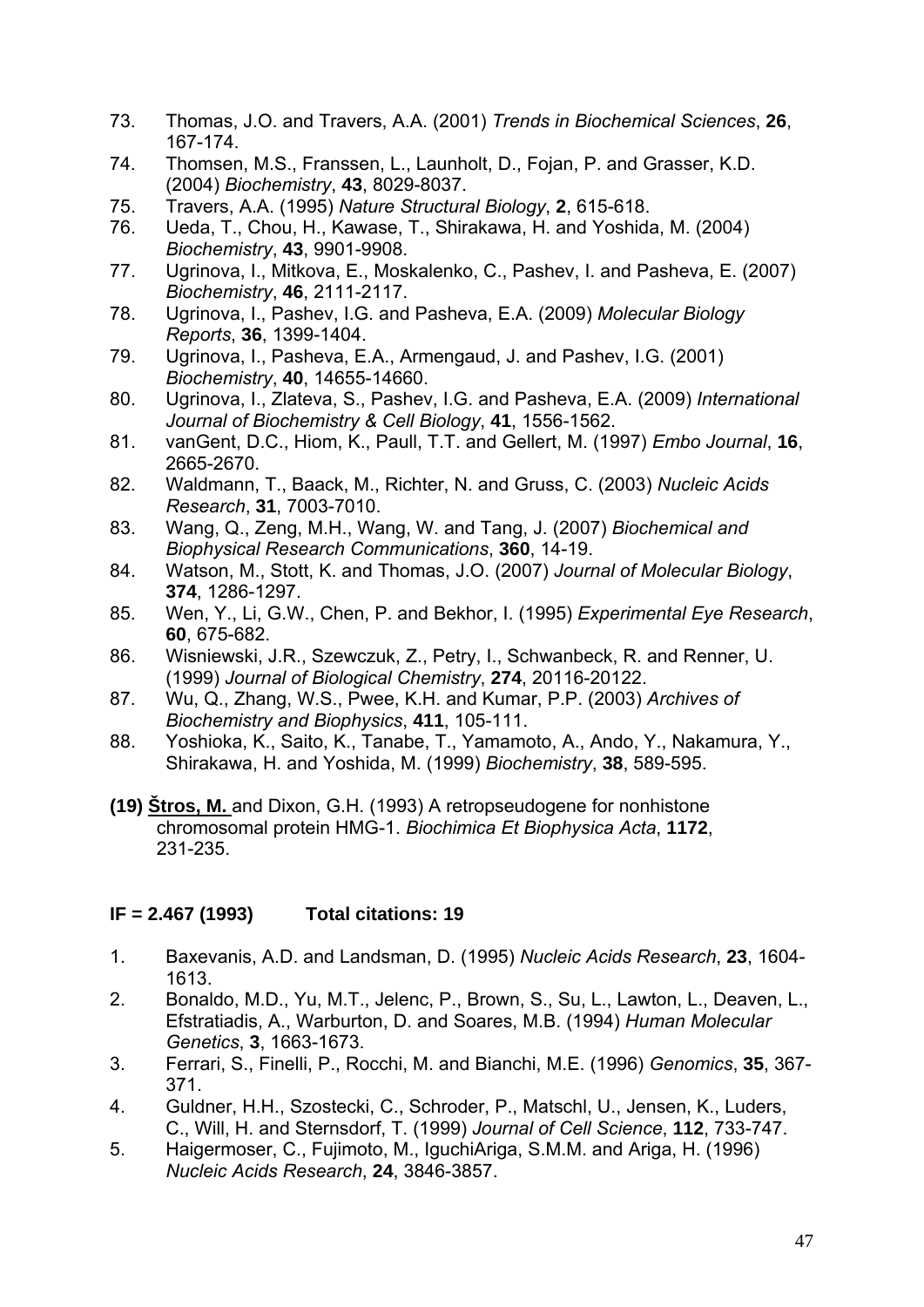- 6. Krech, A.B., Wurz, A., Stemmer, C., Feix, G. and Grasser, K.D. (1999) *Gene*, **234**, 45-50.
- 7. Lee, K.B., Brooks, D.J. and Thomas, J.O. (1998) *Gene*, **225**, 97-105.
- 8. Li, J.H., Wang, H.C., Mason, J.M., Levine, J., Yu, M., Ulloa, L., Czura, C.J., Tracey, K.J. and Yang, H. (2004) *Journal of Immunological Methods*, **289**, 211-223.
- 9. Lum, H.K., Lee, K.L.D. and Yu, G. (2000) *Biochimica Et Biophysica Acta-Gene Structure and Expression*, **1493**, 64-72.
- 10. Rogalla, P., Borda, Z., Meyer-Bolte, K., Tran, K.H., Hauke, S., Nimzyk, R. and Bullerdiek, J. (1998*Cytogenetics and Cell Genetics*, **83**, 124-129.
- 11. Rogalla, P., Kazmierczak, B., Flohr, A.M., Hauke, S. and Bullerdiek, J. (2000) *Genomics*, **63**, 117-122.
- 12. Soullier, S., Jay, P., Poulat, F., Vanacker, J.M., Berta, P. and Laudet, V. (1999) *Journal of Molecular Evolution*, **48**, 517-527.
- 13. Strichman-Almashanu, L.Z., Bustin, M. and Landsman, D. (2003) *Genome Research*, **13**, 800-812.
- 14. [Sun, N.-K.](http://www.scopus.com/search/submit/author.url?author=Sun%2c+N.-K.&origin=resultslist&authorId=7202557236&src=s) and [Chao, C.C.-K.](http://www.scopus.com/search/submit/author.url?author=Chao%2c+C.C.-K.&origin=resultslist&authorId=7403320221&src=s) (2005) *Chang Gung Medical Journal*, **28**, 673- 682.
- 15. Vaccari, T., Beltrame, M., Ferrari, S. and Bianchi, M.E. (1998) *Genomics*, **49**, 247-252.
- 16. Wang, H.Y., Lemire, B.D., Cass, C.E., Weiner, J.H., Michalak, M., Singh, D. and Fliegel, L. (1997) *Archives of Biochemistry and Biophysics*, **346**, 193-202.
- 17. Xiang, Y.Y., Wang, D.Y., Tanaka, M., Suzuki, M., Kiyokawa, E., Igarashi, H., Naito, Y., Shen, Q. and Sugimura, H. (1997) *International Journal of Cancer*, **74**, 1-6.
- 18. Yang, H., Wang, H.C., Czura, C.J. and Tracey, K.J. (2005) *Journal of Leukocyte Biology*, **78**, 1-8.
- 19. Yang, H., Wang, H.C. and Tracey, K.J. (2001) *Shock*, **15**, 247-253.
- **(20) Štros, M.** and Vorlíčková, M. (1990) Nonhistone chromosomal protein HMG1 reduces the histone H5-induced changes in CD spectra of DNA - the acidic C-terminus of HMG1 is necessary for binding to H5. *International Journal of Biological Macromolecules*, **12**, 282-288.

## **IF = 1.685 (1992) Total citations: 8**

- 1. Bustin, M. and Reeves, R. (1996), *Progress in Nucleic Acid Research and Molecular Biology, Vol 54*, Vol. 54, pp. 35-100.
- 2. Cato, L., Stott, K., Watson, M. and Thomas, J.O. (2008) *Journal of Molecular Biology*, **384**, 1262-1272.
- 3. Kasparkova, J. and Brabec, V. (1995) *Biochemistry*, **34**, 12379-12387.
- 4. Kasparkova, J., Farrell, N. and Brabec, V. (2000) *Journal of Biological Chemistry*, **275**, 15789-15798.
- 5. Pasheva, E.A., Pashev, I.G. and Favre, A. (1998) *Journal of Biological Chemistry*, **273**, 24730-24736.
- 6. Ranatunga, W., Lebowitz, J., Axe, B., Pavlik, P., Kar, S.R. and Scovell, W.M. (1999) *Biochimica Et Biophysica Acta-Protein Structure and Molecular Enzymology*, **1432**, 1-12.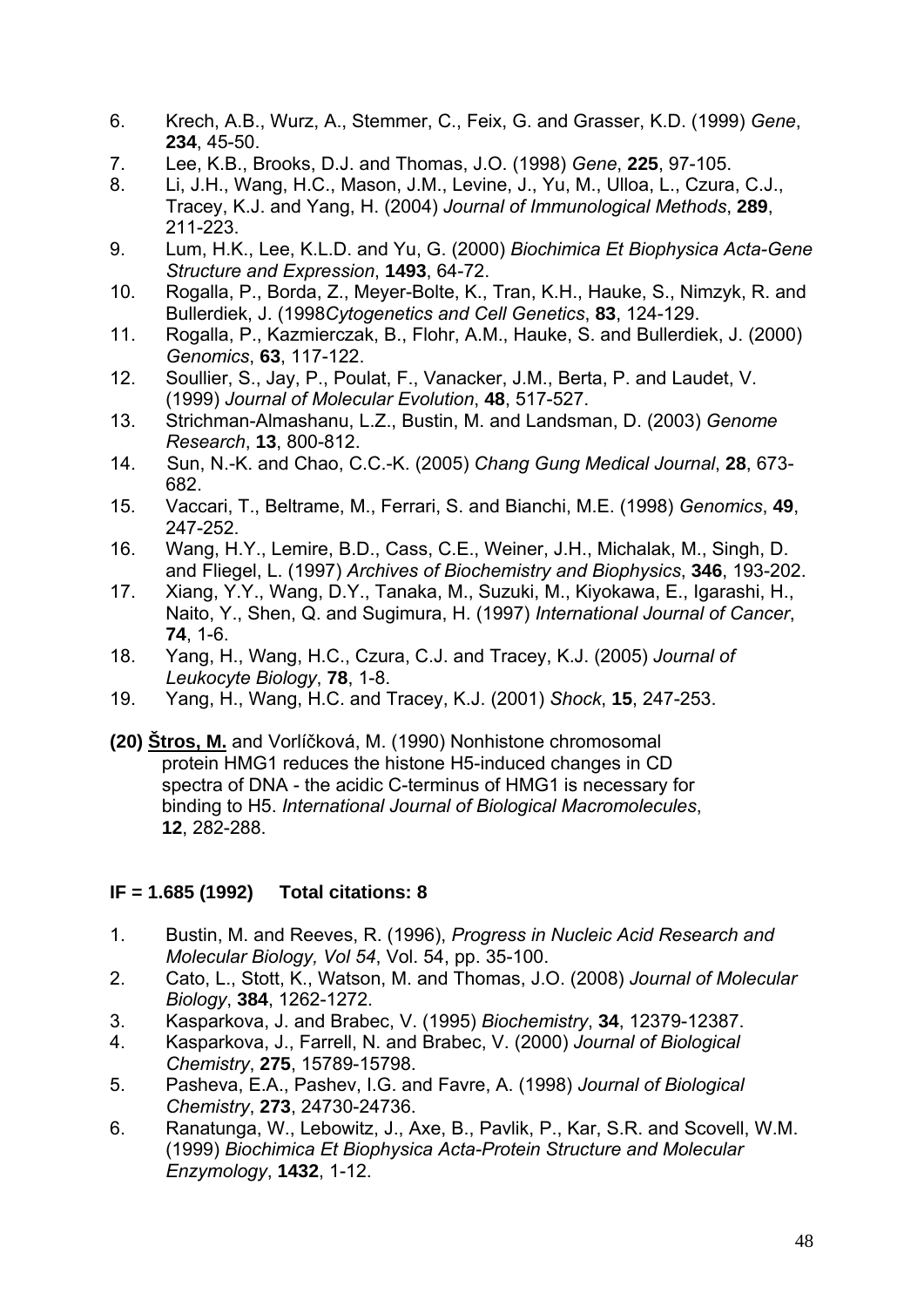- 7. Sheflin, L.G., Fucile, N.W. and Spaulding, S.W. (1993) *Biochemistry*, **32**, 3238-3248.
- 8. Taniguchi, N., Kawahara, K., Yone, K., Hashiguchi, T., Yamakuchi, M., Goto, M., Inoue, K., Yamada, S., Ijiri, K., Matsunaga, S. *et al.* (2003) *Arthritis and Rheumatism*, **48**, 971-981.
- **(21) Štros, M.** (1987) Binding of nonhistone chromosomal protein HMG-1 to histone H3 in nucleosomes detected by photochemical cross-linking. *Biochemical and Biophysical Research Communications,* **147**, 301-308.

#### **IF = 2.82 Total citations: 3**

- 1.Kruger, W., Peterson, C.L., Sil, A., Coburn, C., Arents, G., Moudrianakis, E.N., and Herskowitz, I. (1995) *Genes And Development*, **9**, 2770-2779.
- 2.Ueda, T., Chou, H., Kawase, T., Shirakawa, H. and Yoshida, M. (2004) *Biochemistry*, **43**, 9901-9908.
- 3. Lichota, J., and Grasser, K. D. (2003) *Journal of Biological Chemistry*, **384**, 1019-1027.

**(22) Štros, M.** and Kleinwachter, V. (1987) Thermal-denaturation and fluorescence study of nucleosomes containing nonhistone chromosomal protein HMGB2. *Biochimica Et Biophysica Acta*, **910**, 163-170.

#### **IF = 2.61 (1992) Total citations: 1**

- 1. Angelova, A., Borissova, Z., Avramova, F., Simeonova, V. and Stambolova, M. (1993) *International Journal of Biochemistry*, **25**, 37-41.
- **(23) Štros, M.** and Kolíbalová, A. (1987) Interactions of nonhistone protein-HMGB2 with core histones in nucleosomes and core particles revealed by chemical cross-linking. *European Journal of Biochemistry*, **162**, 111-118.

#### **IF = 3.499 (1992) Total citations: 15**

- 1. (1987) *Journal of Chromatography*, **412**, B372-B388.
- 2. Angelova, A., Topashka-Ancheva, M. and Konstantinov, S. (1998) *Biotechnology & Biotechnological Equipment*, **12**, 71-74.
- 3. Assenberg, R., Webb, M., Connolly, E., Stott, K., Watson, M., Hobbs, J. and Thomas, J.O. (2008) *Biochemical Journal*, **411**, 553-561.
- 4. Banerjee, S. and Kundu, T.K. (2003) *Nucleic Acids Research*, **31**, 3236-3247.
- 5. Bernues, J. and Querol, E. (1989) *Biochimica Et Biophysica Acta*, **1008**, 52- 61.
- 6. Bustin, M., Lehn, D.A. and Landsman, D. (1990) *Biochimica Et Biophysica Acta*, **1049**, 231-243.
- 7. Das, C., Hizume, K., Batta, K., Kumar, B.R.P., Gadad, S.S., Ganguly, S.,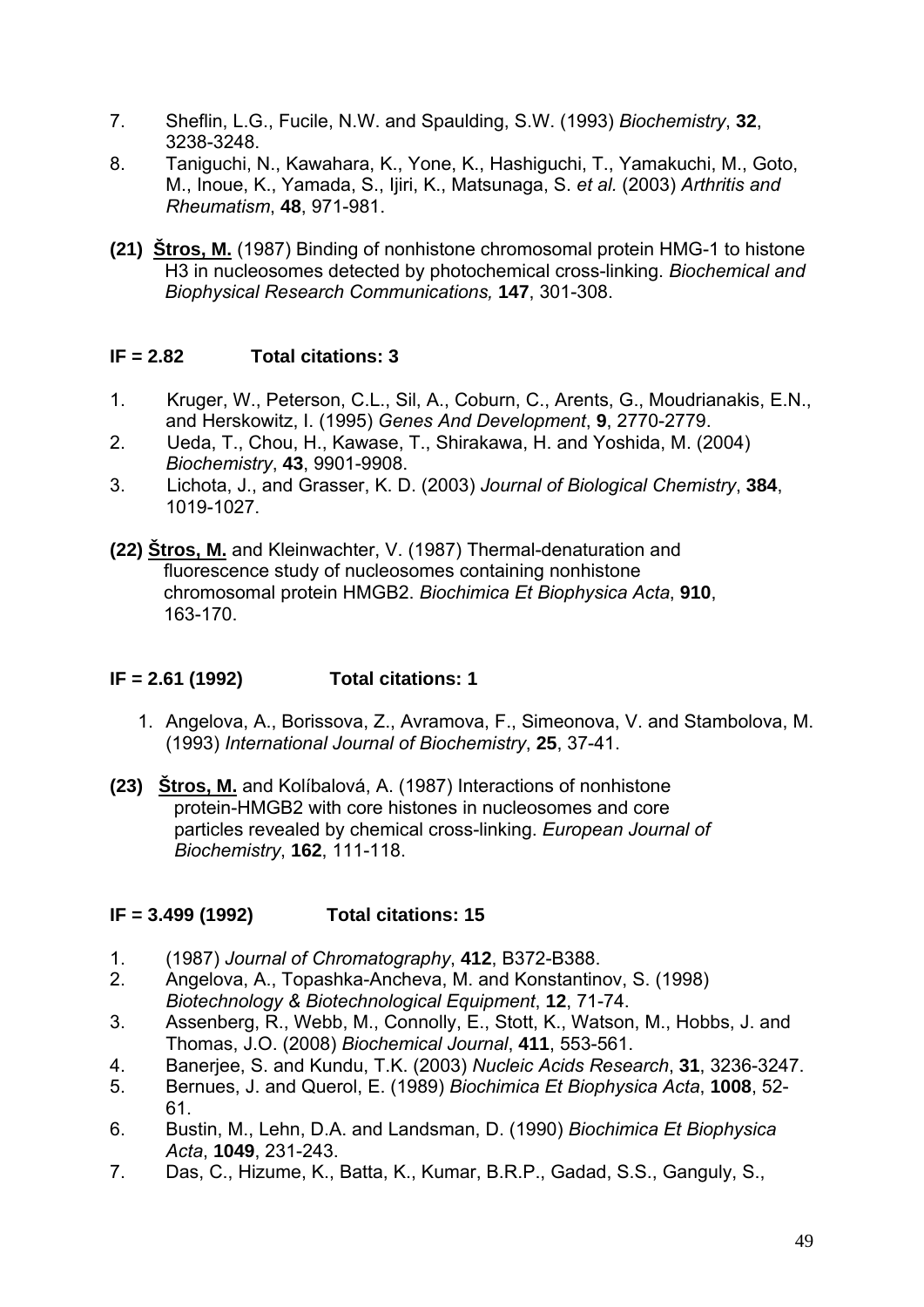Lorain, S., Verreault, A., Sadhale, P.P., Takeyasu, K. *et al.* (2006) *Molecular and Cellular Biology*, **26**, 8303-8315.

- 8. Fedorova, N.A. (1991) *Biochemistry-Moscow*, **56**, 4-11.
- 9. Green, N.S., Reisler, E. and Houk, K.N. (2001) *Protein Science*, **10**, 1293- 1304.
- 10. Kluger, R. and Alagic, A. (2004) *Bioorganic Chemistry*, **32**, 451-472.
- 11. Lee, K.B. and Thomas, J.O. (2000) *Journal of Molecular Biology*, **304**, 135- 149.
- 12. Lichota, J. and Grasser, K.D. (2003) *Biological Chemistry*, **384**, 1019-1027.
- 13. Ogawa, Y., Aizawa, S., Shirakawa, H. and Yoshida, M. (1995) *Journal of Biological Chemistry*, **270**, 9272-9280.
- 14. Sheflin, L.G., Fucile, N.W. and Spaulding, S.W. (1993) *Biochemistry*, **32**, 3238-3248.
- 15. Thomas, J.O. (1989) *Methods in Enzymology*, **170**, 549-571.
- **(24) Štros, M.**, Shick, V.V., Belyavsky, A.V. and Mirzabekov, A.D. (1985) Interactions of high mobility group proteins HMG-1 and HMG-2 with nucleosomes studied by gel-electrophoresis. *Molecular Biology Reports*, **10**, 221-226.

#### **IF = 1.367 (1992) Total citations: 6**

- 1. Bernues, J. and Querol, E. (1989) *Biochimica Et Biophysica Acta*, **1008**, 52- 61.
- 2. Cook, G.R., Yau, P., Yasuda, H., Traut, R.R. and Bradbury, E.M. (1986) *Journal of Biological Chemistry*, **261**, 6185-6190.
- 3. Lichota, J. and Grasser, K.D. (2001) *Biochemistry*, **40**, 7860-7867.
- 4. Lichota, J. and Grasser, K.D. (2003) *Biological Chemistry*, **384**, 1019-1027.
- 5. Pallier, C., Scaffidi, P., Chopineau-Proust, S., Agresti, A., Nordmann, P., Bianchi, M.E. and Marechal, V. (2003) *Molecular Biology of the Cell*, **14**, 3414- 3426.
- 6. Yamada, S., Yakabe, K., Hil, J.I., Lmaizumi, H. and Maruyama, I. (2006) *Clinica Chimica Acta*, **372**, 173-178.

## **7. Acknowledgments**

I would like to thank to my current or past collaborators, colleagues and friends – in particularly Eva Polanská, Božena Krönerová, Alena Bačíková, Anna Kolíbalová and Michaela Vorlíčková (Institute of Biophysics, Brno), Jitka Štokrová (Institute of Molecular Genetics, Prague), Šárka Pospíšilová (Center of Molecular Biology and Gene Therapy, University Hospital Brno), Gordon H. Dixon (University of Calgary, Canada), Jean O. Thomas (University of Cambridge, England), Claire Gaillard and